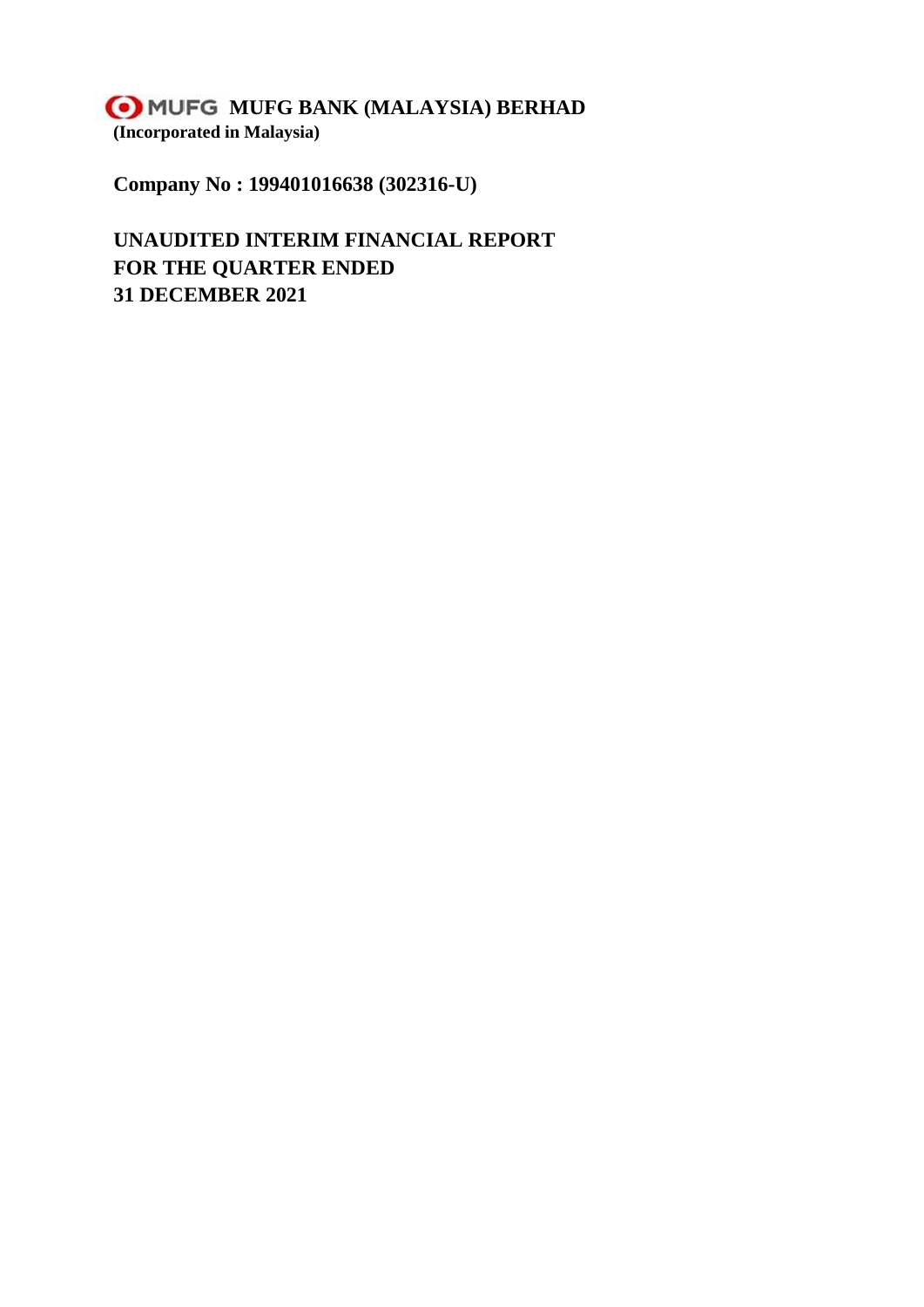## **MUFG BANK (MALAYSIA) BERHAD (Incorporated in Malaysia)**

# **Company No : 199401016638 (302316-U)**

## **UNAUDITED INTERIM FINANCIAL REPORT FOR THE QUARTER ENDED 31 DECEMBER 2021**

| <b>Contents</b>                                 | Page     |
|-------------------------------------------------|----------|
| Unaudited Statement of Financial Position       |          |
| Unaudited Statement of Comprehensive Income     | 2        |
| Unaudited Statement of Changes in Equity        | 3        |
| Unaudited Statement of Cash Flows               | $4 - 5$  |
| Notes to the Unaudited Interim Financial Report | $6 - 32$ |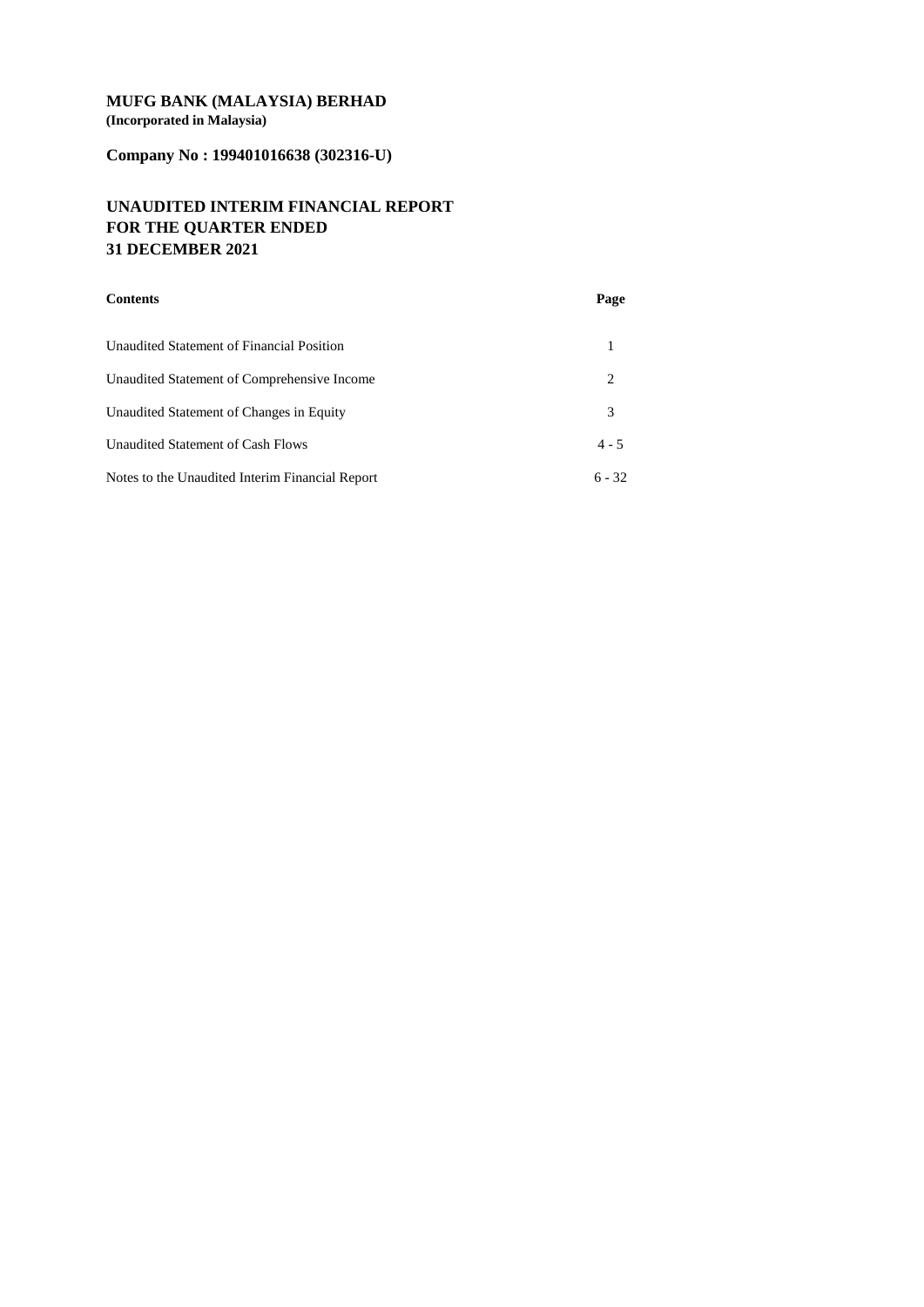**Company No : 199401016638 (302316-U) (Incorporated in Malaysia)**

## **UNAUDITED STATEMENT OF FINANCIAL POSITION AT 31 DECEMBER 2021**

|                                                                        |             | 2021 December | 2021 March    |
|------------------------------------------------------------------------|-------------|---------------|---------------|
|                                                                        | <b>Note</b> | <b>RM'000</b> | <b>RM'000</b> |
| <b>ASSETS</b>                                                          |             |               |               |
| Cash and short-term funds                                              | 11          | 5,808,065     | 7,152,000     |
| Deposits and placement with financial institutions                     | 12          | 1,336,814     | 1,709,173     |
| Financial assets at fair value through profit or loss                  | 13          | 102,134       | 233,986       |
| Financial investments at fair value through other comprehensive income | 14          | 882,916       | 669,258       |
| Loans, advances and financing                                          | 15          | 7,142,198     | 8,166,774     |
| Embedded loans measured at fair value through profit or loss           | 16          | 12,987,351    | 12,881,961    |
| Purchased receivables                                                  | 17          | 1,091,299     | 971,744       |
| Collateral deposits placed                                             |             | 158,723       | 330,340       |
| Derivative financial assets                                            | 18          | 351,403       | 433,259       |
| Statutory deposits with Bank Negara Malaysia                           |             |               |               |
| Reverse repurchase agreements                                          |             | 20,314        |               |
| Other assets                                                           |             | 19,243        | 51,504        |
| Property, plant and equipment                                          |             | 22,191        | 26,131        |
| Intangible assets                                                      |             | 77,190        | 94,988        |
| Rights-of-use assets                                                   |             | 3,976         | 6,218         |
| Current tax assets                                                     |             | 15,868        | 15,311        |
| Deferred tax assets                                                    |             | 7,299         | 7,299         |
| <b>TOTAL ASSETS</b>                                                    |             | 30,026,984    | 32,749,946    |
| <b>LIABILITIES AND SHAREHOLDER'S FUNDS</b>                             |             |               |               |
| Deposits from customers                                                | 19          | 10,338,688    | 10,858,905    |
| Deposits and placements of banks and other financial institutions      | 20          | 159,739       | 295,098       |
| Collateral deposits received                                           |             | 15,089,907    | 16,930,535    |
| Derivative financial liabilities                                       | 18          | 319,211       | 392,111       |
| Other liabilities                                                      | 20          | 95,623        | 113,161       |
| Lease liabiliies                                                       |             | 4,104         | 6,283         |
| Sukuk                                                                  |             | 250,000       | 250,000       |
| Obligations on securities sold under repo                              |             |               | 303,494       |
| Securities measured at fair value through profit or loss               |             | 20,373        |               |
| <b>TOTAL LIABILITIES</b>                                               |             | 26,277,645    | 29,149,587    |
|                                                                        |             |               |               |
| <b>SHARE CAPITAL</b>                                                   |             | 200,000       | 200,000       |
| <b>RESERVES</b>                                                        |             | 3,549,339     | 3,400,359     |
| <b>SHAREHOLDER'S FUNDS</b>                                             |             | 3,749,339     | 3,600,359     |
| <b>TOTAL LIABILITIES AND SHAREHOLDER'S FUNDS</b>                       |             | 30,026,984    | 32,749,946    |
| <b>COMMITMENTS AND CONTINGENCIES</b>                                   | 22          | 70,534,349    | 70,830,913    |
|                                                                        |             |               |               |

## 1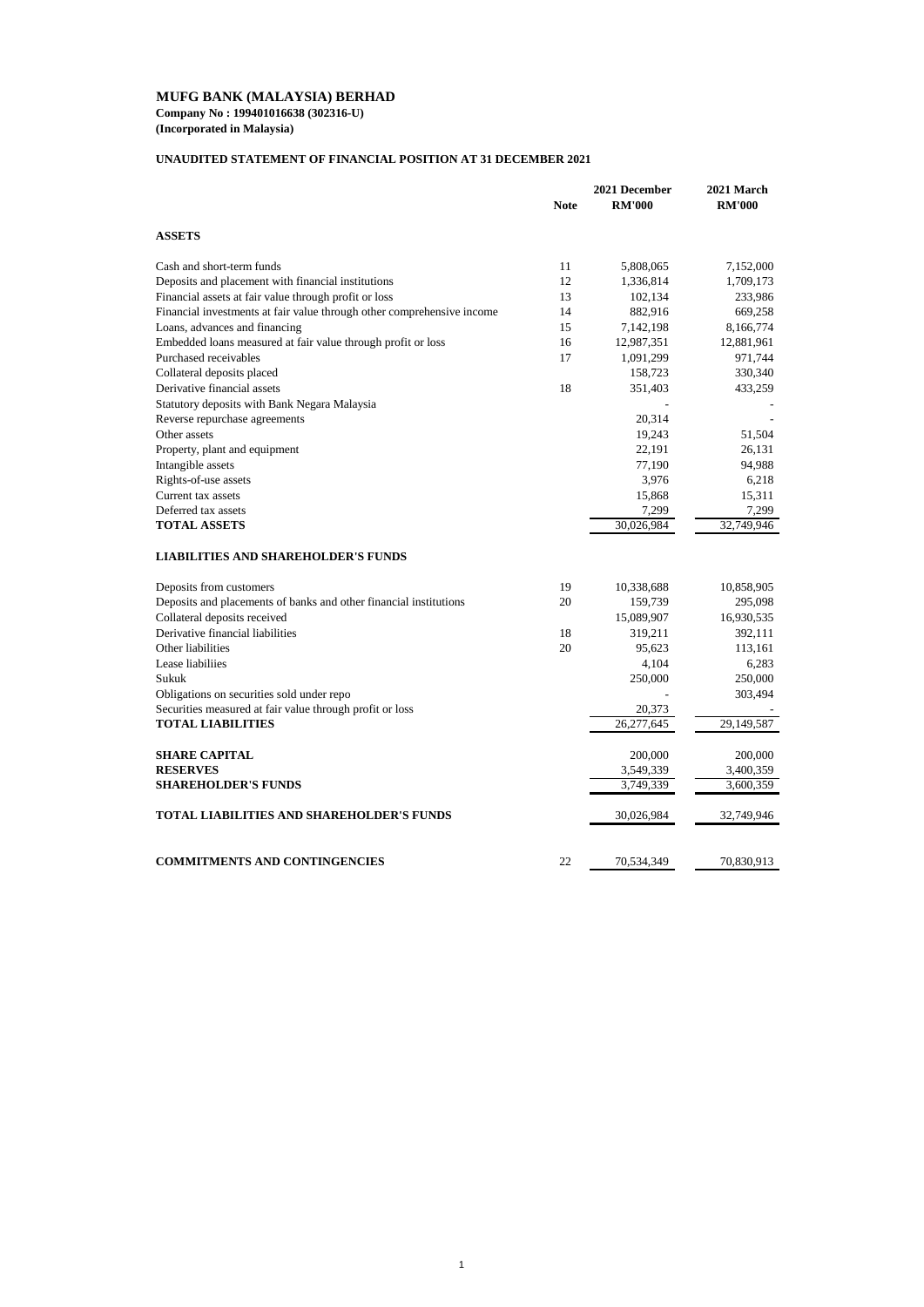**Company No : 199401016638 (302316-U) (Incorporated in Malaysia)**

## **UNAUDITED STATEMENT OF COMPREHENSIVE INCOME FOR THE QUARTER ENDED 31 DECEMBER 2021**

|                                                                                                                                                                                                                                                        |             | <b>3rd Quarter Ended</b>       |                                | <b>Nine Months Ended</b>       |                                |
|--------------------------------------------------------------------------------------------------------------------------------------------------------------------------------------------------------------------------------------------------------|-------------|--------------------------------|--------------------------------|--------------------------------|--------------------------------|
|                                                                                                                                                                                                                                                        | <b>Note</b> | 2021 December<br><b>RM'000</b> | 2020 December<br><b>RM'000</b> | 2021 December<br><b>RM'000</b> | 2020 December<br><b>RM'000</b> |
| Operating revenue                                                                                                                                                                                                                                      |             | 119,600                        | 132,139                        | 340,983                        | 326,158                        |
| Interest income                                                                                                                                                                                                                                        | 23          | 62,551                         | 70,072                         | 192,724                        | 235,245                        |
| Interest expense                                                                                                                                                                                                                                       | 24          | (18,999)                       | (21,665)                       | (60, 644)                      | (80,055)                       |
| Net interest income                                                                                                                                                                                                                                    |             | 43,552                         | 48,407                         | 132,080                        | 155,190                        |
| Net income from embedded loans measured at FVTPL                                                                                                                                                                                                       | 25          | 39,997                         | 29,136                         | 98,524                         | 41,068                         |
| Net income from Islamic Banking Window operations                                                                                                                                                                                                      |             | 1,126                          | 776                            | 9,956                          | 2,719                          |
| Other operating income                                                                                                                                                                                                                                 | 26          | 34,925                         | 53,863                         | 100,423                        | 127,181                        |
| Operating income                                                                                                                                                                                                                                       |             | 119,600                        | 132,182                        | 340,983                        | 326,158                        |
| Other operating expenses                                                                                                                                                                                                                               | 27          | (42, 979)                      | (41, 556)                      | (129, 506)                     | (124,009)                      |
| Profit before allowance for impairment on financial instruments                                                                                                                                                                                        |             | 76,621                         | 90,626                         | 211,477                        | 202,149                        |
| Reversal of/(Allowance for) impairment on financial instrume                                                                                                                                                                                           | $28\,$      | 3,371                          | 8,174                          | 19,372                         | 25,311                         |
| Profit before tax                                                                                                                                                                                                                                      |             | 79,992                         | 98,800                         | 230,849                        | 227,460                        |
| Tax expense                                                                                                                                                                                                                                            |             | (38, 280)                      | 16,619                         | (79, 394)                      | (29, 731)                      |
| Profit for the period                                                                                                                                                                                                                                  |             | 41,712                         | 115,419                        | 151,455                        | 197,729                        |
| Other comprehensive income net of tax<br>Items that will not be reclassified subsequently to profit or loss<br>Foreign currency translation in respect of expected credit loss<br>Items that are or may be reclassified subsequently to profit or loss |             |                                |                                |                                |                                |
| Change in fair value reserve:                                                                                                                                                                                                                          |             |                                |                                |                                |                                |
| - Debt instruments at FVOCI                                                                                                                                                                                                                            |             | (2,945)                        | 287                            | (2,478)                        | 4,524                          |
| Change in expected credit loss reserve                                                                                                                                                                                                                 |             | (1)                            | (11)                           | 3                              | (13)                           |
|                                                                                                                                                                                                                                                        |             |                                |                                |                                |                                |
| Other comprehensive income for the period, net of tax                                                                                                                                                                                                  |             | (2,946)                        | 276                            | (2, 475)                       | 4,511                          |
| Total comprehensive income for the period                                                                                                                                                                                                              |             | 38,766                         | 115,695                        | 148,980                        | 202,240                        |
| Profit attributable to:<br>Owner of the Bank                                                                                                                                                                                                           |             | 41,712                         | 115,419                        | 151,455                        | 197,729                        |
| Total comprehensive income attributable to:                                                                                                                                                                                                            |             |                                |                                |                                |                                |
| Owner of the Bank                                                                                                                                                                                                                                      |             | 38,766                         | 115,695                        | 148,980                        | 202,240                        |
| Basic earnings per share (sen)                                                                                                                                                                                                                         |             | 20.9                           | 57.7                           | 75.7                           | 98.9                           |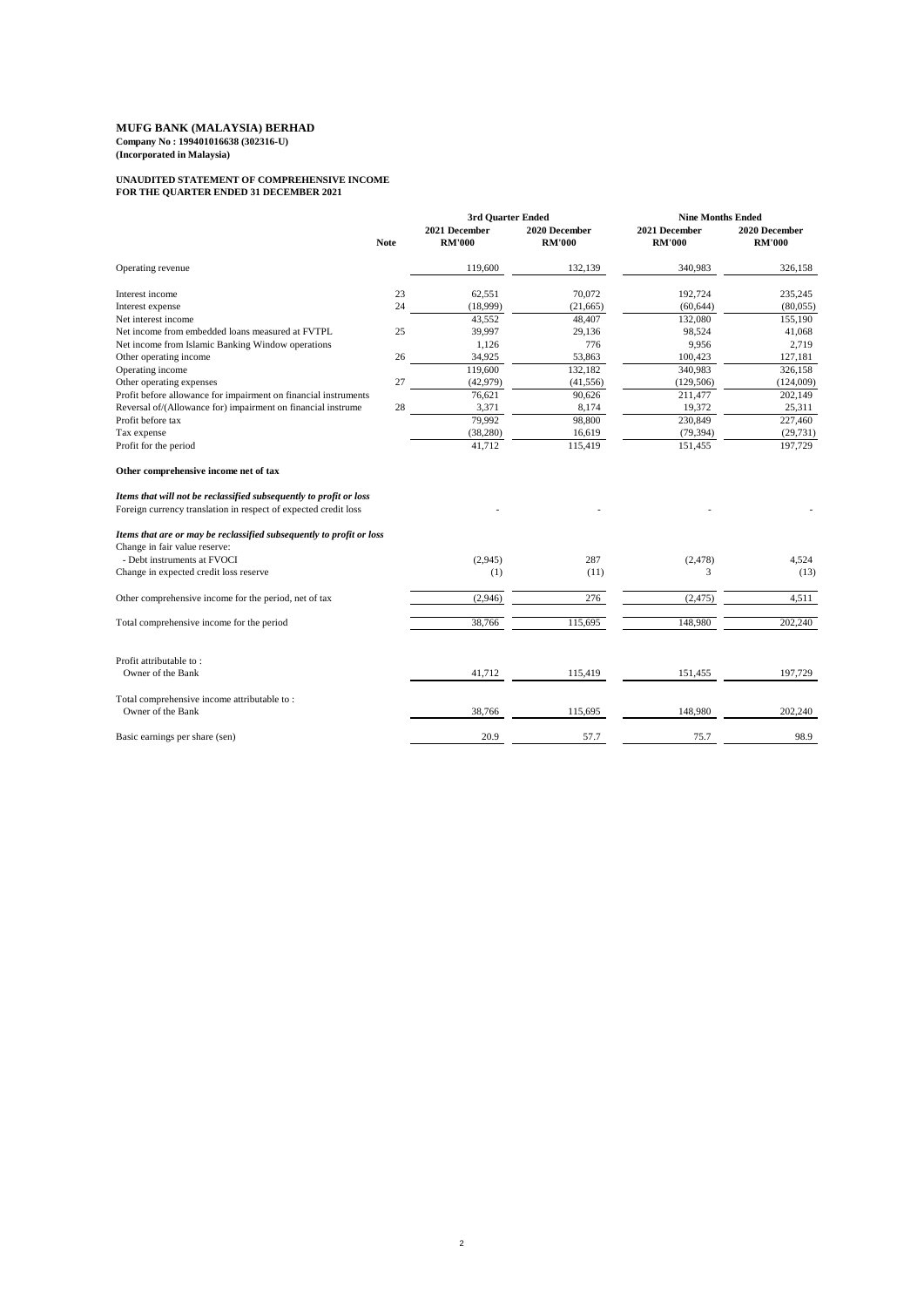## **UNAUDITED STATEMENT OF CHANGES IN EQUITY FOR THE QUARTER ENDED 31 DECEMBER 2021**

|                            | <------------------- Attributable to Shareholder of the Bank -------------------> |                                                                               |                                     |                                        |                                               |                                             |                               |
|----------------------------|-----------------------------------------------------------------------------------|-------------------------------------------------------------------------------|-------------------------------------|----------------------------------------|-----------------------------------------------|---------------------------------------------|-------------------------------|
|                            |                                                                                   | <------------------------------- Non-distributable -------------------------> |                                     |                                        |                                               | <b>Distributable</b>                        |                               |
|                            |                                                                                   |                                                                               | <b>Defined</b>                      |                                        |                                               |                                             |                               |
|                            | <b>Share</b><br>capital<br><b>RM'000</b>                                          | <b>Regulatory</b><br>reserve<br><b>RM'000</b>                                 | benefit<br>reserve<br><b>RM'000</b> | <b>ECL</b><br>reserve<br><b>RM'000</b> | <b>Fair value</b><br>reserve<br><b>RM'000</b> | <b>Retained</b><br>profits<br><b>RM'000</b> | <b>Total</b><br><b>RM'000</b> |
| 2021 December              |                                                                                   |                                                                               |                                     |                                        |                                               |                                             |                               |
| At beginning of the period | 200,000                                                                           | 103,731                                                                       | (4,252)                             | 346                                    | 27,509                                        | 3,273,025                                   | 3,600,359                     |
| Profit for the period      |                                                                                   |                                                                               | $\overline{\phantom{0}}$            |                                        |                                               | 151,455                                     | 151,455                       |
| Other comprehensive income |                                                                                   |                                                                               | $\overline{\phantom{0}}$            | 3                                      | (2, 478)                                      |                                             | (2, 475)                      |
| Total comprehensive income | $\overline{\phantom{0}}$                                                          |                                                                               | $\blacksquare$                      | $\mathfrak{Z}$                         | (2, 478)                                      | 151,455                                     | 148,980                       |
| At end of the period       | 200,000                                                                           | 103,731                                                                       | (4,252)                             | 349                                    | 25,031                                        | 3,424,480                                   | 3,749,339                     |
| 2020 December              |                                                                                   |                                                                               |                                     |                                        |                                               |                                             |                               |
| At beginning of the period | 200,000                                                                           | 107,284                                                                       | (5,801)                             | 349                                    | 26,714                                        | 2,963,159                                   | 3,291,705                     |
| Profit for the period      |                                                                                   |                                                                               | $\overline{\phantom{0}}$            |                                        |                                               | 197,729                                     | 197,729                       |
| Other comprehensive income |                                                                                   |                                                                               | $\overline{\phantom{0}}$            | (13)                                   | 4,524                                         |                                             | 4,511                         |
| Total comprehensive income | ۰                                                                                 |                                                                               |                                     | (13)                                   | 4,524                                         | 197,729                                     | 202,240                       |
| At end of the period       | 200,000                                                                           | 107,284                                                                       | (5,801)                             | 336                                    | 31,238                                        | 3,160,888                                   | 3,493,945                     |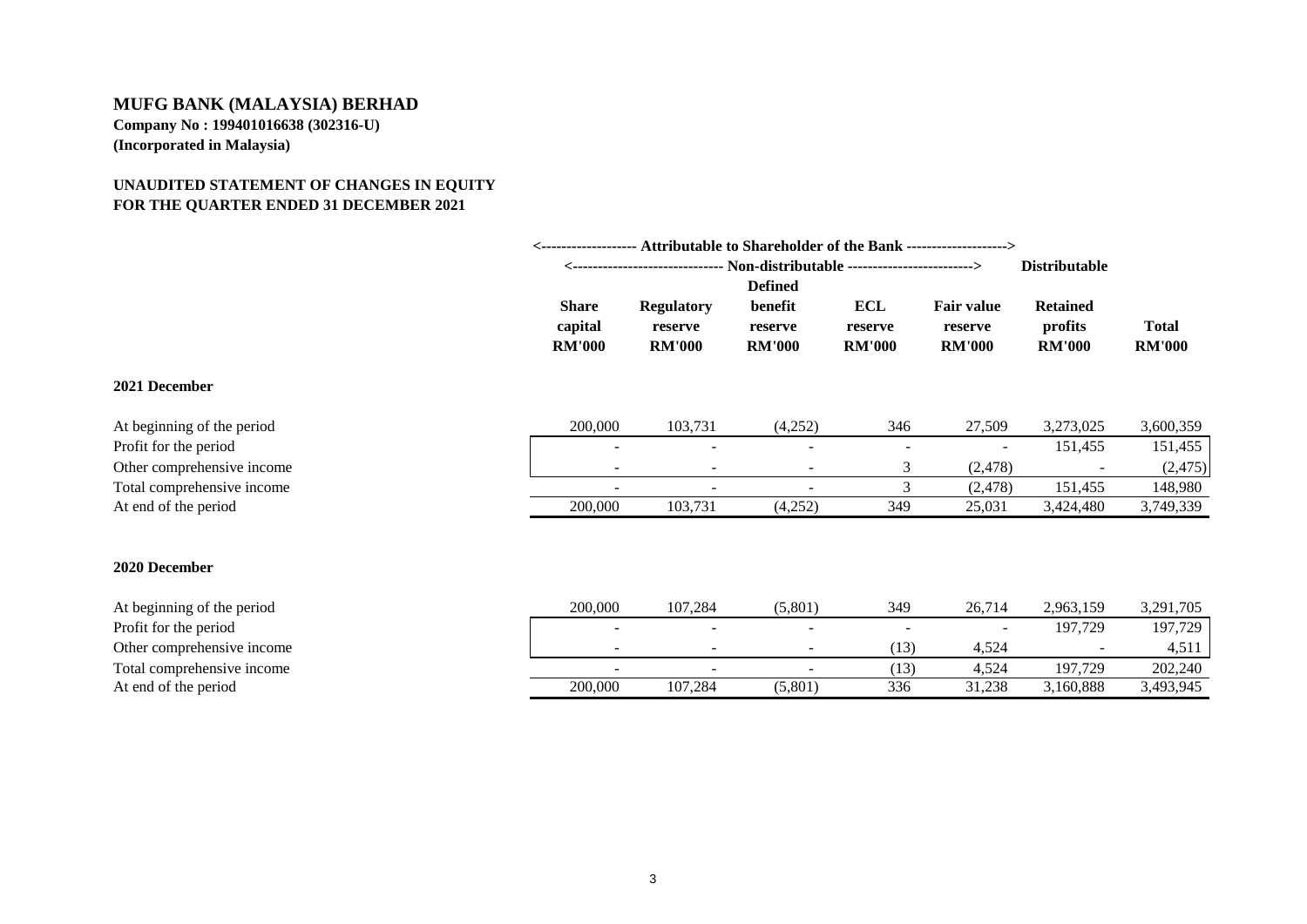**Company No : 199401016638 (302316-U) (Incorporated in Malaysia)**

### **UNAUDITED STATEMENT OF CASH FLOWS FOR THE QUARTER ENDED 31 DECEMBER 2021**

| <b>Cash Flows From Operating Activities</b><br>Profit before tax<br>230,849<br>227,460<br>Adjustments for:<br>Gain on disposal of property, plant and equipment<br>(93)<br>Depreciation of property, plant and equipment<br>4,030<br>4,566<br>Depreciation of right-of-use assets<br>2,578<br>2,686<br>Amortisation of intangible assets<br>20,713<br>21,285<br>Defined benefit plan<br>2,659<br>3,174<br>Dividend income<br>(240)<br>(253)<br>Interest income from financial investments at fair value through<br>other comprehensive income<br>(11,587)<br>(12,912)<br>Interest income from financial assets at fair value through profit<br>or loss<br>(4,670)<br>(9,627)<br>(Write back of)/Allowance for impairment on financial instruments<br>(25,311)<br>(19,372)<br>Finance cost on lease liabilities<br>221<br>154<br>Unrealised (gain)/loss on changes in trading securities<br>2,029<br>(2,562)<br>Unrealised loss on changes in fair value<br>of derivative financial instruments<br>18,542<br>143,137<br>Unrealised gain on changes in fair value<br>of loans measured at fair value<br>(17, 897)<br>(1,560)<br>Unrealised (gain)/loss on changes in fair value of embedded loans<br>at fair value through profit or loss<br>53,701<br>(22,604)<br>Operating profit before working capital changes<br>200,487<br>408,609<br>(Increase)/Decrease in operating assets:<br>Deposits and placements with financial institutions<br>Financial assets at fair value through profit or loss<br>33,037<br>(12, 868)<br>Financial investments at fair value through other comprehensive<br>(158,909)<br>20,373<br>income<br>Loans, advances and financing<br>1,042,943<br>3,435,972<br>Embedded loans measured at fair value through profit or loss<br>(55, 632)<br>3,810,271<br>Collateral deposits placed<br>171,617<br>(644, 869)<br>Purchased receivables<br>44,458<br>(119,708)<br>Derivative financial assets<br>393,017<br>623,646<br>Statutory deposits with Bank Negara Malaysia<br>42,397<br>Other assets<br>404,290<br>281,459<br><b>Reverse Repurchase Agreements</b><br>(20,314)<br>Increase/(Decrease) in operating liabilities:<br>Deposits from customers<br>(520, 217)<br>2,149,297<br>Deposits and placements of banks and other financial institutions<br>(135, 359)<br>(680, 987)<br>Collateral deposits received<br>(1,840,628)<br>(5,656,487)<br>Derivative financial liabilities<br>(411, 859)<br>(730, 476)<br>Other liabilities<br>254,133<br>(38, 182)<br>Obligation on securities sold on repurchase agreement<br>(303, 494)<br>(1,358,911)<br>3,344,928<br>Cash (used in)/generated from operations<br>(56,707)<br>(64, 331)<br>Income taxes paid<br>Payment of staff gratuities<br>(3,767)<br>(533)<br>Net cash (used in)/generated from operating activities<br>3,280,064<br>(1,419,385) | 2021 December<br><b>RM'000</b> | 2020 December<br><b>RM'000</b> |
|-----------------------------------------------------------------------------------------------------------------------------------------------------------------------------------------------------------------------------------------------------------------------------------------------------------------------------------------------------------------------------------------------------------------------------------------------------------------------------------------------------------------------------------------------------------------------------------------------------------------------------------------------------------------------------------------------------------------------------------------------------------------------------------------------------------------------------------------------------------------------------------------------------------------------------------------------------------------------------------------------------------------------------------------------------------------------------------------------------------------------------------------------------------------------------------------------------------------------------------------------------------------------------------------------------------------------------------------------------------------------------------------------------------------------------------------------------------------------------------------------------------------------------------------------------------------------------------------------------------------------------------------------------------------------------------------------------------------------------------------------------------------------------------------------------------------------------------------------------------------------------------------------------------------------------------------------------------------------------------------------------------------------------------------------------------------------------------------------------------------------------------------------------------------------------------------------------------------------------------------------------------------------------------------------------------------------------------------------------------------------------------------------------------------------------------------------------------------------------------------------------------------------------------------------------------------------------------------------------------------------------------------------------------------------------------------------------------------------------------------------------------------------------------------------------------------------------|--------------------------------|--------------------------------|
|                                                                                                                                                                                                                                                                                                                                                                                                                                                                                                                                                                                                                                                                                                                                                                                                                                                                                                                                                                                                                                                                                                                                                                                                                                                                                                                                                                                                                                                                                                                                                                                                                                                                                                                                                                                                                                                                                                                                                                                                                                                                                                                                                                                                                                                                                                                                                                                                                                                                                                                                                                                                                                                                                                                                                                                                                             |                                |                                |
|                                                                                                                                                                                                                                                                                                                                                                                                                                                                                                                                                                                                                                                                                                                                                                                                                                                                                                                                                                                                                                                                                                                                                                                                                                                                                                                                                                                                                                                                                                                                                                                                                                                                                                                                                                                                                                                                                                                                                                                                                                                                                                                                                                                                                                                                                                                                                                                                                                                                                                                                                                                                                                                                                                                                                                                                                             |                                |                                |
|                                                                                                                                                                                                                                                                                                                                                                                                                                                                                                                                                                                                                                                                                                                                                                                                                                                                                                                                                                                                                                                                                                                                                                                                                                                                                                                                                                                                                                                                                                                                                                                                                                                                                                                                                                                                                                                                                                                                                                                                                                                                                                                                                                                                                                                                                                                                                                                                                                                                                                                                                                                                                                                                                                                                                                                                                             |                                |                                |
|                                                                                                                                                                                                                                                                                                                                                                                                                                                                                                                                                                                                                                                                                                                                                                                                                                                                                                                                                                                                                                                                                                                                                                                                                                                                                                                                                                                                                                                                                                                                                                                                                                                                                                                                                                                                                                                                                                                                                                                                                                                                                                                                                                                                                                                                                                                                                                                                                                                                                                                                                                                                                                                                                                                                                                                                                             |                                |                                |
|                                                                                                                                                                                                                                                                                                                                                                                                                                                                                                                                                                                                                                                                                                                                                                                                                                                                                                                                                                                                                                                                                                                                                                                                                                                                                                                                                                                                                                                                                                                                                                                                                                                                                                                                                                                                                                                                                                                                                                                                                                                                                                                                                                                                                                                                                                                                                                                                                                                                                                                                                                                                                                                                                                                                                                                                                             |                                |                                |
|                                                                                                                                                                                                                                                                                                                                                                                                                                                                                                                                                                                                                                                                                                                                                                                                                                                                                                                                                                                                                                                                                                                                                                                                                                                                                                                                                                                                                                                                                                                                                                                                                                                                                                                                                                                                                                                                                                                                                                                                                                                                                                                                                                                                                                                                                                                                                                                                                                                                                                                                                                                                                                                                                                                                                                                                                             |                                |                                |
|                                                                                                                                                                                                                                                                                                                                                                                                                                                                                                                                                                                                                                                                                                                                                                                                                                                                                                                                                                                                                                                                                                                                                                                                                                                                                                                                                                                                                                                                                                                                                                                                                                                                                                                                                                                                                                                                                                                                                                                                                                                                                                                                                                                                                                                                                                                                                                                                                                                                                                                                                                                                                                                                                                                                                                                                                             |                                |                                |
|                                                                                                                                                                                                                                                                                                                                                                                                                                                                                                                                                                                                                                                                                                                                                                                                                                                                                                                                                                                                                                                                                                                                                                                                                                                                                                                                                                                                                                                                                                                                                                                                                                                                                                                                                                                                                                                                                                                                                                                                                                                                                                                                                                                                                                                                                                                                                                                                                                                                                                                                                                                                                                                                                                                                                                                                                             |                                |                                |
|                                                                                                                                                                                                                                                                                                                                                                                                                                                                                                                                                                                                                                                                                                                                                                                                                                                                                                                                                                                                                                                                                                                                                                                                                                                                                                                                                                                                                                                                                                                                                                                                                                                                                                                                                                                                                                                                                                                                                                                                                                                                                                                                                                                                                                                                                                                                                                                                                                                                                                                                                                                                                                                                                                                                                                                                                             |                                |                                |
|                                                                                                                                                                                                                                                                                                                                                                                                                                                                                                                                                                                                                                                                                                                                                                                                                                                                                                                                                                                                                                                                                                                                                                                                                                                                                                                                                                                                                                                                                                                                                                                                                                                                                                                                                                                                                                                                                                                                                                                                                                                                                                                                                                                                                                                                                                                                                                                                                                                                                                                                                                                                                                                                                                                                                                                                                             |                                |                                |
|                                                                                                                                                                                                                                                                                                                                                                                                                                                                                                                                                                                                                                                                                                                                                                                                                                                                                                                                                                                                                                                                                                                                                                                                                                                                                                                                                                                                                                                                                                                                                                                                                                                                                                                                                                                                                                                                                                                                                                                                                                                                                                                                                                                                                                                                                                                                                                                                                                                                                                                                                                                                                                                                                                                                                                                                                             |                                |                                |
|                                                                                                                                                                                                                                                                                                                                                                                                                                                                                                                                                                                                                                                                                                                                                                                                                                                                                                                                                                                                                                                                                                                                                                                                                                                                                                                                                                                                                                                                                                                                                                                                                                                                                                                                                                                                                                                                                                                                                                                                                                                                                                                                                                                                                                                                                                                                                                                                                                                                                                                                                                                                                                                                                                                                                                                                                             |                                |                                |
|                                                                                                                                                                                                                                                                                                                                                                                                                                                                                                                                                                                                                                                                                                                                                                                                                                                                                                                                                                                                                                                                                                                                                                                                                                                                                                                                                                                                                                                                                                                                                                                                                                                                                                                                                                                                                                                                                                                                                                                                                                                                                                                                                                                                                                                                                                                                                                                                                                                                                                                                                                                                                                                                                                                                                                                                                             |                                |                                |
|                                                                                                                                                                                                                                                                                                                                                                                                                                                                                                                                                                                                                                                                                                                                                                                                                                                                                                                                                                                                                                                                                                                                                                                                                                                                                                                                                                                                                                                                                                                                                                                                                                                                                                                                                                                                                                                                                                                                                                                                                                                                                                                                                                                                                                                                                                                                                                                                                                                                                                                                                                                                                                                                                                                                                                                                                             |                                |                                |
|                                                                                                                                                                                                                                                                                                                                                                                                                                                                                                                                                                                                                                                                                                                                                                                                                                                                                                                                                                                                                                                                                                                                                                                                                                                                                                                                                                                                                                                                                                                                                                                                                                                                                                                                                                                                                                                                                                                                                                                                                                                                                                                                                                                                                                                                                                                                                                                                                                                                                                                                                                                                                                                                                                                                                                                                                             |                                |                                |
|                                                                                                                                                                                                                                                                                                                                                                                                                                                                                                                                                                                                                                                                                                                                                                                                                                                                                                                                                                                                                                                                                                                                                                                                                                                                                                                                                                                                                                                                                                                                                                                                                                                                                                                                                                                                                                                                                                                                                                                                                                                                                                                                                                                                                                                                                                                                                                                                                                                                                                                                                                                                                                                                                                                                                                                                                             |                                |                                |
|                                                                                                                                                                                                                                                                                                                                                                                                                                                                                                                                                                                                                                                                                                                                                                                                                                                                                                                                                                                                                                                                                                                                                                                                                                                                                                                                                                                                                                                                                                                                                                                                                                                                                                                                                                                                                                                                                                                                                                                                                                                                                                                                                                                                                                                                                                                                                                                                                                                                                                                                                                                                                                                                                                                                                                                                                             |                                |                                |
|                                                                                                                                                                                                                                                                                                                                                                                                                                                                                                                                                                                                                                                                                                                                                                                                                                                                                                                                                                                                                                                                                                                                                                                                                                                                                                                                                                                                                                                                                                                                                                                                                                                                                                                                                                                                                                                                                                                                                                                                                                                                                                                                                                                                                                                                                                                                                                                                                                                                                                                                                                                                                                                                                                                                                                                                                             |                                |                                |
|                                                                                                                                                                                                                                                                                                                                                                                                                                                                                                                                                                                                                                                                                                                                                                                                                                                                                                                                                                                                                                                                                                                                                                                                                                                                                                                                                                                                                                                                                                                                                                                                                                                                                                                                                                                                                                                                                                                                                                                                                                                                                                                                                                                                                                                                                                                                                                                                                                                                                                                                                                                                                                                                                                                                                                                                                             |                                |                                |
|                                                                                                                                                                                                                                                                                                                                                                                                                                                                                                                                                                                                                                                                                                                                                                                                                                                                                                                                                                                                                                                                                                                                                                                                                                                                                                                                                                                                                                                                                                                                                                                                                                                                                                                                                                                                                                                                                                                                                                                                                                                                                                                                                                                                                                                                                                                                                                                                                                                                                                                                                                                                                                                                                                                                                                                                                             |                                |                                |
|                                                                                                                                                                                                                                                                                                                                                                                                                                                                                                                                                                                                                                                                                                                                                                                                                                                                                                                                                                                                                                                                                                                                                                                                                                                                                                                                                                                                                                                                                                                                                                                                                                                                                                                                                                                                                                                                                                                                                                                                                                                                                                                                                                                                                                                                                                                                                                                                                                                                                                                                                                                                                                                                                                                                                                                                                             |                                |                                |
|                                                                                                                                                                                                                                                                                                                                                                                                                                                                                                                                                                                                                                                                                                                                                                                                                                                                                                                                                                                                                                                                                                                                                                                                                                                                                                                                                                                                                                                                                                                                                                                                                                                                                                                                                                                                                                                                                                                                                                                                                                                                                                                                                                                                                                                                                                                                                                                                                                                                                                                                                                                                                                                                                                                                                                                                                             |                                |                                |
|                                                                                                                                                                                                                                                                                                                                                                                                                                                                                                                                                                                                                                                                                                                                                                                                                                                                                                                                                                                                                                                                                                                                                                                                                                                                                                                                                                                                                                                                                                                                                                                                                                                                                                                                                                                                                                                                                                                                                                                                                                                                                                                                                                                                                                                                                                                                                                                                                                                                                                                                                                                                                                                                                                                                                                                                                             |                                |                                |
|                                                                                                                                                                                                                                                                                                                                                                                                                                                                                                                                                                                                                                                                                                                                                                                                                                                                                                                                                                                                                                                                                                                                                                                                                                                                                                                                                                                                                                                                                                                                                                                                                                                                                                                                                                                                                                                                                                                                                                                                                                                                                                                                                                                                                                                                                                                                                                                                                                                                                                                                                                                                                                                                                                                                                                                                                             |                                |                                |
|                                                                                                                                                                                                                                                                                                                                                                                                                                                                                                                                                                                                                                                                                                                                                                                                                                                                                                                                                                                                                                                                                                                                                                                                                                                                                                                                                                                                                                                                                                                                                                                                                                                                                                                                                                                                                                                                                                                                                                                                                                                                                                                                                                                                                                                                                                                                                                                                                                                                                                                                                                                                                                                                                                                                                                                                                             |                                |                                |
|                                                                                                                                                                                                                                                                                                                                                                                                                                                                                                                                                                                                                                                                                                                                                                                                                                                                                                                                                                                                                                                                                                                                                                                                                                                                                                                                                                                                                                                                                                                                                                                                                                                                                                                                                                                                                                                                                                                                                                                                                                                                                                                                                                                                                                                                                                                                                                                                                                                                                                                                                                                                                                                                                                                                                                                                                             |                                |                                |
|                                                                                                                                                                                                                                                                                                                                                                                                                                                                                                                                                                                                                                                                                                                                                                                                                                                                                                                                                                                                                                                                                                                                                                                                                                                                                                                                                                                                                                                                                                                                                                                                                                                                                                                                                                                                                                                                                                                                                                                                                                                                                                                                                                                                                                                                                                                                                                                                                                                                                                                                                                                                                                                                                                                                                                                                                             |                                |                                |
|                                                                                                                                                                                                                                                                                                                                                                                                                                                                                                                                                                                                                                                                                                                                                                                                                                                                                                                                                                                                                                                                                                                                                                                                                                                                                                                                                                                                                                                                                                                                                                                                                                                                                                                                                                                                                                                                                                                                                                                                                                                                                                                                                                                                                                                                                                                                                                                                                                                                                                                                                                                                                                                                                                                                                                                                                             |                                |                                |
|                                                                                                                                                                                                                                                                                                                                                                                                                                                                                                                                                                                                                                                                                                                                                                                                                                                                                                                                                                                                                                                                                                                                                                                                                                                                                                                                                                                                                                                                                                                                                                                                                                                                                                                                                                                                                                                                                                                                                                                                                                                                                                                                                                                                                                                                                                                                                                                                                                                                                                                                                                                                                                                                                                                                                                                                                             |                                |                                |
|                                                                                                                                                                                                                                                                                                                                                                                                                                                                                                                                                                                                                                                                                                                                                                                                                                                                                                                                                                                                                                                                                                                                                                                                                                                                                                                                                                                                                                                                                                                                                                                                                                                                                                                                                                                                                                                                                                                                                                                                                                                                                                                                                                                                                                                                                                                                                                                                                                                                                                                                                                                                                                                                                                                                                                                                                             |                                |                                |
|                                                                                                                                                                                                                                                                                                                                                                                                                                                                                                                                                                                                                                                                                                                                                                                                                                                                                                                                                                                                                                                                                                                                                                                                                                                                                                                                                                                                                                                                                                                                                                                                                                                                                                                                                                                                                                                                                                                                                                                                                                                                                                                                                                                                                                                                                                                                                                                                                                                                                                                                                                                                                                                                                                                                                                                                                             |                                |                                |
|                                                                                                                                                                                                                                                                                                                                                                                                                                                                                                                                                                                                                                                                                                                                                                                                                                                                                                                                                                                                                                                                                                                                                                                                                                                                                                                                                                                                                                                                                                                                                                                                                                                                                                                                                                                                                                                                                                                                                                                                                                                                                                                                                                                                                                                                                                                                                                                                                                                                                                                                                                                                                                                                                                                                                                                                                             |                                |                                |
|                                                                                                                                                                                                                                                                                                                                                                                                                                                                                                                                                                                                                                                                                                                                                                                                                                                                                                                                                                                                                                                                                                                                                                                                                                                                                                                                                                                                                                                                                                                                                                                                                                                                                                                                                                                                                                                                                                                                                                                                                                                                                                                                                                                                                                                                                                                                                                                                                                                                                                                                                                                                                                                                                                                                                                                                                             |                                |                                |
|                                                                                                                                                                                                                                                                                                                                                                                                                                                                                                                                                                                                                                                                                                                                                                                                                                                                                                                                                                                                                                                                                                                                                                                                                                                                                                                                                                                                                                                                                                                                                                                                                                                                                                                                                                                                                                                                                                                                                                                                                                                                                                                                                                                                                                                                                                                                                                                                                                                                                                                                                                                                                                                                                                                                                                                                                             |                                |                                |
|                                                                                                                                                                                                                                                                                                                                                                                                                                                                                                                                                                                                                                                                                                                                                                                                                                                                                                                                                                                                                                                                                                                                                                                                                                                                                                                                                                                                                                                                                                                                                                                                                                                                                                                                                                                                                                                                                                                                                                                                                                                                                                                                                                                                                                                                                                                                                                                                                                                                                                                                                                                                                                                                                                                                                                                                                             |                                |                                |
|                                                                                                                                                                                                                                                                                                                                                                                                                                                                                                                                                                                                                                                                                                                                                                                                                                                                                                                                                                                                                                                                                                                                                                                                                                                                                                                                                                                                                                                                                                                                                                                                                                                                                                                                                                                                                                                                                                                                                                                                                                                                                                                                                                                                                                                                                                                                                                                                                                                                                                                                                                                                                                                                                                                                                                                                                             |                                |                                |
|                                                                                                                                                                                                                                                                                                                                                                                                                                                                                                                                                                                                                                                                                                                                                                                                                                                                                                                                                                                                                                                                                                                                                                                                                                                                                                                                                                                                                                                                                                                                                                                                                                                                                                                                                                                                                                                                                                                                                                                                                                                                                                                                                                                                                                                                                                                                                                                                                                                                                                                                                                                                                                                                                                                                                                                                                             |                                |                                |
|                                                                                                                                                                                                                                                                                                                                                                                                                                                                                                                                                                                                                                                                                                                                                                                                                                                                                                                                                                                                                                                                                                                                                                                                                                                                                                                                                                                                                                                                                                                                                                                                                                                                                                                                                                                                                                                                                                                                                                                                                                                                                                                                                                                                                                                                                                                                                                                                                                                                                                                                                                                                                                                                                                                                                                                                                             |                                |                                |
|                                                                                                                                                                                                                                                                                                                                                                                                                                                                                                                                                                                                                                                                                                                                                                                                                                                                                                                                                                                                                                                                                                                                                                                                                                                                                                                                                                                                                                                                                                                                                                                                                                                                                                                                                                                                                                                                                                                                                                                                                                                                                                                                                                                                                                                                                                                                                                                                                                                                                                                                                                                                                                                                                                                                                                                                                             |                                |                                |
|                                                                                                                                                                                                                                                                                                                                                                                                                                                                                                                                                                                                                                                                                                                                                                                                                                                                                                                                                                                                                                                                                                                                                                                                                                                                                                                                                                                                                                                                                                                                                                                                                                                                                                                                                                                                                                                                                                                                                                                                                                                                                                                                                                                                                                                                                                                                                                                                                                                                                                                                                                                                                                                                                                                                                                                                                             |                                |                                |
|                                                                                                                                                                                                                                                                                                                                                                                                                                                                                                                                                                                                                                                                                                                                                                                                                                                                                                                                                                                                                                                                                                                                                                                                                                                                                                                                                                                                                                                                                                                                                                                                                                                                                                                                                                                                                                                                                                                                                                                                                                                                                                                                                                                                                                                                                                                                                                                                                                                                                                                                                                                                                                                                                                                                                                                                                             |                                |                                |
|                                                                                                                                                                                                                                                                                                                                                                                                                                                                                                                                                                                                                                                                                                                                                                                                                                                                                                                                                                                                                                                                                                                                                                                                                                                                                                                                                                                                                                                                                                                                                                                                                                                                                                                                                                                                                                                                                                                                                                                                                                                                                                                                                                                                                                                                                                                                                                                                                                                                                                                                                                                                                                                                                                                                                                                                                             |                                |                                |
|                                                                                                                                                                                                                                                                                                                                                                                                                                                                                                                                                                                                                                                                                                                                                                                                                                                                                                                                                                                                                                                                                                                                                                                                                                                                                                                                                                                                                                                                                                                                                                                                                                                                                                                                                                                                                                                                                                                                                                                                                                                                                                                                                                                                                                                                                                                                                                                                                                                                                                                                                                                                                                                                                                                                                                                                                             |                                |                                |
|                                                                                                                                                                                                                                                                                                                                                                                                                                                                                                                                                                                                                                                                                                                                                                                                                                                                                                                                                                                                                                                                                                                                                                                                                                                                                                                                                                                                                                                                                                                                                                                                                                                                                                                                                                                                                                                                                                                                                                                                                                                                                                                                                                                                                                                                                                                                                                                                                                                                                                                                                                                                                                                                                                                                                                                                                             |                                |                                |
|                                                                                                                                                                                                                                                                                                                                                                                                                                                                                                                                                                                                                                                                                                                                                                                                                                                                                                                                                                                                                                                                                                                                                                                                                                                                                                                                                                                                                                                                                                                                                                                                                                                                                                                                                                                                                                                                                                                                                                                                                                                                                                                                                                                                                                                                                                                                                                                                                                                                                                                                                                                                                                                                                                                                                                                                                             |                                |                                |
|                                                                                                                                                                                                                                                                                                                                                                                                                                                                                                                                                                                                                                                                                                                                                                                                                                                                                                                                                                                                                                                                                                                                                                                                                                                                                                                                                                                                                                                                                                                                                                                                                                                                                                                                                                                                                                                                                                                                                                                                                                                                                                                                                                                                                                                                                                                                                                                                                                                                                                                                                                                                                                                                                                                                                                                                                             |                                |                                |
|                                                                                                                                                                                                                                                                                                                                                                                                                                                                                                                                                                                                                                                                                                                                                                                                                                                                                                                                                                                                                                                                                                                                                                                                                                                                                                                                                                                                                                                                                                                                                                                                                                                                                                                                                                                                                                                                                                                                                                                                                                                                                                                                                                                                                                                                                                                                                                                                                                                                                                                                                                                                                                                                                                                                                                                                                             |                                |                                |
|                                                                                                                                                                                                                                                                                                                                                                                                                                                                                                                                                                                                                                                                                                                                                                                                                                                                                                                                                                                                                                                                                                                                                                                                                                                                                                                                                                                                                                                                                                                                                                                                                                                                                                                                                                                                                                                                                                                                                                                                                                                                                                                                                                                                                                                                                                                                                                                                                                                                                                                                                                                                                                                                                                                                                                                                                             |                                |                                |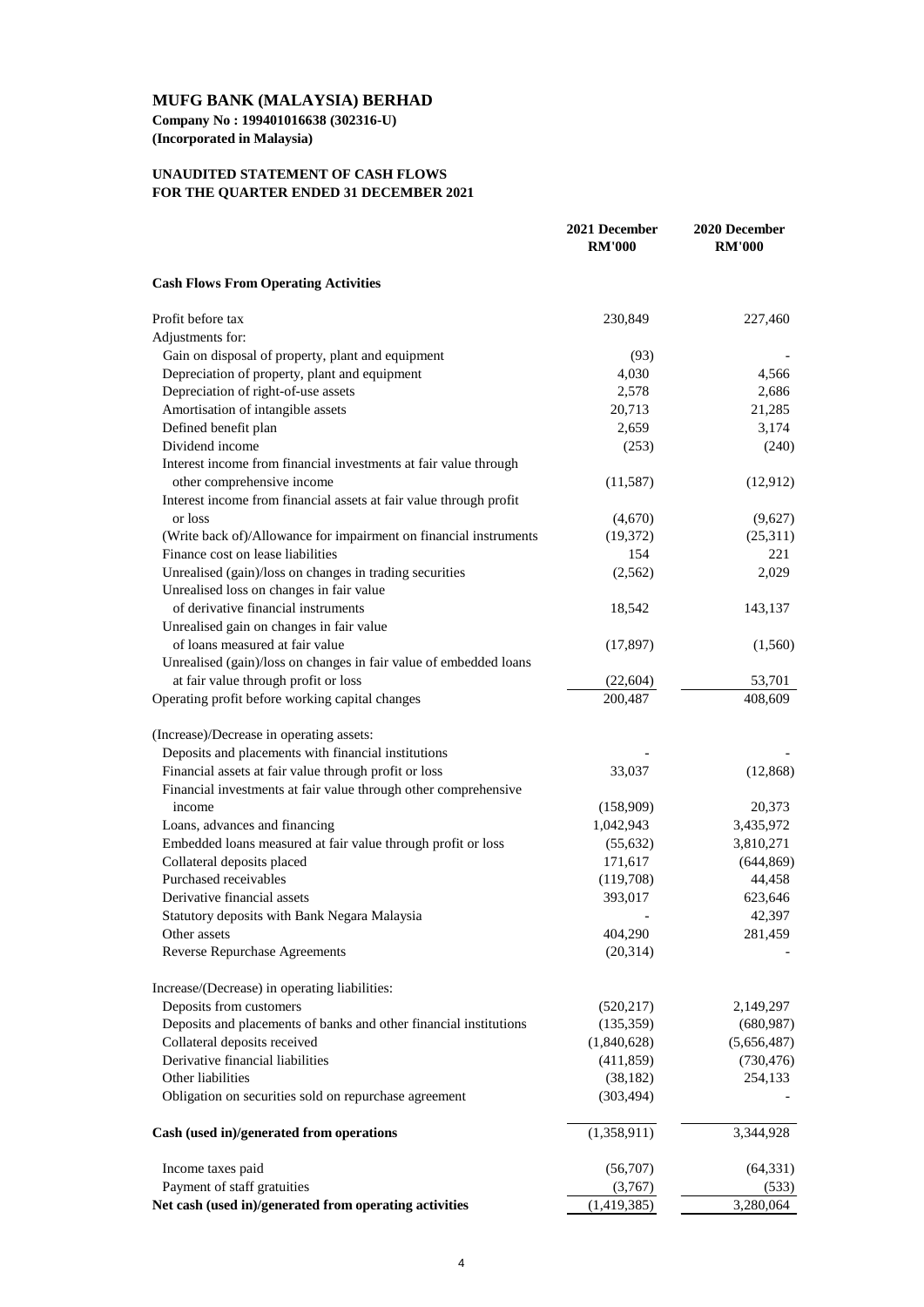**Company No : 199401016638 (302316-U) (Incorporated in Malaysia)**

## **UNAUDITED STATEMENT OF CASH FLOWS FOR THE QUARTER ENDED 31 DECEMBER 2021 (CONTD.)**

|                                                                     | 2021 December<br><b>RM'000</b> | 2020 December<br><b>RM'000</b> |
|---------------------------------------------------------------------|--------------------------------|--------------------------------|
| <b>Cash Flows From Investing Activities</b>                         |                                |                                |
| Purchase of property, plant and equipment                           | (92)                           | (989)                          |
| Purchase of intangible assets                                       | (2,914)                        | (47, 467)                      |
| Proceeds from sale of financial assets at fair value                |                                |                                |
| through other comprehensive income                                  |                                | 150,847                        |
| Proceeds from disposal of property, plant and equipment             | 87                             | 10                             |
| Purchase of financial assets at fair value through other            |                                |                                |
| comprehensive income                                                | (41,220)                       | (188, 173)                     |
| Proceeds from sale of financial assets at fair value                |                                |                                |
| through profit or loss                                              | 1,029,296                      | 1,343,666                      |
| Purchase of financial assets at fair value through profit or loss   | (907, 546)                     | (1,616,484)                    |
| Dividend received                                                   | 253                            | 240                            |
| Interest received from financial assets at fair value through other |                                |                                |
| comprehensive income                                                | (4,420)                        | 9,752                          |
| Interest received from financial assets at fair value through       |                                |                                |
| profit or loss                                                      | 4,670                          | 9,627                          |
| Net cash generated from/(used in) investing activities              | 78,114                         | (338, 971)                     |
| <b>Cash Flows From Financing Activities</b>                         |                                |                                |
| Repayment of lease liabilities                                      | (2,664)                        | (2,776)                        |
| Net cash used in financing activities                               | (2,664)                        | (2,776)                        |
| Net (decrease)/increase in cash and cash equivalents                | (1,343,935)                    | 2,938,317                      |
| Cash and cash equivalents at                                        |                                |                                |
| beginning of quarter                                                | 7,152,000                      | 4,050,436                      |
| Cash and cash equivalents at                                        |                                |                                |
| end of quarter                                                      | 5,808,065                      | 6,988,753                      |
| Cash outflows for leases as a lessee                                |                                |                                |
| Included in net cash from operating activities:                     |                                |                                |
| Payment relating to short-term leases                               | 165                            | 272                            |
| Payment relating to leases of low-valued assets                     | 653                            | 673                            |
| Interest paid in relation to lease liabilities                      | 154                            | 221                            |
| Included in net cash from financing activities:                     |                                |                                |
| Payment of lease liabilities                                        | 2,664                          | 2,776                          |
| <b>Total cash outflows for lease</b>                                | 3,636                          | 3,942                          |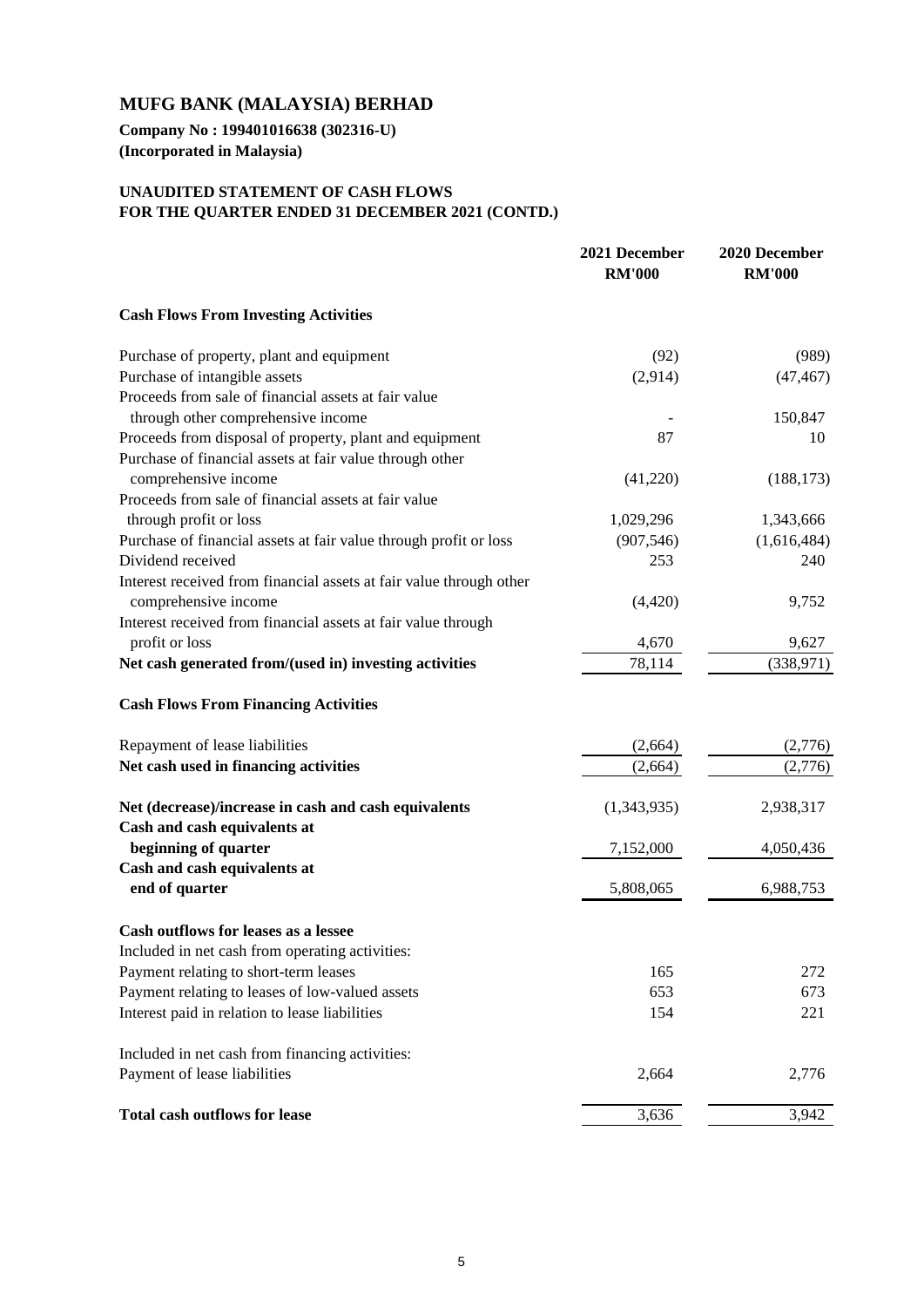### **NOTES TO THE UNAUDITED INTERIM FINANCIAL REPORT FOR THE QUARTER ENDED 31 DECEMBER 2021**

### **1 BASIS OF PREPARATION**

#### *MFRSs, Interpretations and amendments effective for annual periods beginning on or after 1 June 2020*

Amendment to MFRS 16, *Leases – Covid-19-Related Rent Concessions*

#### *MFRSs, Interpretations and amendments effective for annual periods beginning on or after 1 January 2021*

#### *MFRSs, Interpretations and amendments effective for annual periods beginning on or after 1 April 2021*

- $\bullet$ Amendments to MFRS 1, *First-time Adoption of Malaysian Financial Reporting Standards (Annual Improvements to MFRS Standards 2018−2020)*
- Amendments to MFRS 3, *Business Combinations Reference to the Conceptual Framework*
- Amendments to MFRS 9, *Financial Instruments (Annual Improvements to MFRS Standards 2018−2020)*
- Amendments to Illustrative Examples accompanying MFRS 16, *Leases (Annual Improvements to MFRS Standards 2018−2020)*
- Amendments to MFRS 116, *Property, Plant and Equipment − Proceeds before Intended Use*
- $\bullet$ Amendments to MFRS 137, *Provisions, Contingent Liabilities and Contingent Assets − Onerous Contracts − Cost of Fulfilling a Contract*
- Amendments to MFRS 141, *Agriculture (Annual Improvements to MFRS Standards 2018−2020)*

Amendment to MFRS 16, *Leases – Covid-19-Related Rent Concessions beyond 30 June 2021*

#### *MFRSs, interpretations and amendments effective for annual periods beginning on or after 1 January 2022*

#### *MFRSs, interpretations and amendments effective for annual periods beginning on or after 1 January 2023*

#### *MFRSs, interpretations and amendments effective for annual periods beginning on or after a date yet to be confirmed*

 $\bullet$ Amendments to MFRS 9, *Financial Instruments*, MFRS 139, *Financial Instruments: Recognition and Measurement* , MFRS 7, *Financial Instruments: Disclosures*, MFRS 4, *Insurance Contracts* and MFRS 16, *Leases – Interest Rate Benchmark Reform – Phase 2*

The unaudited condonsed interim financial report for the quarter ended 31 December 2021 have been prepared under the historical cost convention except for financial assets at fair value through profit or loss, financial assets at fair value through other comprehensive income, loans, advances and financing at fair value through profit or loss, embedded loans measured at fair value through profit or loss and derivative financial instruments which are stated at fair value.

 $\bullet$ Amendments to MFRS 10, *Consolidated Financial Statements* and MFRS 128, *Investments in Associates and Joint Ventures – Sale or Contribution of Assets between an Investor and its Associate or Joint Venture*

The unaudited condensed interim financial report have been prepared in accordance with MFRS 134: *Interim Financial Reporting* issued by the Malaysian Accounting Standard Board ("MASB") and Bank Negara Malaysia's Guidelines on Financial Reporting. The unaudited interim financial report should be read in conjunction with the audited financial statements of the Bank for the financial year ended 31 March 2021. The explanatory notes attached to the interim financial report provide an explanation of events and transactions that are significant to an understanding of the changes in the financial position and performance of the Bank since the financial year ended 31 March 2021.

- MFRS 17, *Insurance Contracts*
- $\bullet$ Amendments to MFRS 101, *Presentation of Financial Statements – Classification of Liabilities as Current or Noncurrent and Disclosures of Accounting Policies*
- $\bullet$ Amendments to MFRS 108, *Accounting Policies, Changes in Accounting Estimates and Errors – Definition of Accounting Estimates*
- $\bullet$ Amendments to MFRS 112, *Income Taxes* – *Deferred Tax related to Assets and Liabilities arising from a Single Transaction*

The following are accounting standards, interpretations and amendments of the MFRSs that have been issued by the Malaysian Accounting Standards Board ("MASB") but have not been adopted by the Bank: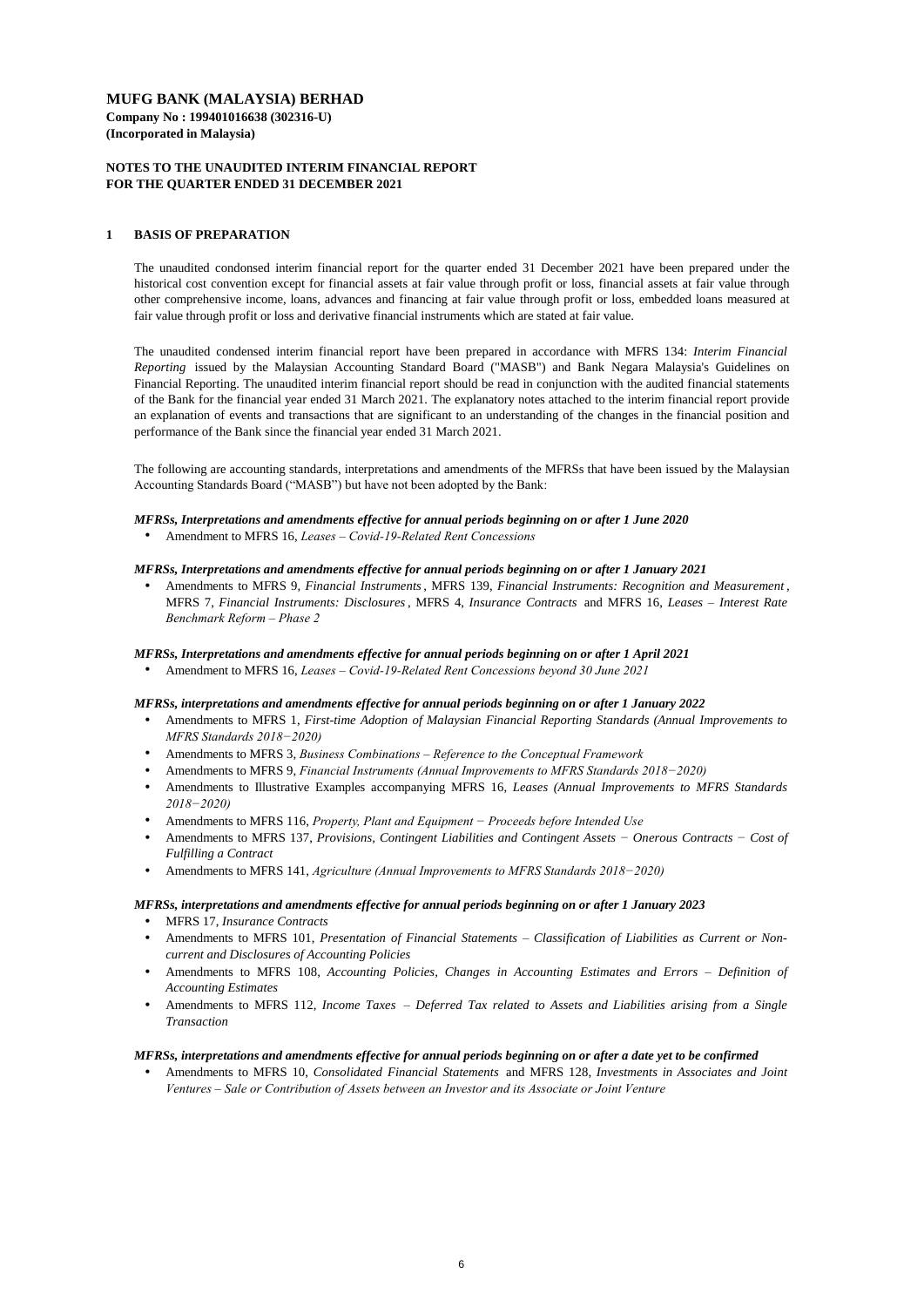**Company No : 199401016638 (302316-U) (Incorporated in Malaysia)**

### **NOTES TO THE UNAUDITED INTERIM FINANCIAL REPORT FOR THE QUARTER ENDED 31 DECEMBER 2021 (CONTD.)**

### **1 BASIS OF PREPARATION (CONTD)**

The Bank plans to apply the abovementioned accounting standards, interpretations and amendments:

#### Additional Measures to Assist Borrowers/Customers Affected by the COVID-19 Outbreak

### **(a) Moratorium on repayment/payment of loans/financing**

 $\bullet$ Moratorium on all loan/financing repayments/payments, principal and interest (except for credit card balances) by individuals, microenterprises and small-medium enterprise ("SME") borrowers/customers affected by the pandemic for a period of 6 months from 7 July 2021. The moratorium is applicable to loans/financing that are not in arrears exceeding 90 days as at 1 July 2021.

The initial application of the accounting standards, amendments and interpretations are not expected to have any material financial impact to the current period and prior period financial statements of the Bank, except for the adoption of the following during the current financial period:

On 28 June 2021, BNM introduced Pakej Perlindungan Rakyat dan Pemulihan Ekonomi (PEMULIH), as a measure to assist borrowers/customers experiencing financial constraints due to the COVID-19. The key measures affecting regulatory and accounting treatment and classifications are as follows:

- from the annual period beginning on 1 April 2021 for the amendment that is effective for annual periods beginning on or after 1 June 2020;
- from the annual period beginning on 1 April 2021 for those amendments that are effective for annual periods beginning on or after 1 January 2021;
- from the annual period beginning on 1 April 2022 for those amendments that are effective for annual periods beginning on or after 1 April 2021;
- from the annual period beginning on 1 April 2022 for those amendments that are effective for annual periods beginning on or after 1 January 2022, except for amendments to MFRS 3, *Business Combinations – Reference to the Conceptual Framework* and amendments to MFRS 141, *Agriculture (Annual Improvements to MFRS Standards 2018−2020)* which are not applicable to the Bank; and
- $\bullet$ from the annual period beginning on 1 April 2023 for the accounting standard and amendments that are effective for annual periods beginning on or after 1 January 2023, except for MFRS 17, *Insurance Contracts* which is not applicable to the Bank.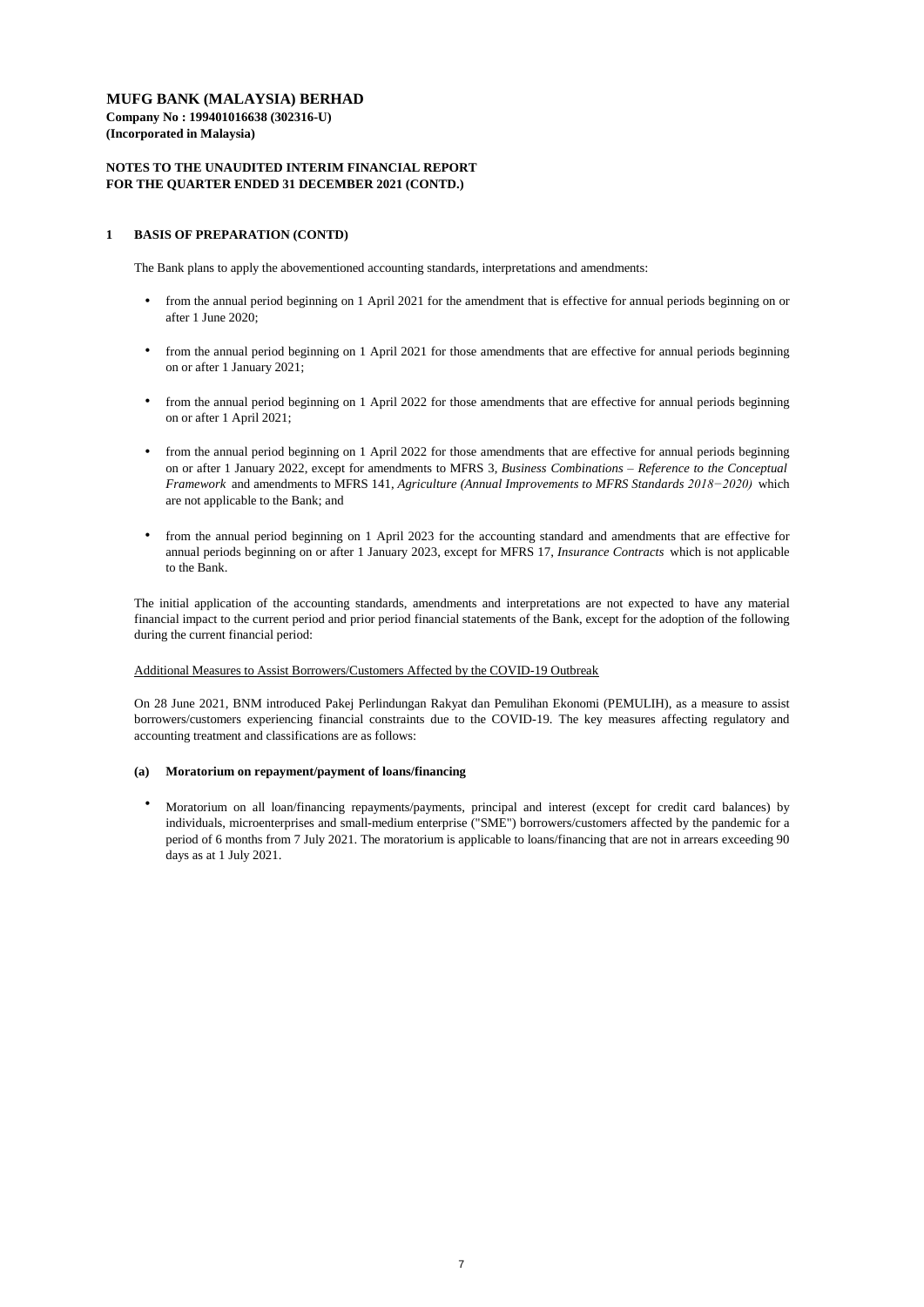### **MUFG BANK (MALAYSIA) BERHAD Company No : 199401016638 (302316-U)**

**(Incorporated in Malaysia)**

### **NOTES TO THE UNAUDITED INTERIM FINANCIAL REPORT FOR THE QUARTER ENDED 31 DECEMBER 2021 (CONTD.)**

### **2 AUDIT REPORT**

### **3 SEASONAL OR CYCLICAL FACTORS**

The business operations of the Bank have not been affected by any material seasonal cyclical factors.

### **4 EXCEPTIONAL OR EXTRAORDINARY ITEMS**

#### **5 CHANGES IN ESTIMATES**

#### **6 CHANGES IN DEBT AND EQUITY SECURITIES**

#### **7 DIVIDEND PAID**

No dividend was paid during the financial period ended 31 December 2021.

#### **8 SUBSEQUENT EVENTS**

There were no material events subsequent to the balance sheet date that require disclosure or adjustments to the unaudited condensed interim financial report.

There were no issuance and repayment of debt and equity securities during the financial period ended 31 December 2021.

There were no significant changes in estimates of amounts reported in prior financial years that have a material effects on the financial results and position of the Bank for the financial period ended 31 December 2021.

The audit report on the audited financial statements for the financial year ended 31 March 2021 was not subject to any qualification.

There were no exceptional or extraordinary items for the financial period ended 31 December 2021.

#### 8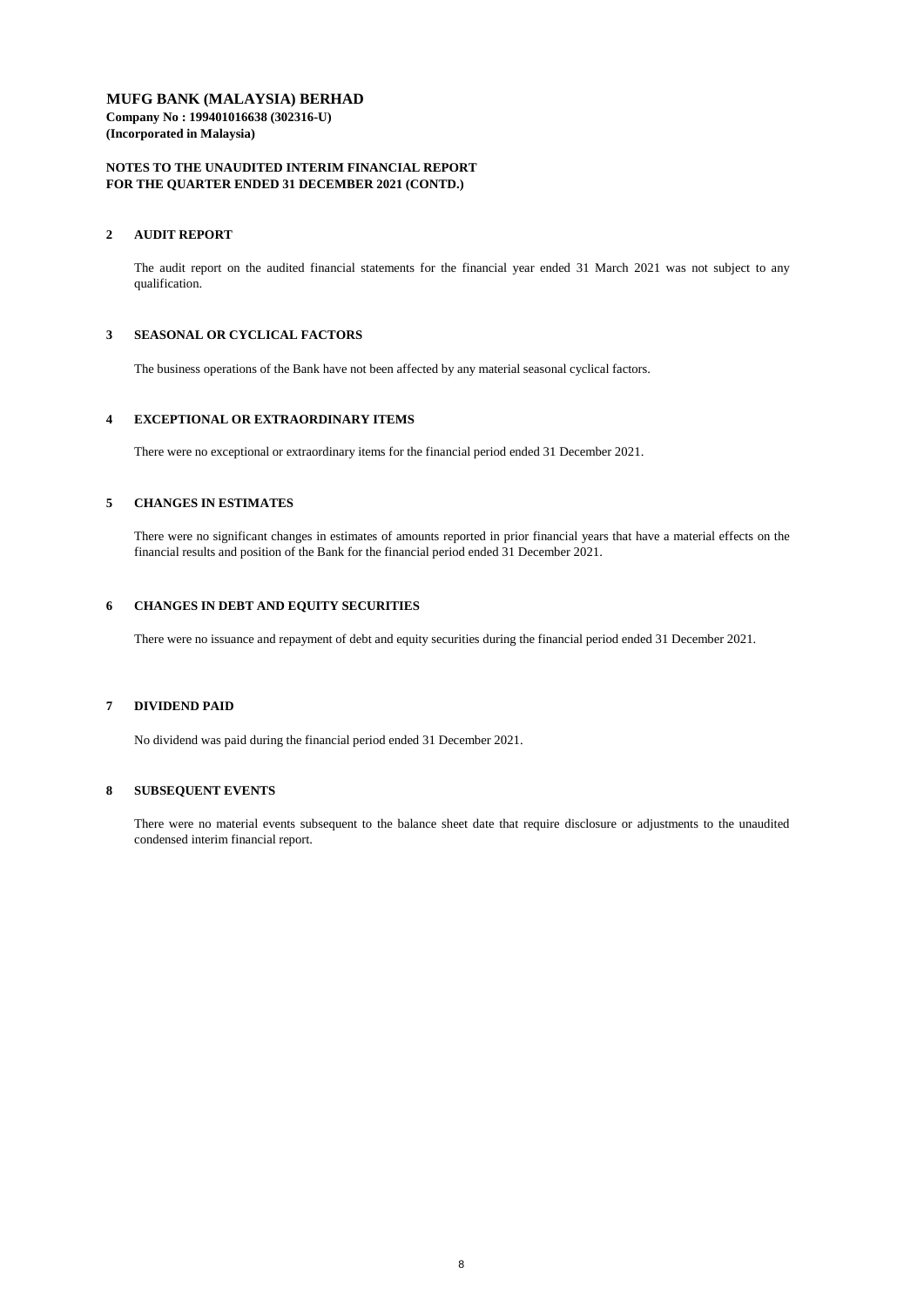**Company No : 199401016638 (302316-U) (Incorporated in Malaysia)**

#### **NOTES TO THE UNAUDITED INTERIM FINANCIAL REPORT FOR THE QUARTER ENDED 31 DECEMBER 2021 (CONTD.)**

#### **9 REVIEW OF PERFORMANCE**

#### **10 PROSPECTS**

Despite the positive outlook, downside risks to growth remain. Of immediate concern is the unpredictable course of the pandemic globally and domestically. The Bank cannot rule out the risk of COVID-19 becoming persistent and the country having to withstand the pandemic longer than expected. This is subject to how quickly Malaysia can achieve herd immunity and how the virus evolves. Aside from the pandemic, the uneven growth recovery could risk larger permanent job losses and business closures, particularly in high-touch services sectors. This economic scarring can have a more lasting consequence on the economy, and could prevent a quicker return to a pre-pandemic growth trajectory when economic activity normalises.

While overall growth is expected to spike in 2Q 2021 due to low base effect from MCO 1.0, the magnitude of growth is expected to be capped by the four-week full lockdown from 1st–28th June 2021. Following the latest extension of MCO (15th June –28th June 2021), GDP projection figure too may need further readjustment. Despite the downside risk to the forecast, the underlying supportive factors such as recovering global demand from major economies and recent ramp-up in vaccination rates in Malaysia will provide some respite to the economy.

Total assets decreased marginally from RM32.7 billion to RM30.0 billion compared to 31 March 2021. The Bank's CET 1/Tier 1 capital ratio and total capital ratio remained strong at 28.053% and 29.075% respectively.

For Malaysia, the expectation is for the economy to recover in 2021, even Bank Negara has indicated growth ranging from 6.0 - 7.5% in 2021. The path of recovery will be gradual and uneven across economic sectors, and it may encounter speed bumps along the way. Growth will be underpinned by stronger external demand and higher public and private expenditure.

The Bank's profit before taxation for the financial period ended 31 December 2021 was RM230.8 million, an increase of 1.49% or RM3.4 million compared to the corresponding period last year. Operating income increased by RM14.8 million from RM326.1 million to RM340.9 million whilst operating expenses increases by RM5.49 million mainly attributed to higher administrative and other expenses during the financial period.

Notwithstanding the expected global recovery, continued policy support will be vital to sustain the overall growth momentum amid elevated uncertainty. Global monetary policy is also expected to remain supportive of growth. The commitment towards a 'low-for-longer' interest rate environment in major advanced economies and implementation of accommodative monetary policies in major EMEs will support demand. Despite the surge in long-term government bond yields in the US which began in January 2021 and the increased global financial market volatility, major central banks have continued to maintain the stance that monetary policy will remain accommodative amid considerable economic slack, transitory inflationary pressures, and high uncertainties on the strength of growth recoveries.

The risks to global growth remains tilted to the downside, as pandemic-related downside risks could dampen the prospects of a global recovery. These include the re-imposition of strict and widespread containment measures due to COVID-19 resurgences, slower-than-expected rollout of vaccines or major mutations in the COVID-19 virus that could render the existing vaccines less effective. More severe economic scarring, arising from extensive permanent job losses and business closures, could also weaken long-term global growth. Nevertheless, there is some upside potential to the outlook. Global growth could outperform expectations with a faster rollout and wider outreach of vaccines, especially in EMEs.

In 2021, the global economy is expected to continue its gradual and uneven recovery path from the second half of 2020. Global growth prospects will continue to be shaped by developments surrounding the COVID-19 pandemic, particularly the rollout of vaccines, ongoing structural shifts in the economy, and the extent of scarring in labour markets.

The rollout of the domestic COVID-19 vaccination programme will also lift sentiments and support economic activities. Malaysia's integration in fast growing segments of global value chains and diversified external trade structures, along with continued policy support and its effective execution would be the key factors in driving the rebound in economic growth in 2021.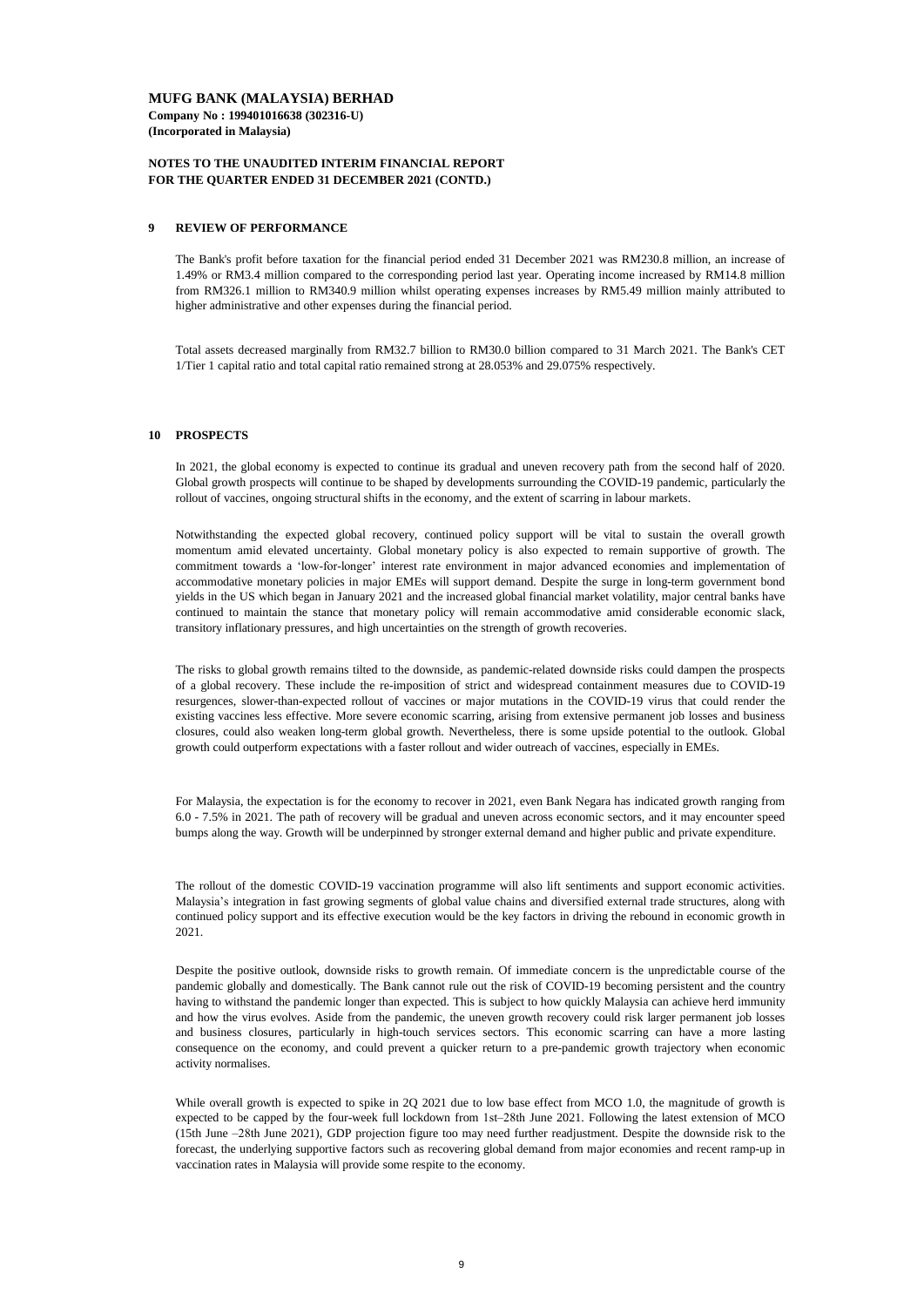**Company No : 199401016638 (302316-U) (Incorporated in Malaysia)**

### **NOTES TO THE UNAUDITED INTERIM FINANCIAL REPORT FOR THE QUARTER ENDED 31 DECEMBER 2021 (CONTD.)**

#### **11 CASH AND SHORT-TERM FUNDS**

|                                                               | 2021 December<br><b>RM'000</b> | 2021 March<br><b>RM'000</b> |
|---------------------------------------------------------------|--------------------------------|-----------------------------|
| At amortised cost                                             |                                |                             |
| Cash and balances with banks and other financial institutions | 31,883                         | 21,377                      |
| Money at call and deposit placements maturing                 |                                |                             |
| within three months                                           | 5,776,182                      | 7,130,623                   |
|                                                               | 5,808,065                      | 7,152,000                   |

#### **12 DEPOSITS AND PLACEMENTS WITH FINANCIAL INSTITUTIONS**

|                   | 2021 December | 2021 March    |  |
|-------------------|---------------|---------------|--|
|                   | <b>RM'000</b> | <b>RM'000</b> |  |
| At amortised cost |               |               |  |
| Licensed bank     |               |               |  |
| • Malaysia        | 938,427       | 1,409,165     |  |
| • Other countries | 398,387       | 300,008       |  |
|                   | 1,336,814     | 1,709,173     |  |

#### **13 FINANCIAL ASSETS AT FAIR VALUE THROUGH PROFIT OR LOSS ("FVTPL")**

|                                        | 2021 December | 2021 March    |  |
|----------------------------------------|---------------|---------------|--|
|                                        | <b>RM'000</b> | <b>RM'000</b> |  |
| <b>Money market instruments:</b>       |               |               |  |
| <b>Malaysian Government Securities</b> | 71,185        | 59,343        |  |
| Government Investment Issues           | 30,949        | 174,643       |  |
|                                        | 102,134       | 233,986       |  |

#### **14 FINANCIAL ASSETS AT FAIR VALUE THROUGH OTHER COMPREHENSIVE INCOME ("FVOCI")**

|                                   | 2021 December<br><b>RM'000</b> | 2021 March<br><b>RM'000</b> |
|-----------------------------------|--------------------------------|-----------------------------|
| <b>Money market instruments</b>   |                                |                             |
| • Malaysian Government Securities | 406,360                        | 411,711                     |
| • Government Investment Issues    | 20,608                         | 20,990                      |
| • Japanese Government Bonds       | 217,739                        |                             |
| $\bullet$ Sukuk                   | 208,982                        | 207,330                     |
|                                   | 853,689                        | 640,031                     |

| <b>Non-money market instruments:</b> |         |         |
|--------------------------------------|---------|---------|
| Unquoted shares                      | 29,227  | 29,227  |
| Total                                | 882,916 | 669,258 |

|                                                             | 2021 December | 2021 March    |  |
|-------------------------------------------------------------|---------------|---------------|--|
|                                                             | <b>RM'000</b> | <b>RM'000</b> |  |
| 12-Month ECL Stage 1                                        |               |               |  |
| At 1 April                                                  | 346           | 349           |  |
| Allowance made/(written back) due to changes in credit risk | $\mathbf{z}$  |               |  |
| At 31 December/31 March                                     | 349           | 346           |  |

Movements in allowances for impairment which reflect the expected credit loss ("ECL") computed by impairment model and recognised in ECL reserve are as follows: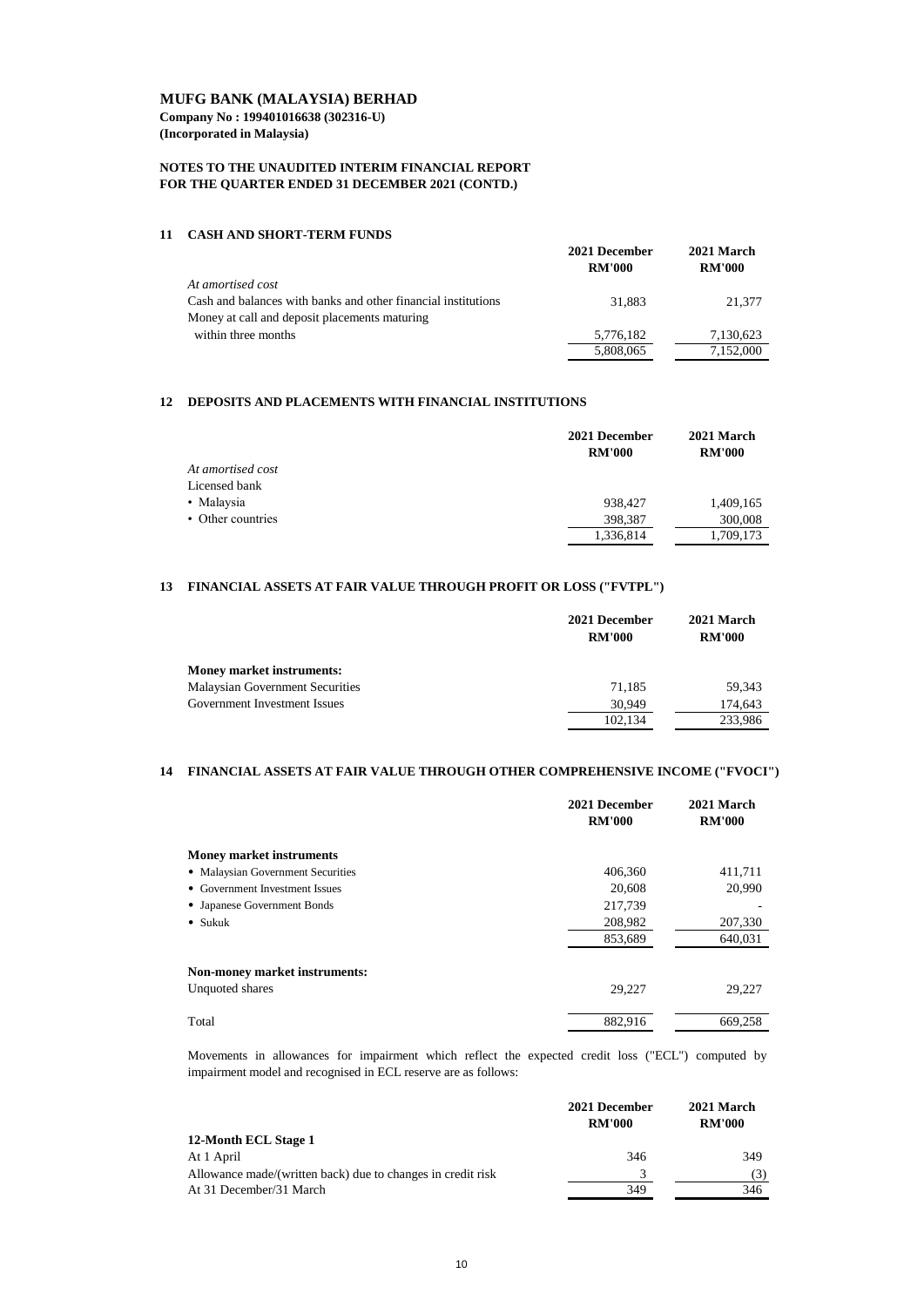**Company No : 199401016638 (302316-U) (Incorporated in Malaysia)**

### **NOTES TO THE UNAUDITED INTERIM FINANCIAL REPORT FOR THE QUARTER ENDED 31 DECEMBER 2021 (CONTD.)**

#### **15 LOANS, ADVANCES AND FINANCING**

|            |                                                        | 2021 December<br><b>RM'000</b> | 2021 March<br><b>RM'000</b> |
|------------|--------------------------------------------------------|--------------------------------|-----------------------------|
| (a)        | By type:                                               |                                |                             |
|            | At amortised cost                                      |                                |                             |
|            | Overdrafts                                             | 8,256                          | 7,778                       |
|            | Term loans                                             |                                |                             |
|            | Housing loans<br>$\bullet$                             | 10,167                         | 10,475                      |
|            | Other term loans                                       | 3,193,595                      | 4,224,348                   |
|            | Revolving credits                                      | 3,320,314                      | 3,633,878                   |
|            | <b>Bills</b> receivable                                | 175,438                        | 130,691                     |
|            | Claims on customers under acceptance credits           | 231,125                        |                             |
|            | <b>Staff loans</b>                                     | 6,406                          | 7,043                       |
|            |                                                        | 6,945,301                      | 8,014,213                   |
|            | Unearned interest                                      | (3,890)                        | (193)                       |
|            | Gross loans, advances and financing at amortised cost  | 6,941,411                      | 8,014,020                   |
|            | Impairment allowances on loans, advances and financing |                                |                             |
|            | Stage 1 - 12-month ECL<br>٠                            | (4,954)                        | (5,392)                     |
|            | Stage 2 - lifetime ECL not credit-impaired             | (19,024)                       | (37,062)                    |
|            | Stage 3 - lifetime ECL credit-impaired                 | (223)                          | (230)                       |
|            | Net loans, advances and financing at amortised cost    | 6,917,210                      | 7,971,336                   |
|            | At fair value                                          |                                |                             |
|            | Other term loans                                       | 224,988                        | 195,438                     |
|            | Total net loans, advances and financing                | 7,142,198                      | 8,166,774                   |
|            | Gross loans, advances and financing                    |                                |                             |
|            | - At amortised cost                                    | 6,941,411                      | 8,014,020                   |
|            | - At fair value                                        | 224,988                        | 195,438                     |
|            |                                                        | 7,166,399                      | 8,209,458                   |
| <b>(b)</b> | By maturity structure:                                 |                                |                             |
|            | Maturing within one year                               | 4,683,239                      | 4,425,059                   |
|            | More than one year to three years                      | 844,039                        | 1,967,247                   |
|            | More than three years to five years                    | 985,591                        | 605,591                     |
|            | More than five years                                   | 653,530                        | 1,211,561                   |
|            |                                                        | 7,166,399                      | 8,209,458                   |
| (c)        | By type of customer:                                   |                                |                             |
|            | Domestic non-bank financial institutions               | 1,404,580                      | 655,413                     |
|            | Domestic business enterprises                          |                                |                             |
|            | Small medium enterprises<br>٠                          | 8,722                          | 425,530                     |
|            | Others                                                 | 4,389,629                      | 4,454,575                   |
|            | Individuals                                            | 16,340                         | 17,245                      |
|            | Foreign entities                                       | 1,347,128                      | 2,656,695                   |
|            |                                                        | 7,166,399                      | 8,209,458                   |

## **(d) By interest rate sensitivity:**

Fixed rate

| • Staff loans  | 3,515     | 3,978     |
|----------------|-----------|-----------|
| Variable rates | 7,162,884 | 8,205,480 |
|                | 7,166,399 | 8,209,458 |

11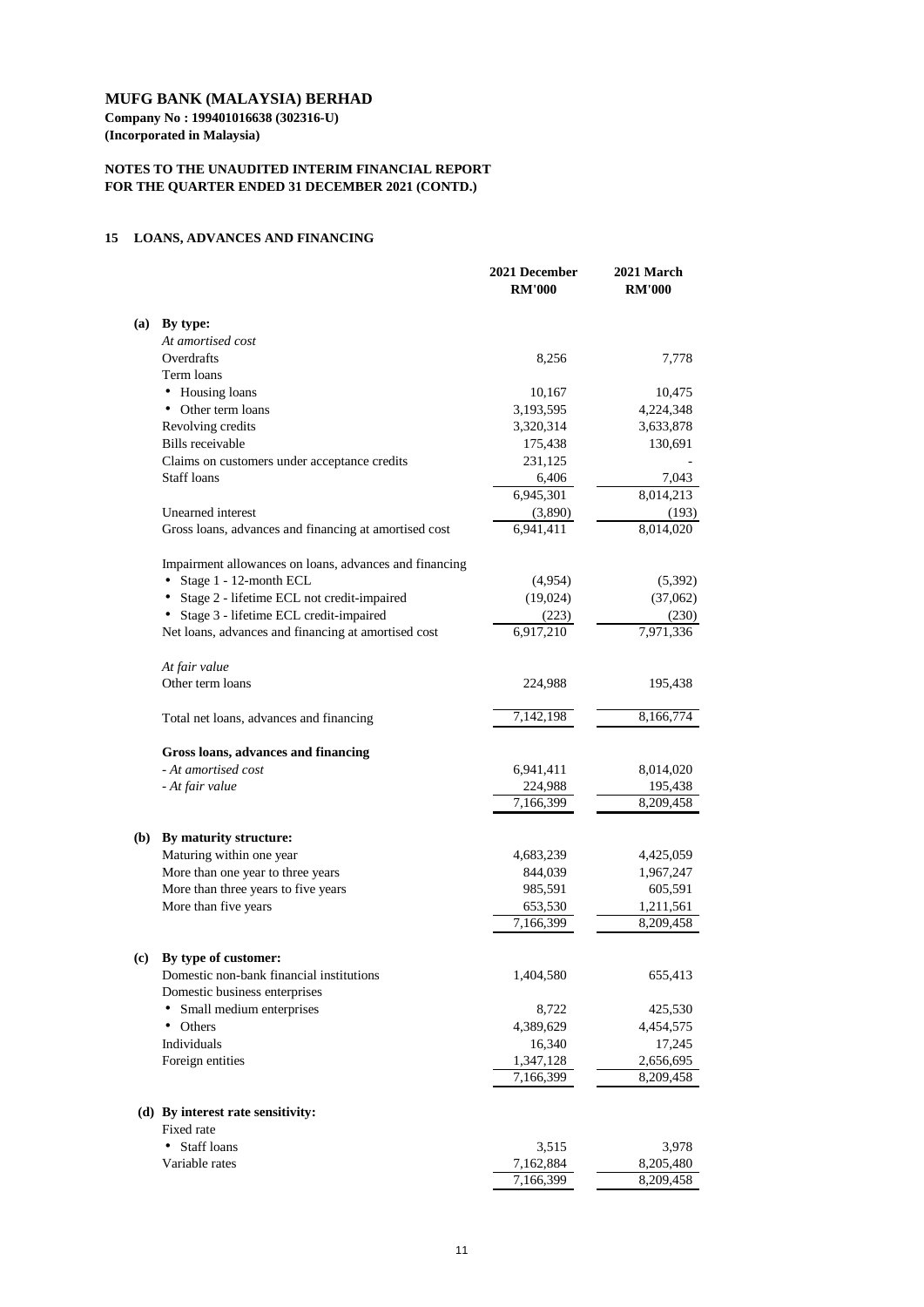**Company No : 199401016638 (302316-U) (Incorporated in Malaysia)**

## **NOTES TO THE UNAUDITED INTERIM FINANCIAL REPORT FOR THE QUARTER ENDED 31 DECEMBER 2021 (CONTD.)**

## **15 LOANS, ADVANCES AND FINANCING (CONTD.)**

|     |                                                                                  | 2021 December<br><b>RM'000</b> | 2021 March<br><b>RM'000</b> |
|-----|----------------------------------------------------------------------------------|--------------------------------|-----------------------------|
| (e) | By economic sector:                                                              |                                |                             |
|     | Agricultural, hunting, forestry and fishing                                      | 434,954                        | 483,194                     |
|     | Mining and quarrying                                                             | 224,988                        | 195,438                     |
|     | Manufacturing                                                                    | 1,229,384                      | 1,375,244                   |
|     | Electricity, gas and water                                                       | 844,656                        | 1,251,630                   |
|     | Construction                                                                     | 433,921                        | 220,455                     |
|     | Wholesale and retail trade and restaurants and hotels                            | 640,858                        | 485,972                     |
|     | Transport, storage and communication                                             | 1,291,600                      | 1,871,084                   |
|     | Finance, insurance, real estate and business services                            | 1,633,410                      | 1,894,658                   |
|     | Households                                                                       | 16,573                         | 17,517                      |
|     | Others                                                                           | 416,055                        | 414,266                     |
|     |                                                                                  | 7,166,399                      | 8,209,458                   |
| (f) | By geographical location:                                                        |                                |                             |
|     | Malaysia                                                                         | 5,819,505                      | 6,591,878                   |
|     | Other countries                                                                  | 1,346,894                      | 1,617,580                   |
|     |                                                                                  | 7,166,399                      | 8,209,458                   |
| (g) | Movements in credit-impaired gross loans, advances and financing are as follows: |                                |                             |
|     | At beginning of the period                                                       | 664                            | 425,620                     |
|     | Classified as credit-impaired during the period                                  | 216                            | 267,235                     |
|     | Amount recovered                                                                 | (92)                           | (199, 937)                  |
|     | Reclassified as performing                                                       | (233)                          | (492, 254)                  |
|     | Amount written off                                                               | (32)                           |                             |
|     | At end of the period                                                             | 523                            | 664                         |
| (h) | Credit-impaired gross loans by economic sector are as follows:                   |                                |                             |
|     | Household                                                                        | 523                            | 664                         |
|     |                                                                                  | 523                            | 664                         |
| (i) | Credit-impaired gross loans by geographical location are as follows:             |                                |                             |
|     |                                                                                  |                                |                             |
|     | Malaysia                                                                         | 523                            | 664                         |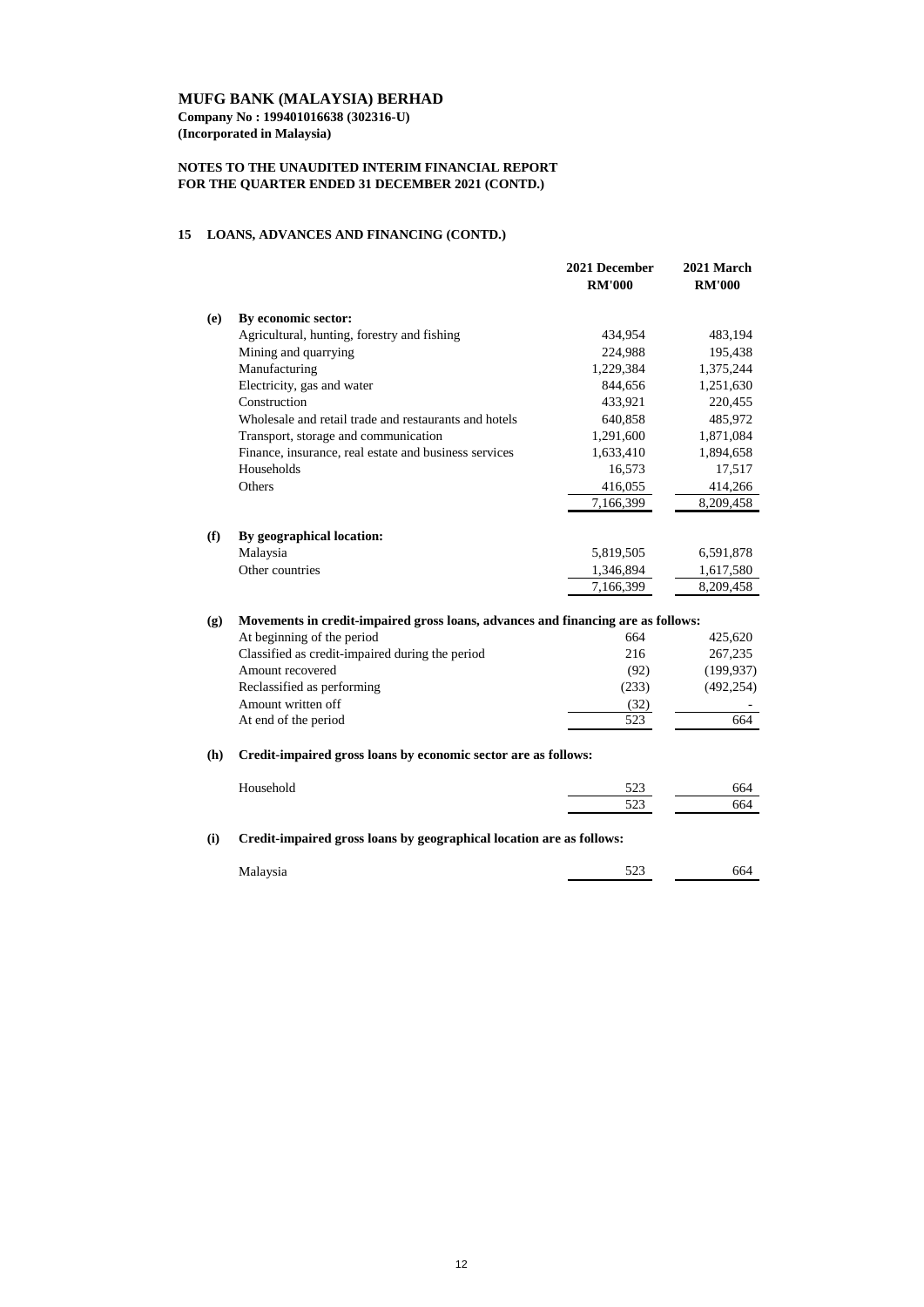**Company No : 199401016638 (302316-U) (Incorporated in Malaysia)**

### **NOTES TO THE UNAUDITED INTERIM FINANCIAL REPORT FOR THE QUARTER ENDED 31 DECEMBER 2021 (CONTD.)**

#### **15 LOANS, ADVANCES AND FINANCING (CONTD.)**

#### **(j) Movements in impairment allowances on loans, advances and financing:**

|                                           | 12-month                        |                                 | <b>Lifetime ECL</b>             |                               |
|-------------------------------------------|---------------------------------|---------------------------------|---------------------------------|-------------------------------|
|                                           | <b>ECL</b>                      | Not credit-<br>impaired         | <b>Credit-impaired</b>          |                               |
|                                           | <b>Stage 1</b><br><b>RM'000</b> | <b>Stage 2</b><br><b>RM'000</b> | <b>Stage 3</b><br><b>RM'000</b> | <b>Total</b><br><b>RM'000</b> |
| <b>At 1 April 2021</b>                    | 5,392                           | 37,062                          | 230                             | 42,684                        |
| Transfer to 12-Month ECL (Stage 1)        | 418                             | (7,040)                         |                                 | (6,622)                       |
| Transfer to Lifetime ECL not credit-      |                                 |                                 |                                 |                               |
| impaired (Stage 2)                        | (66)                            | 63                              |                                 | (3)                           |
| Transfer to Lifetime ECL credit-          |                                 |                                 |                                 |                               |
| impaired (Stage 3)                        | (1)                             |                                 |                                 | (1)                           |
| New financial assets originated           | 3,182                           | 9,930                           |                                 | 13,112                        |
| Financial assets derecognised (other than |                                 |                                 |                                 |                               |
| write-off)                                | (4,157)                         | (18, 106)                       | (11)                            | (22, 274)                     |
| Net remeasurement due to changes          |                                 |                                 |                                 |                               |
| in credit risk                            | 186                             | (2,885)                         | 12                              | (2,687)                       |
| Amount written off                        |                                 |                                 | (8)                             | (8)                           |
| At 31 December 2021                       | 4,954                           | 19,024                          | 223                             | 24,201                        |
| <b>At 1 April 2020</b>                    | 13,619                          | 13,381                          | 50,777                          | 77,777                        |
| Transfer to 12-Month ECL (Stage 1)        | $\overline{2}$                  |                                 |                                 | $\overline{2}$                |
| Transfer to Lifetime ECL not credit-      |                                 |                                 |                                 |                               |
| impaired (Stage 2)                        | (1,644)                         | 18,547                          | (32,930)                        | (16,027)                      |
| Transfer to Lifetime ECL credit-          |                                 |                                 |                                 |                               |
| impaired (Stage 3)                        | (2)                             |                                 | 11                              | 9                             |
| New financial assets originated           | 3,610                           | 18,514                          |                                 | 22,124                        |
| Financial assets derecognised (other than |                                 |                                 |                                 |                               |
| write-off)                                | (6,316)                         | (13,380)                        | (17, 649)                       | (37, 345)                     |
| Net remeasurement due to changes          |                                 |                                 |                                 |                               |
| in credit risk                            | (3,877)                         |                                 | 21                              | (3,856)                       |
| At 31 March 2021                          | 5,392                           | 37,062                          | 230                             | 42,684                        |

#### **16 EMBEDDED LOANS MEASURED AT FAIR VALUE THROUGH PROFIT OR LOSS ("FVTPL")**

| 2021 December | 2021 March    |
|---------------|---------------|
| <b>RM'000</b> | <b>RM'000</b> |

| --- ,                                        |            |            |
|----------------------------------------------|------------|------------|
| Embedded loans with term loans nature        | 12.604.836 | 12,502,735 |
| Embedded loans with revolving credits nature | 382,515    | 379,226    |
|                                              | 12,987,351 | 12,881,961 |

#### **(a) By maturity structure:**

| Maturing within one year            | 4,089,898  | 4,130,246  |
|-------------------------------------|------------|------------|
| More than one year to three years   | 4,672,727  | 3,924,620  |
| More than three years to five years | 2,594,371  | 2,923,260  |
| More than five years                | 1,630,355  | 1,903,835  |
|                                     | 12,987,351 | 12,881,961 |

Loans measured at FVTPL included RM12,681,127,000 (March 2021: RM12,552,576,000) of outstanding balance for loans, advances and financing, and fair value for derivative financial assets and liabilities of RM120,764,000 (March 2021: RM174,265,000) and credit spread of RM185,460,000 (March 2021: RM155,120,000).

Included in embedded loans are fair value from derivative financial assets and derivative financial liabilities transacted with the holding company and related companies amounting to RM2,485,000 (March 2021: RM2,278,000) and RM413,000 (March 2021: RM38,000) respectively.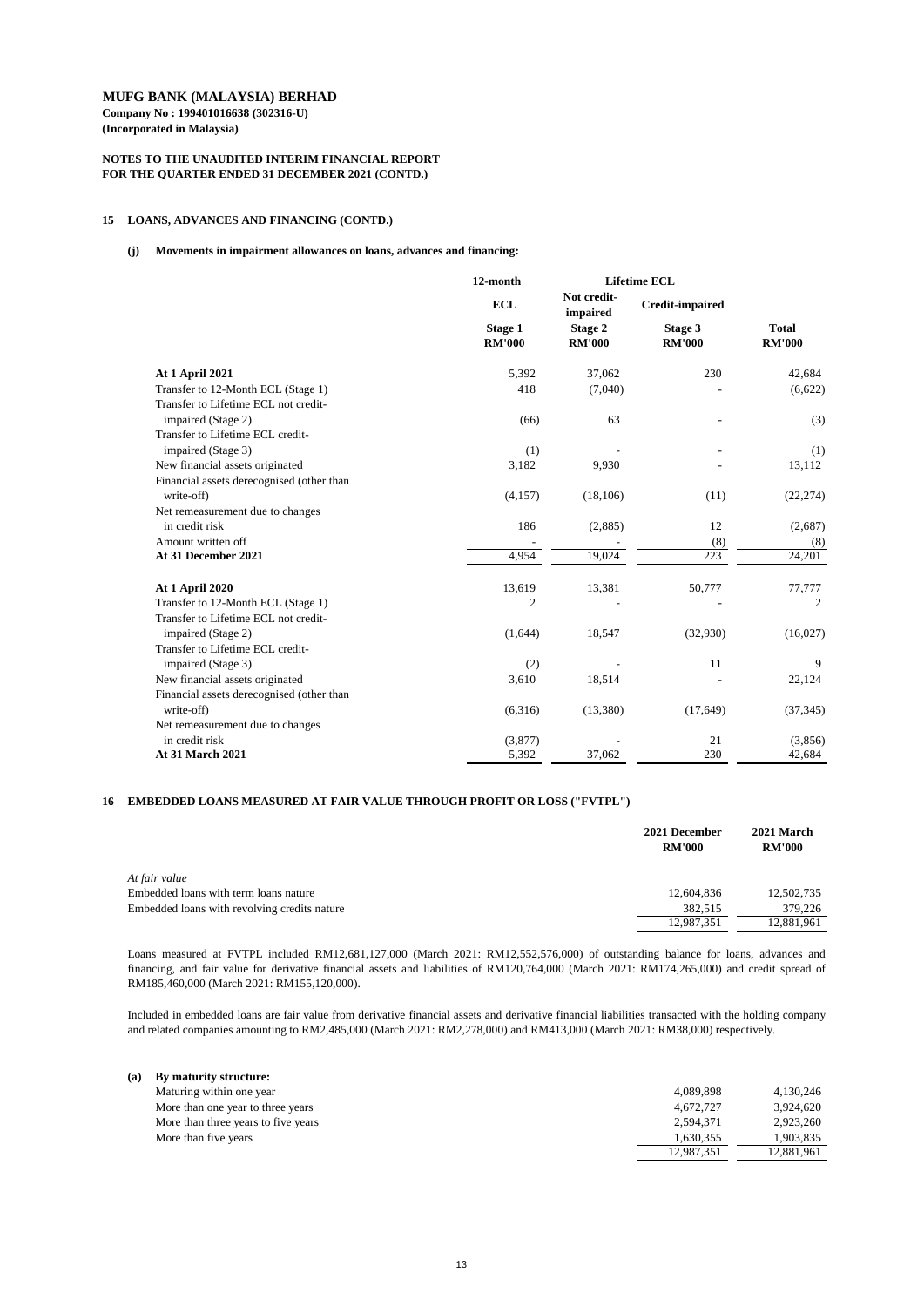## **MUFG BANK (MALAYSIA) BERHAD Company No : 199401016638 (302316-U)**

**(Incorporated in Malaysia)**

## **NOTES TO THE UNAUDITED INTERIM FINANCIAL REPORT FOR THE QUARTER ENDED 31 DECEMBER 2021 (CONTD.)**

## **16 EMBEDDED LOANS MEASURED AT FAIR VALUE THROUGH PROFIT OR LOSS ("FVTPL")(CONTD.)**

|            |                                                       | 2021 December<br><b>RM'000</b> | 2021 March<br><b>RM'000</b> |
|------------|-------------------------------------------------------|--------------------------------|-----------------------------|
| <b>(b)</b> | By type of customer:                                  |                                |                             |
|            | Domestic non-bank financial institutions              | 8,851,881                      | 8,192,776                   |
|            | Domestic business enterprises                         |                                |                             |
|            | - Small medium enterprises                            | 12,649                         | 13,629                      |
|            | - Others                                              | 4,271,451                      | 4,928,676                   |
|            | Individuals                                           |                                |                             |
|            |                                                       | 13,135,981                     | 13,135,081                  |
|            | Domestic financial institutions *                     | (131, 171)                     | (255,360)                   |
|            | Foreign entities *                                    | (17, 459)                      | 2,240                       |
|            |                                                       | 12,987,351                     | 12,881,961                  |
| (c)        | By interest rate sensitivity:                         |                                |                             |
|            | Variable rates                                        | 12,987,351                     | 12,881,961                  |
| (d)        | By economic sector:                                   |                                |                             |
|            | Mining and quarrying                                  |                                | 1,030                       |
|            | Manufacturing                                         | 591,011                        | 875,398                     |
|            | Electricity, gas and water                            | 1,389,074                      | 1,389,610                   |
|            | Construction                                          | 431,470                        | 662,638                     |
|            | Wholesale and retail trade and restaurants and hotels | 818,029                        | 825,516                     |
|            | Transport, storage and communication                  | 272,765                        | 297,538                     |
|            | Finance, insurance, real estate and business services | 9,470,410                      | 8,823,119                   |
|            | Others                                                | 14,592                         | 7,112                       |
|            |                                                       | 12,987,351                     | 12,881,961                  |
| (e)        | By geographical location:                             |                                |                             |
|            | Malaysia                                              | 12,949,751                     | 12,824,901                  |
|            | Oversea <sup>*</sup>                                  | 37,600                         | 57,060                      |
|            |                                                       | 12,987,351                     | 12,881,961                  |
|            |                                                       |                                |                             |

\* The credit balances are exposure after netting off with the identified cover deals.

## **(f) By notional amount of derivative financial assets and liabilities:**

|                                                  | 2021 December                |                | 2021 March         |                              |                   |                    |
|--------------------------------------------------|------------------------------|----------------|--------------------|------------------------------|-------------------|--------------------|
|                                                  | Contract/<br><b>Notional</b> |                | <b>Fair Value</b>  | Contract/<br><b>Notional</b> | <b>Fair Value</b> |                    |
|                                                  | <b>Amount</b>                | <b>Assets</b>  | <b>Liabilities</b> | <b>Amount</b>                | <b>Assets</b>     | <b>Liabilities</b> |
|                                                  | <b>RM'000</b>                | <b>RM'000</b>  | <b>RM'000</b>      | <b>RM'000</b>                | <b>RM'000</b>     | <b>RM'000</b>      |
| At fair value                                    |                              |                |                    |                              |                   |                    |
| Embedded loans with term<br>loans nature:        |                              |                |                    |                              |                   |                    |
| Foreign currency swaps                           | 8,888,697                    | 256,740        | 68,526             | 10,232,082                   | 372,622           | 60,775             |
| Interest rate swaps                              | 2,664,507                    | 82,419         | 973                | 2,736,612                    | 115,183           | 190                |
|                                                  | 11,553,205                   | 339,159        | 69,499             | 12,968,694                   | 487,805           | 60,965             |
| Embedded loans with<br>revolving credits nature: |                              |                |                    |                              |                   |                    |
| Foreign currency swaps                           | 381,837                      | 4              | 270                | 378,437                      | 558               |                    |
|                                                  | 381,837                      | $\overline{4}$ | 270                | 378,437                      | 558               |                    |
| Cover deals:                                     |                              |                |                    |                              |                   |                    |
| Foreign currency swaps                           | 8,716,814                    | 88,848         | 148,038            | 9,364,939                    | 120,788           | 195,435            |
| Interest rate swaps                              | 11,950,421                   | 38,880         | 128,321            | 13,064,466                   | 28,587            | 207,073            |
|                                                  | 20,667,235                   | 127,728        | 276,358            | 22,429,404                   | 149,375           | 402,508            |
|                                                  | 32,602,277                   | 466,890        | 346,127            | 35,776,536                   | 637,738           | 463,473            |
| Set off                                          |                              | (346, 127)     | (346, 127)         |                              | (463, 473)        | (463, 473)         |
| Net assets                                       |                              | 120,764        |                    |                              | 174,265           |                    |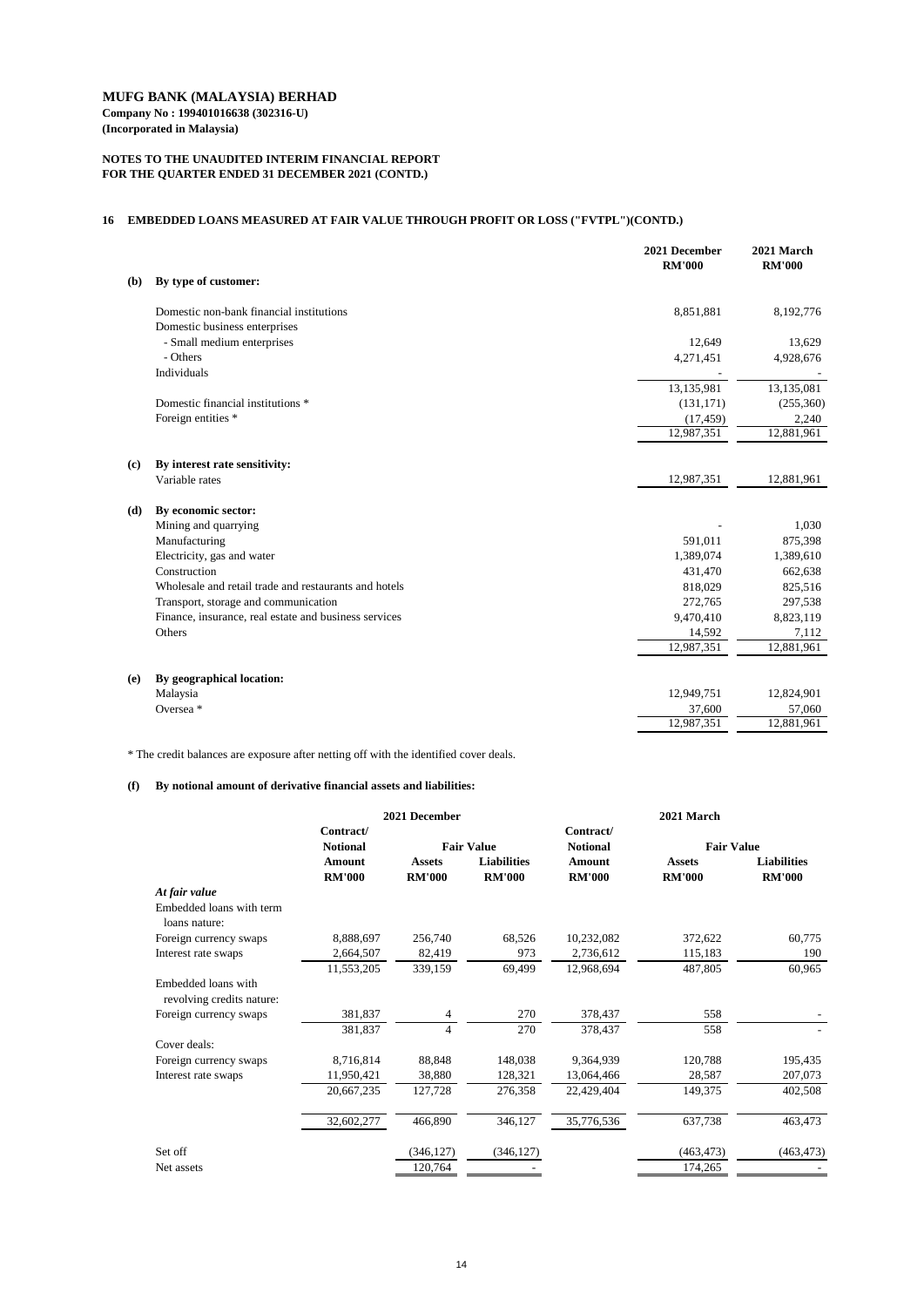### **NOTES TO THE UNAUDITED INTERIM FINANCIAL REPORT FOR THE QUARTER ENDED 31 DECEMBER 2021 (CONTD.)**

#### **17 PURCHASED RECEIVABLES**

|                                                | 2021 December<br><b>RM'000</b> | 2021 March<br><b>RM'000</b> |
|------------------------------------------------|--------------------------------|-----------------------------|
| At amortised cost                              |                                |                             |
| Purchased receivables                          | 1,091,781                      | 972,074                     |
| Impairment allowances on purchased receivables |                                |                             |
| Stage 1 - 12 month ECL                         | (175)                          | (330)                       |
| Stage 2 - lifetime ECL not credit impaired     | (307)                          |                             |
|                                                | 1,091,299                      | 971,744                     |

### (a) Movements in impairment allowances on purchased receivables which reflect the ECL model on impairment during the financial **period are as follows:**

|                                           | 12 month                        |                                 | <b>Lifetime ECL</b>             |                               |  |
|-------------------------------------------|---------------------------------|---------------------------------|---------------------------------|-------------------------------|--|
|                                           | <b>ECL</b>                      | Not credit<br>impaired          | <b>Credit impaired</b>          |                               |  |
|                                           | <b>Stage 1</b><br><b>RM'000</b> | <b>Stage 2</b><br><b>RM'000</b> | <b>Stage 3</b><br><b>RM'000</b> | <b>Total</b><br><b>RM'000</b> |  |
| <b>At 1 April 2020</b>                    | 330                             |                                 |                                 | 330                           |  |
| New financial assets originated           | 103                             | 307                             |                                 | 410                           |  |
| Financial assets derecognised (other than |                                 |                                 |                                 |                               |  |
| write-off)                                | (178)                           |                                 |                                 | (178)                         |  |
| Net remeasurement due to changes          |                                 |                                 |                                 |                               |  |
| in credit risk                            | (80)                            |                                 |                                 | (80)                          |  |
| At 31 December 2020                       | 175                             | 307                             |                                 | 482                           |  |
| <b>At 1 April 2020</b>                    | 258                             | 59                              | 10                              | 327                           |  |
| New financial assets originated           | 282                             |                                 |                                 | 282                           |  |
| Financial assets derecognised (other than |                                 |                                 |                                 |                               |  |
| write-off)                                | (82)                            | (59)                            | (10)                            | (151)                         |  |
| Net remeasurement due to changes          |                                 |                                 |                                 |                               |  |
| in credit risk                            | (128)                           |                                 |                                 | (128)                         |  |
| <b>At 31 March 2021</b>                   | 330                             |                                 |                                 | 330                           |  |

Purchased receivables relate to receivables acquired by the Bank under the account receivables purchasing and vendors financing product. These amounts owing from obligors have a tenure of within three months. Included in purchased receivables are non-recourse bills receivable amounting to RM1,035,988,000 (2021 March: RM939,569,000).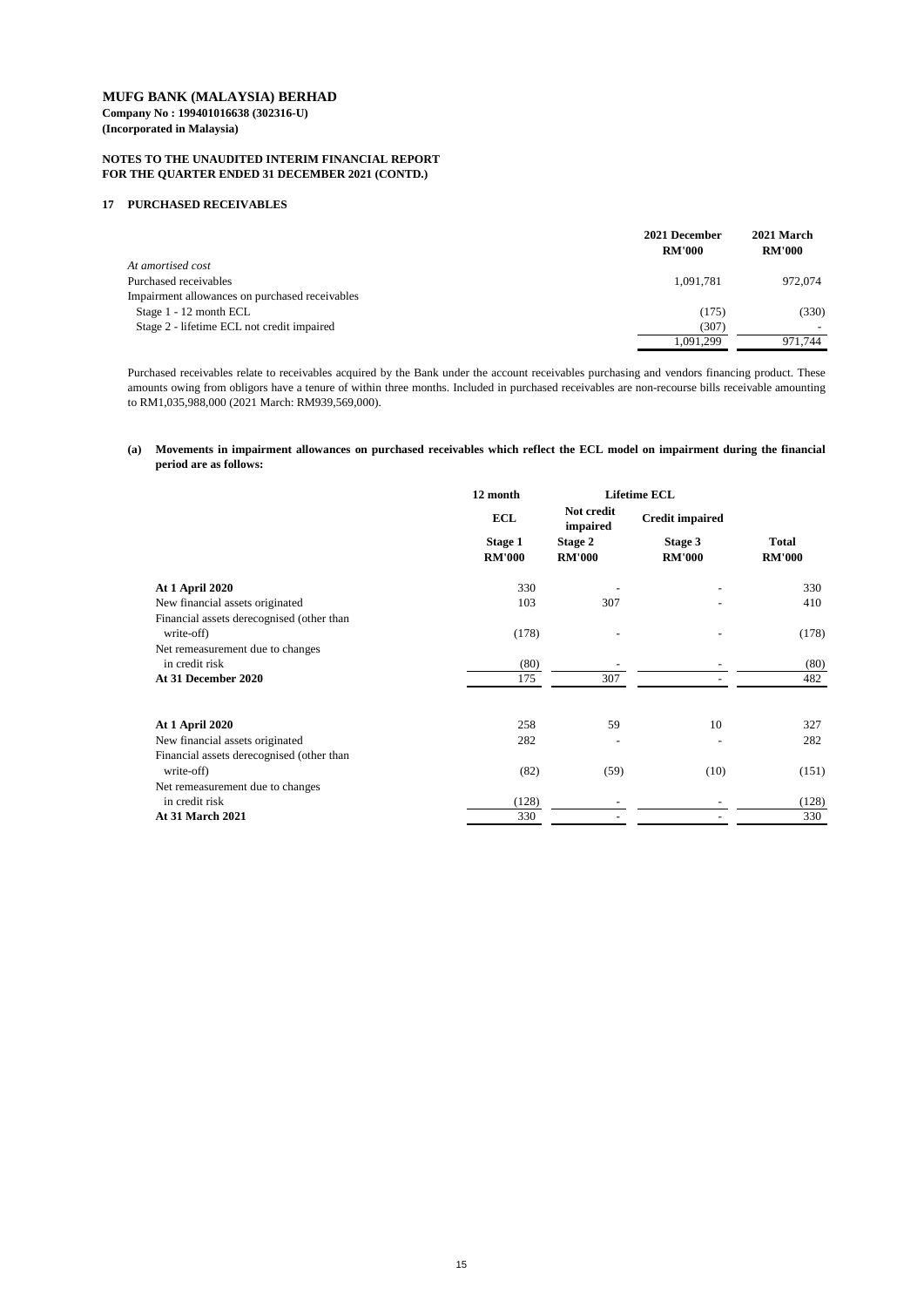### **NOTES TO THE UNAUDITED INTERIM FINANCIAL REPORT FOR THE QUARTER ENDED 31 DECEMBER 2021 (CONTD.)**

#### **18 DERIVATIVE FINANCIAL ASSETS/LIABILITIES**

#### **19 DEPOSITS FROM CUSTOMERS**

|                       | 2021 December | 2021 March    |
|-----------------------|---------------|---------------|
|                       | <b>RM'000</b> | <b>RM'000</b> |
| At amortised cost     |               |               |
| Demand deposits       | 4,219,160     | 3,783,145     |
| Money market deposits | 2,030,949     | 1,944,289     |
| Savings deposits      | 102           | 102           |
| Fixed deposits        | 4,088,477     | 5,131,369     |
|                       | 10,338,688    | 10,858,905    |

#### **(a) The maturity structure of fixed deposits are as follows:**

|     | Due within six months                                  | 4,043,623  | 5,091,010  |
|-----|--------------------------------------------------------|------------|------------|
|     | Six months to one year                                 | 44,654     | 37,229     |
|     | More than one year to two years                        | <b>200</b> | 3,130      |
|     |                                                        | 4,088,477  | 5,131,369  |
| (b) | The deposits are sourced from the following customers: |            |            |
|     | Government and statutory authorities                   |            | 332,445    |
|     | Domestic non-bank financial institutions               | 131,449    |            |
|     | Domestic business enterprises                          | 9,871,270  | 10,236,557 |
|     | Individuals                                            | 1,456      | 1,625      |
|     | Foreign entities                                       | 258,354    | 211,529    |
|     | Domestic other entities                                | 76,159     | 76,749     |
|     |                                                        | 10,338,688 | 10,858,905 |

|                                    | 2021 December   |                   |                    | 2021 March      |                   |                    |  |
|------------------------------------|-----------------|-------------------|--------------------|-----------------|-------------------|--------------------|--|
|                                    | <b>Notional</b> | <b>Fair Value</b> |                    | <b>Notional</b> | <b>Fair Value</b> |                    |  |
|                                    | <b>Amount</b>   | <b>Assets</b>     | <b>Liabilities</b> | <b>Amount</b>   | <b>Assets</b>     | <b>Liabilities</b> |  |
| At fair value                      | <b>RM'000</b>   | <b>RM'000</b>     | <b>RM'000</b>      | <b>RM'000</b>   | <b>RM'000</b>     | <b>RM'000</b>      |  |
| Trading derivatives*               |                 |                   |                    |                 |                   |                    |  |
| Foreign exchange related contracts |                 |                   |                    |                 |                   |                    |  |
| Forwards                           | 12,236,220      | 70,586            | 71,101             | 10,682,373      | 86,495            | 75,131             |  |
| Swaps                              | 6,631,823       | 206,331           | 171,709            | 7,184,321       | 231,808           | 202,707            |  |
| Interest rate related contracts    |                 |                   |                    |                 |                   |                    |  |
| Swaps                              | 8,478,820       | 73,151            | 74,668             | 8,507,330       | 113,918           | 113,933            |  |
| Other derivatives                  |                 |                   |                    |                 |                   |                    |  |
| Currency options                   | 380,406         | 1,336             | 1,733              | 168,317         | 1,038             | 340                |  |
|                                    | 27,727,269      | 351,403           | 319,211            | 26,542,341      | 433,259           | 392,111            |  |

#### **20 DEPOSITS AND PLACEMENTS OF BANKS AND OTHER FINANCIAL INSTITUTIONS**

|                                     | 2021 December 2021 March<br><b>RM'000</b> | <b>RM'000</b> |
|-------------------------------------|-------------------------------------------|---------------|
| At amortised cost<br>Licensed banks | 159,739                                   | 295,098       |

Included in trading derivatives are derivative financial assets and derivative financial liabilities transacted with the holding company and related companies amounting to RM55,184,000 (March 2021: RM76,590,000) and RM82,064,000 (March 2021: RM116,871,000) respectively.

The table below shows the Bank's derivative financial instruments measured at their fair value together with their corresponding contract/notional amounts as at the reporting date. The notional amounts of these derivative financial instruments refer to the underlying contract values on which changes in the fair value of the derivatives are measured. The notional amounts indicate the volume of transactions outstanding at the end of the financial period but are not indicative of either the market risk or credit risk inherent in the derivative contracts.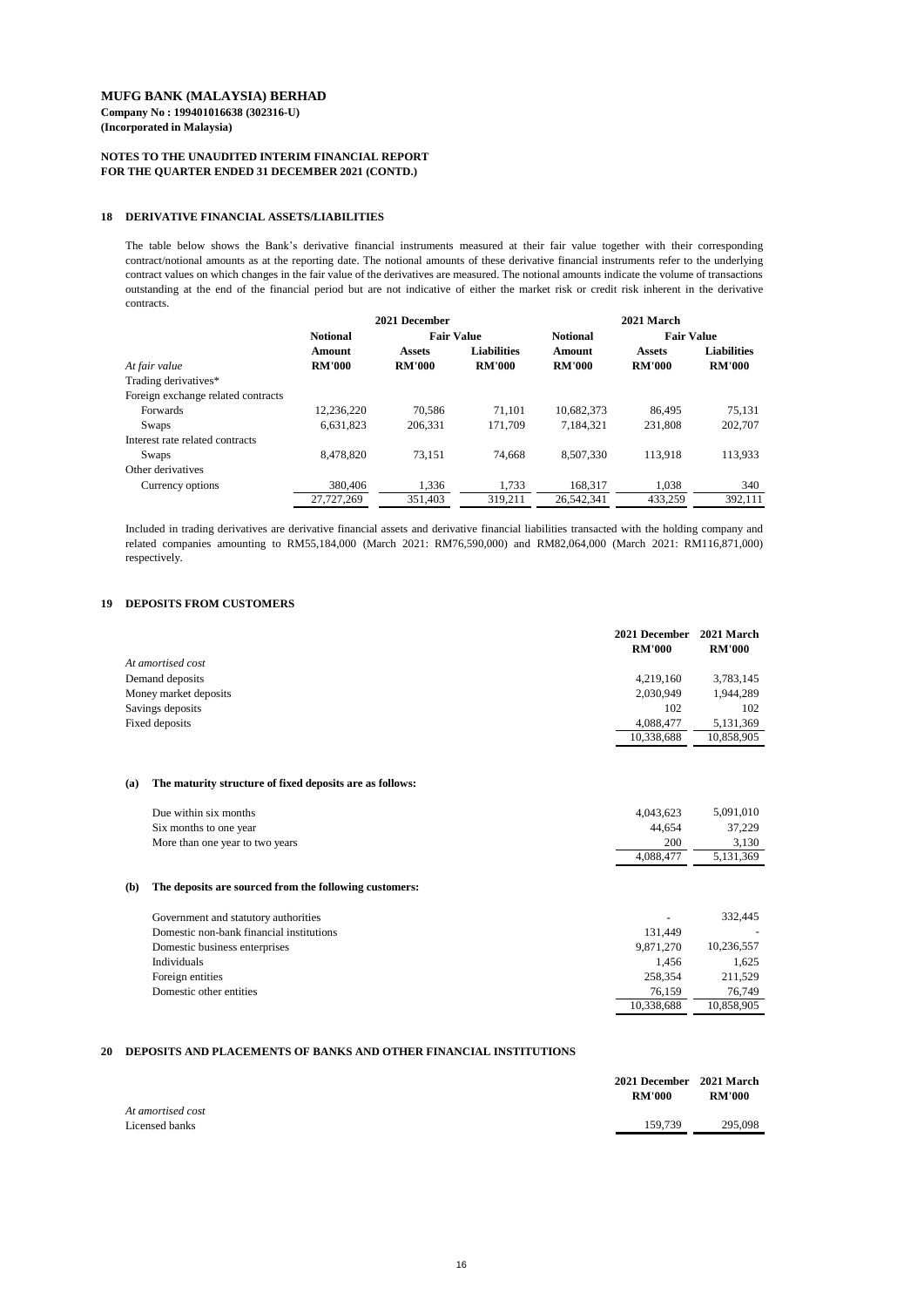**Company No : 199401016638 (302316-U) (Incorporated in Malaysia)**

### **NOTES TO THE UNAUDITED INTERIM FINANCIAL REPORT FOR THE QUARTER ENDED 31 DECEMBER 2021 (CONTD.)**

#### **21 OTHER LIABILITIES**

|                                                              | 2021 December<br><b>RM'000</b> | 2021 March<br><b>RM'000</b> |
|--------------------------------------------------------------|--------------------------------|-----------------------------|
| Provision for retirement benefits                            | 30,159                         | 31,267                      |
| Impairment allowances on commitment and contingencies<br>(a) |                                |                             |
| Stage 1 - 12-month ECL                                       | 318                            | 390                         |
| Stage 2 - lifetime ECL not credit-impaired                   | 1,169                          | 2,258                       |
| Accrued interest payable                                     | 4,055                          | 8,158                       |
| Bills payable                                                | 20,239                         | 3,885                       |
| Other payables and accruals                                  | 39,683                         | 67,203                      |
|                                                              | 95,623                         | 113,161                     |

|                                                                            | 12-month                                      | <b>Lifetime ECL</b>                                        |                                                           |                               |
|----------------------------------------------------------------------------|-----------------------------------------------|------------------------------------------------------------|-----------------------------------------------------------|-------------------------------|
|                                                                            | <b>ECL</b><br><b>Stage 1</b><br><b>RM'000</b> | Not credit-<br>impaired<br><b>Stage 2</b><br><b>RM'000</b> | <b>Credit-impaired</b><br><b>Stage 3</b><br><b>RM'000</b> | <b>Total</b><br><b>RM'000</b> |
| <b>At 1 April 2019</b>                                                     | 390                                           | 2,258                                                      |                                                           | 2,648                         |
| Transfer to 12-Month ECL (Stage 1)<br>Transfer to Lifetime ECL not credit- | 35                                            | (1,216)                                                    |                                                           | (1,181)                       |
| impaired (Stage 2)                                                         | (3)                                           | $\mathbf{1}$                                               |                                                           | (2)                           |
| New financial assets originated                                            | 262                                           | 1,166                                                      |                                                           | 1,428                         |
| Financial assets derecognised (other than<br>write-off)                    | (250)                                         | (1,040)                                                    |                                                           | (1,290)                       |
| Net remeasurement due to changes                                           |                                               |                                                            |                                                           |                               |
| in credit risk                                                             | (116)                                         |                                                            |                                                           | (116)                         |
| At 31 December 2019                                                        | 318                                           | 1,169                                                      |                                                           | 1,487                         |
| <b>At 1 April 2020</b>                                                     | 1,303                                         | 241                                                        | 717                                                       | 2,261                         |
| Transfer to 12-Month ECL (Stage 1)                                         | 2                                             | (61)                                                       | (61)                                                      | (120)                         |
| Transfer to Lifetime ECL not credit-                                       |                                               |                                                            |                                                           |                               |
| impaired (Stage 2)                                                         | (171)                                         | 1,015                                                      |                                                           | 844                           |
| New financial assets originated                                            | 373                                           | 1,239                                                      |                                                           | 1,612                         |
| Financial assets derecognised (other than                                  |                                               |                                                            |                                                           |                               |
| write-off)                                                                 | (801)                                         | (152)                                                      | (656)                                                     | (1,609)                       |
| Net remeasurement due to changes                                           |                                               |                                                            |                                                           |                               |
| in credit risk                                                             | (316)                                         | (24)                                                       |                                                           | (340)                         |
| <b>At 31 March 2021</b>                                                    | 390                                           | 2,258                                                      |                                                           | 2,648                         |

**(a) Movements in impairment allowances on commitments and contingencies which reflect the ECL model on impairment are as follows:**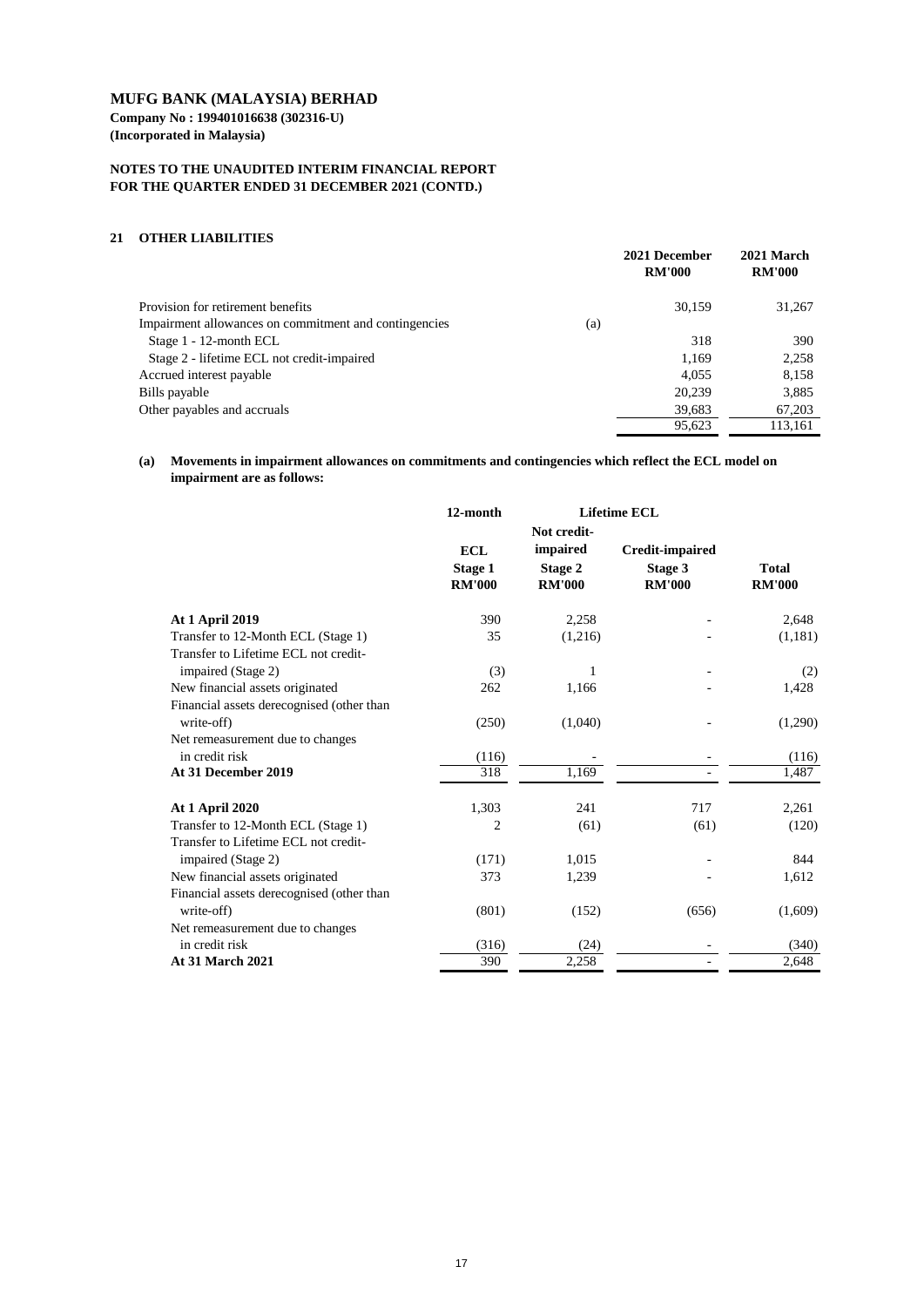**Company No : 199401016638 (302316-U) (Incorporated in Malaysia)**

## **NOTES TO THE UNAUDITED INTERIM FINANCIAL REPORT FOR THE QUARTER ENDED 31 DECEMBER 2021 (CONTD.)**

### **22 COMMITMENTS AND CONTINGENCIES**

The commitments and contingencies exposures and their related counterparty credit risk of the Bank are as follows:

|                                                         | 2021 December |                      |                   | 2021 March<br><b>Positive Fair</b> |               |                   |                   |               |
|---------------------------------------------------------|---------------|----------------------|-------------------|------------------------------------|---------------|-------------------|-------------------|---------------|
|                                                         |               | <b>Positive Fair</b> |                   |                                    |               |                   |                   |               |
|                                                         |               | Value of             | <b>Credit</b>     | <b>Risk-</b>                       |               | Value of          | <b>Credit</b>     | <b>Risk-</b>  |
|                                                         | Principal     | <b>Derivative</b>    | <b>Equivalent</b> | Weighted                           | Principal     | <b>Derivative</b> | <b>Equivalent</b> | Weighted      |
|                                                         | <b>Amount</b> | <b>Contracts</b>     | <b>Amount</b>     | <b>Assets</b>                      | <b>Amount</b> | <b>Contracts</b>  | <b>Amount</b>     | <b>Assets</b> |
|                                                         | <b>RM'000</b> | <b>RM'000</b>        | <b>RM'000</b>     | <b>RM'000</b>                      | <b>RM'000</b> | <b>RM'000</b>     | <b>RM'000</b>     | <b>RM'000</b> |
| <b>Contingent Liabilities</b>                           |               |                      |                   |                                    |               |                   |                   |               |
| Direct credit subsitutes                                | 172,589       |                      | 172,570           | 126,346                            | 138,206       |                   | 138,182           | 122,924       |
| Transaction-related contingent items                    | 608,511       |                      | 304,049           | 268,044                            | 599,062       |                   | 298,377           | 257,804       |
| Short-term self-liquidating trade-related contingencies | 446,277       |                      | 89,236            | 92,438                             | 307,507       |                   | 61,498            | 62,904        |
| <b>Commitments</b>                                      |               |                      |                   |                                    |               |                   |                   |               |
| Other commitments, such as formal standby facilties     |               |                      |                   |                                    |               |                   |                   |               |
| and credit lines, with an original maturity of :        |               |                      |                   |                                    |               |                   |                   |               |
| - not exceeding one year                                | 123,900       |                      | 24,765            | 24,765                             | 215,759       |                   | 43,137            | 43,137        |
| - exceeding one year                                    | 465           |                      | 233               | 183                                | 42            |                   | 21                | 16            |
| Any commitments that are unconditionally cancelled at   |               |                      |                   |                                    |               |                   |                   |               |
| any time by the Bank without prior notice or that       |               |                      |                   |                                    |               |                   |                   |               |
| effectively provide for automatic cancellation due to   |               |                      |                   |                                    |               |                   |                   |               |
| deterioration in a borrower's creditworthiness          | 8,078,264     |                      | (1,228)           | (1,227)                            | 7,320,619     |                   | (1,452)           | (1,452)       |
| Securitisation exposures                                | 15,000        |                      | 3,000             | 2,250                              | 15,000        |                   | 3,000             | 2,250         |
|                                                         | 9,445,007     |                      | 592,625           | 512,799                            | 8,596,195     |                   | 542,763           | 487,583       |
|                                                         |               |                      |                   |                                    |               |                   |                   |               |
| <b>Embedded loans</b>                                   |               |                      |                   |                                    |               |                   |                   |               |
| Foreign exchange related contracts                      |               |                      |                   |                                    |               |                   |                   |               |
| - one year or less                                      | 6,848,393     | 78,136               | 190,366           | 94,731                             | 6,827,290     | 106,956           | 258,337           | 154,355       |
| - over one year to five years                           | 9,583,059     | 209,339              | 861,863           | 493,557                            | 10,627,071    | 326,033           | 1,081,359         | 587,107       |
| - over five years                                       | 2,505,896     | 58,116               | 287,764           | 152,881                            | 2,521,097     | 60,979            | 365,802           | 191,745       |
| Interest rate related contracts                         |               |                      |                   |                                    |               |                   |                   |               |
| - one year or less                                      | 3,578,350     | 2,812                | 15                | (359)                              | 4,416,340     | 2,535             | 4,081             | 2,526         |
| - over one year to five years                           | 10,407,979    | 103,682              | 240,120           | 99,321                             | 9,852,554     | 101,282           | 228,838           | 101,426       |
| - over five years                                       | 628,600       | 14,805               | 41,489            | 23,473                             | 1,532,183     | 39,953            | 100,397           | 40,351        |
|                                                         | 33,552,277    | 466,890              | 1,621,616         | 863,604                            | 35,776,535    | 637,738           | 2,038,814         | 1,077,510     |
| <b>Derivative Financial Instruments:</b>                |               |                      |                   |                                    |               |                   |                   |               |
| Foreign exchange related contracts                      |               |                      |                   |                                    |               |                   |                   |               |
| - one year or less                                      | 12,621,754    | 70,797               | 210,115           | 161,563                            | 11,235,040    | 101,591           | 223,082           | 169,305       |
| - over one year to five years                           | 5,191,006     | 134,243              | 521,308           | 415,195                            | 5,023,301     | 139,085           | 495,681           | 410,493       |
| - over five years                                       | 1,055,282     | 71,876               | 238,583           | 160,848                            | 1,608,353     | 77,627            | 285,434           | 183,261       |
| Interest rate related contracts                         |               |                      |                   |                                    |               |                   |                   |               |
| - one year or less                                      | 3,148,301     | 4,316                | 7,166             | 4,748                              | 1,992,658     | 3,120             | 4,603             | 2,574         |
| - over one year to five years                           | 3,949,856     | 43,696               | 85,318            | 44,145                             | 4,863,059     | 80,113            | 113,288           | 66,277        |
| - over five years                                       | 1,380,663     | 25,138               | 107,775           | 72,595                             | 1,651,613     | 30,685            | 135,225           | 91,041        |
| Currency options *                                      |               |                      |                   |                                    |               |                   |                   |               |
| - one year or less                                      | 190,203       | 1,336                | 4,189             | 4,189                              | 84,159        | 1,038             | 2,301             | 2,301         |
|                                                         |               |                      |                   |                                    |               |                   |                   |               |
|                                                         | 27,537,066    | 351,403              | 1,174,454         | 863,283                            | 26,458,183    | 433,259           | 1,259,614         | 925,252       |
| Total                                                   | 70,534,349    | 818,294              | 3,388,695         | 2,239,686                          | 70,830,913    | 1,070,997         | 3,841,191         | 2,490,345     |

\* Only buy legs are taken into account for counterparty credit risk purposes.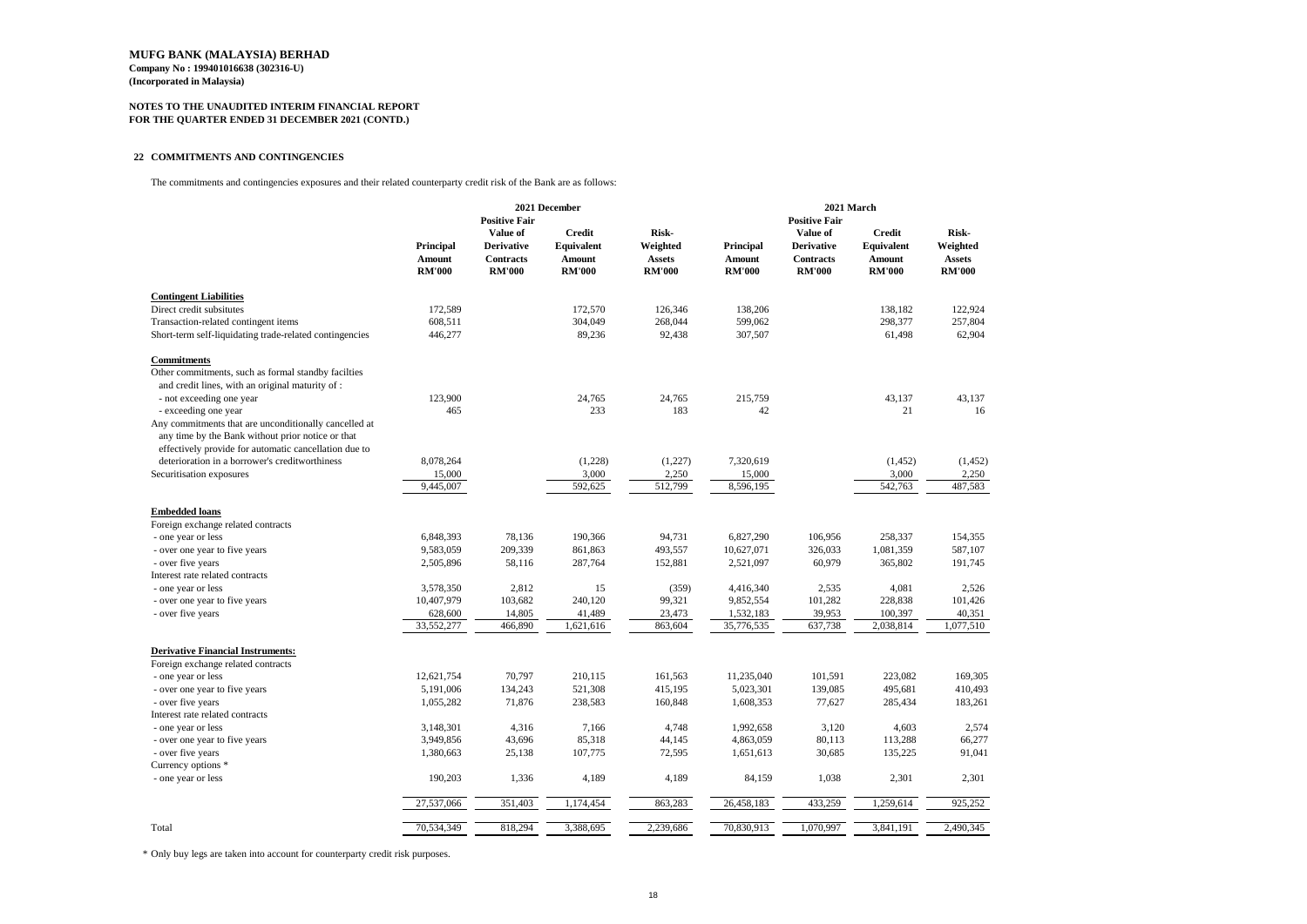## **NOTES TO THE UNAUDITED INTERIM FINANCIAL REPORT FOR THE QUARTER ENDED 31 DECEMBER 2021 (CONTD.)**

|    |                                                                            | 3rd Quarter Ended              |                                | <b>Nine Months Ended</b>       |                                |
|----|----------------------------------------------------------------------------|--------------------------------|--------------------------------|--------------------------------|--------------------------------|
|    |                                                                            | 2021 December<br><b>RM'000</b> | 2020 December<br><b>RM'000</b> | 2021 December<br><b>RM'000</b> | 2020 December<br><b>RM'000</b> |
| 23 | <b>INTEREST INCOME</b>                                                     |                                |                                |                                |                                |
|    | Loans, advances and financing measured at amortised cost and at fair value | 39,211                         | 39,308                         | 110,540                        | 152,219                        |
|    | Money at call and deposit placements with financial institutions           | 18,483                         | 23,964                         | 65,897                         | 60,487                         |
|    | Financial assets at FVTPL                                                  | 1,208                          | 2,865                          | 4,700                          | 9,627                          |
|    | Financial investments at FVOCI                                             | 3,649                          | 3,935                          | 11,587                         | 12,912                         |
|    |                                                                            | 62,551                         | 70,072                         | 192,724                        | $\overline{235,245}$           |
| 24 | <b>INTEREST EXPENSE</b>                                                    |                                |                                |                                |                                |
|    | Deposits and placements of banks and other financial institutions          | 12,305                         | 15,255                         | 40,808                         | 60,400                         |
|    | Deposits from other customers                                              | 6,626                          | 6,410                          | 19,768                         | 19,655                         |
|    | Financial liabilities at FVTPL                                             | 68                             |                                | 68                             |                                |
|    |                                                                            | 18,999                         | 21,665                         | 60,644                         | 80,055                         |
| 25 | NET INCOME FROM EMBEDDED LOANS MEASURED AT FVTPL                           |                                |                                |                                |                                |
|    | Interest income                                                            | 39,784                         | 38,873                         | 116,408                        | 152,062                        |
|    | Interest expense                                                           | (25, 729)                      | (29, 375)                      | (83,756)                       | (119, 915)                     |
|    | Unrealised gain/(loss) in fair value of embedded loans                     | 13,859                         | (133)                          | 22,604                         | (53,701)                       |
|    | Realised gain in fair value of embedded loans                              | 12,083                         | 19,771                         | 43,268                         | 62,622                         |
|    |                                                                            | 39,997                         | 29,136                         | 98,524                         | 41,068                         |
| 26 | <b>OTHER OPERATING INCOME</b>                                              |                                |                                |                                |                                |
|    | Fee income                                                                 |                                |                                |                                |                                |
|    | Commission                                                                 | 675                            | 530                            | 1,982                          | 1,465                          |
|    | Guarantee fees                                                             | 821                            | 791                            | 2,296                          | 2,451                          |
|    | Service charges and fees                                                   | 510                            | 474                            | 1,545                          | 1,461                          |
|    | <b>Commitment</b> fees                                                     | 752                            | 180                            | 2,085                          | 641                            |
|    | Other fee income                                                           | 2,907                          | 4,262                          | 7,360                          | 10,992                         |
|    |                                                                            | 5,665                          | 6,237                          | 15,268                         | 17,010                         |
|    | <b>Net investment income</b><br>Gross dividends                            |                                |                                | 253                            | 240                            |
|    | Realised gain/(loss) in fair value of derivative financial instruments     | (5,630)                        | (12, 348)                      | 13,442                         | (25,595)                       |
|    | Realised (loss)/gain in fair value of financial assets at FVTPL            | (3,760)                        | 209                            | (8,382)                        | 9,810                          |
|    | Unrealised loss in fair value of derivative financial instruments          | (9,298)                        | (84,214)                       | (18, 542)                      | (144, 390)                     |
|    |                                                                            |                                |                                |                                |                                |

| Unrealised gain/(loss) in fair value of financial assets at FVTPL    | 1,382  | (892)   | 2,562                    | (2,029) |
|----------------------------------------------------------------------|--------|---------|--------------------------|---------|
| Unrealised (loss)/gain in fair value of loans measured at fair value | 487    | 452     | (17, 897)                | 1,560   |
| Foreign exchange gain                                                | 37,589 | 132,919 | 89,970                   | 255,076 |
| Net premium (paid)/received for options                              |        | (290)   | $\overline{\phantom{0}}$ | (307)   |
|                                                                      | 20,770 | 35,836  | 61,406                   | 94,365  |
| Other income                                                         |        |         |                          |         |
| Other operating income                                               | 8,490  | 11,790  | 23,749                   | 15,806  |
|                                                                      | 34,925 | 53,863  | 100,423                  | 127,181 |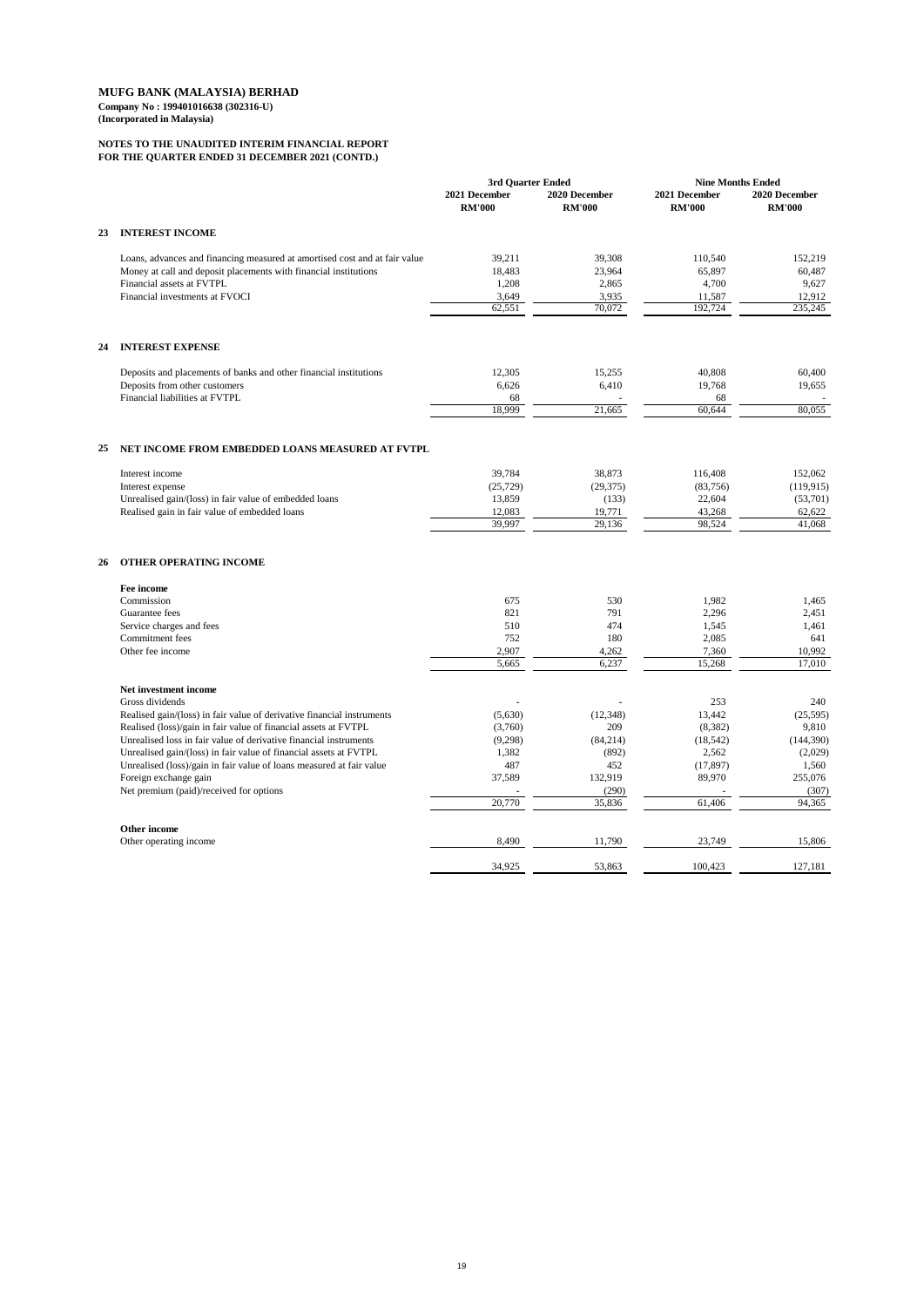## **NOTES TO THE UNAUDITED INTERIM FINANCIAL REPORT FOR THE QUARTER ENDED 31 DECEMBER 2021 (CONTD.)**

|    |                                                 | 3rd Quarter Ended              |                                | <b>Nine Months Ended</b>       |                                |
|----|-------------------------------------------------|--------------------------------|--------------------------------|--------------------------------|--------------------------------|
|    |                                                 | 2021 December<br><b>RM'000</b> | 2020 December<br><b>RM'000</b> | 2021 December<br><b>RM'000</b> | 2020 December<br><b>RM'000</b> |
| 27 | <b>OTHER OPERATING EXPENSES</b>                 |                                |                                |                                |                                |
|    | Personnel expenses                              | 25,336                         | 26,160                         | 69,200                         | 73,773                         |
|    | Establishment related expenses                  | 9,799                          | 10,613                         | 30,089                         | 31,722                         |
|    | Promotion and marketing related expenses        | 162                            | 292                            | 702                            | 1,006                          |
|    | Administrative and other expenses               | 7,682                          | 4,491                          | 29,515                         | 17,508                         |
|    |                                                 | 42,979                         | 41,556                         | 129,506                        | 124,009                        |
|    | <b>Personnel expenses</b>                       |                                |                                |                                |                                |
|    | - Wages, salaries and bonus                     | 20,224                         | 21,036                         | 56,310                         | 59,437                         |
|    | - Defined benefit plan                          | 875                            | 1,058                          | 2,659                          | 3,174                          |
|    | - Defined contribution plan                     | 2,433                          | 2,442                          | 6,639                          | 7,533                          |
|    | - Other employee benefits                       | 1,804                          | 1,624                          | 3,592                          | 3,629                          |
|    |                                                 | 25,336                         | 26,160                         | 69,200                         | 73,773                         |
|    | <b>Establishment related expenses</b>           |                                |                                |                                |                                |
|    | - Depreciation of property, plant and equipment | 1,396                          | 1,492                          | 4,032                          | 4,566                          |
|    | - Amortisation of intangible assets             | 6,791                          | 7,103                          | 20,712                         | 21,285                         |
|    | - Amortisation of right-of-use assets           | 850                            | 869                            | 2,578                          | 2,686                          |
|    | - Hire of equipment                             | 127                            | 370                            | 808                            | 894                            |
|    | - Repair and maintenance                        | 56                             | 82                             | 132                            | 298                            |
|    | - Expenses relating to short-term leases and    |                                |                                |                                |                                |
|    | leases of low-value assets                      | 450                            | 509                            | 1,293                          | 1,391                          |
|    | - Others                                        | 129                            | 188                            | 534                            | 602                            |
|    |                                                 | 9,799                          | 10,613                         | 30,089                         | 31,722                         |
|    | Promotion and marketing related expenses        |                                |                                |                                |                                |
|    | - Advertising and publicity                     | 118                            | 69                             | 129                            | 120                            |
|    | - Others                                        | 44                             | 223                            | 573                            | 886                            |
|    |                                                 | 162                            | 292                            | 702                            | 1,006                          |
|    | <b>Administrative and other expenses</b>        |                                |                                |                                |                                |
|    | - Collateral deposit fees                       | 24                             |                                | 42                             | 409                            |
|    | - Communication expenses                        | 264                            | 344                            | 613                            | 950                            |
|    | - Legal and professional fees                   | 919                            | 104                            | 1,312                          | 312                            |
|    | - Others                                        | 6,475                          | 4,043                          | 27,548                         | 15,837                         |
|    |                                                 | 7,682                          | 4,491                          | 29,515                         | 17,508                         |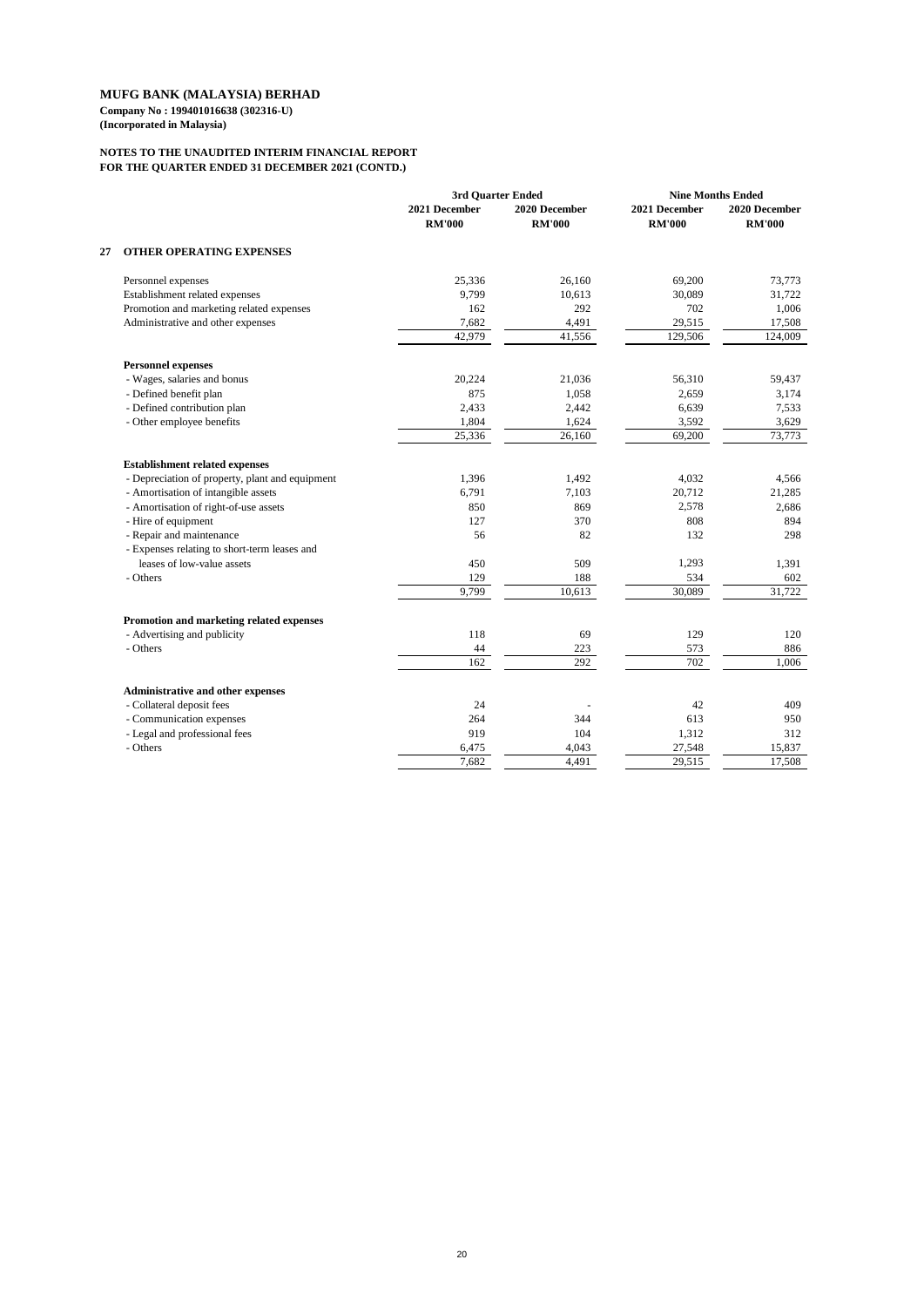## **NOTES TO THE UNAUDITED INTERIM FINANCIAL REPORT FOR THE QUARTER ENDED 31 DECEMBER 2021 (CONTD.)**

### **28 (WRITEBACK)/ALLOWANCE FOR IMPAIRMENT ON FINANCIAL INSTRUMENTS**

|                                                                                |                                | 3rd Quarter Ended              |                                | <b>Nine Months Ended</b>       |  |
|--------------------------------------------------------------------------------|--------------------------------|--------------------------------|--------------------------------|--------------------------------|--|
|                                                                                | 2021 December<br><b>RM'000</b> | 2020 December<br><b>RM'000</b> | 2021 December<br><b>RM'000</b> | 2020 December<br><b>RM'000</b> |  |
| Stage 1 and 2 expected credit losses made during the year                      | (2,260)                        | (22,705)                       | 15,655                         | 32,209                         |  |
| Stage 1 and 2 expected credit losses written back                              | (990)                          | (745)                          | (35, 137)                      | (26, 364)                      |  |
| Stage 3 expected credit losses made during the year                            | 4                              | 15,599                         | 12                             | 18,040                         |  |
| Stage 3 expected credit losses written back                                    | (11)                           | (323)                          | (11)                           | (51,305)                       |  |
| Impaired loans, advances and financing written off                             |                                |                                | (8)                            |                                |  |
| Other movements                                                                |                                | (5)                            | 240                            | 2,109                          |  |
| Bad debts written back                                                         | (114)                          | 5                              | (123)                          |                                |  |
|                                                                                | (3,371)                        | (8,174)                        | (19, 372)                      | (25,311)                       |  |
| (Reversal of)/Allowance for impairment on loans, advances and financing<br>(a) |                                |                                |                                |                                |  |
| Stage 1 and 2 expected credit losses made during the year                      | (2, 492)                       | (23, 475)                      | 13,778                         | 29,848                         |  |
| Stage 1 and 2 expected credit losses written back                              | (765)                          | (590)                          | (32, 254)                      | (24, 672)                      |  |
| Stage 3 expected credit losses made during the year                            | 4                              | 14,398                         | 12                             | 16,744                         |  |
| Stage 3 expected credit losses written back                                    | (11)                           | (285)                          | (11)                           | (50, 579)                      |  |
| Impaired loans, advances and financing written off                             |                                |                                | (8)                            |                                |  |
| Other movements                                                                |                                | (5)                            | 240                            | 2,109                          |  |
| Bad debts written back                                                         | (114)                          | 5                              | (123)                          |                                |  |
|                                                                                | (3,378)                        | (9,952)                        | (18, 366)                      | (26, 550)                      |  |
| (Reversal of)/Allowance for impairment on purchased receivables<br><b>(b)</b>  |                                |                                |                                |                                |  |
| Stage 1 and 2 expected credit losses made during the year                      | 126                            | 38                             | 410                            | 248                            |  |
| Stage 1 and 2 expected credit losses written back                              | (34)                           | 4                              | (258)                          | (218)                          |  |
| Stage 3 expected credit losses written back                                    |                                |                                |                                | (10)                           |  |
|                                                                                | 92                             | 42                             | 152                            | 20                             |  |
| (Reversal of)/Allowance for impairment on off-balance sheet exposures<br>(c)   |                                |                                |                                |                                |  |
| Stage 1 and 2 expected credit losses made during the year                      | 107                            | 732                            | 1,464                          | 2,113                          |  |
| Stage 1 and 2 expected credit losses written back                              | (191)                          | (148)                          | (2,625)                        | (1,461)                        |  |
| Stage 3 expected credit losses made during the year                            |                                | 1,201                          |                                | 1,296                          |  |
| Stage 3 expected credit losses written back                                    |                                |                                |                                | (716)                          |  |
|                                                                                | (84)                           | 1,785                          | (1,161)                        | 1,232                          |  |

## **(d) (Reversal of)/Allowance for impairment on financial investments at FVOCI**

| Stage 1 and 2 expected credit losses made during the year |  |  |
|-----------------------------------------------------------|--|--|
| Stage 1 and 2 expected credit losses written back         |  |  |
|                                                           |  |  |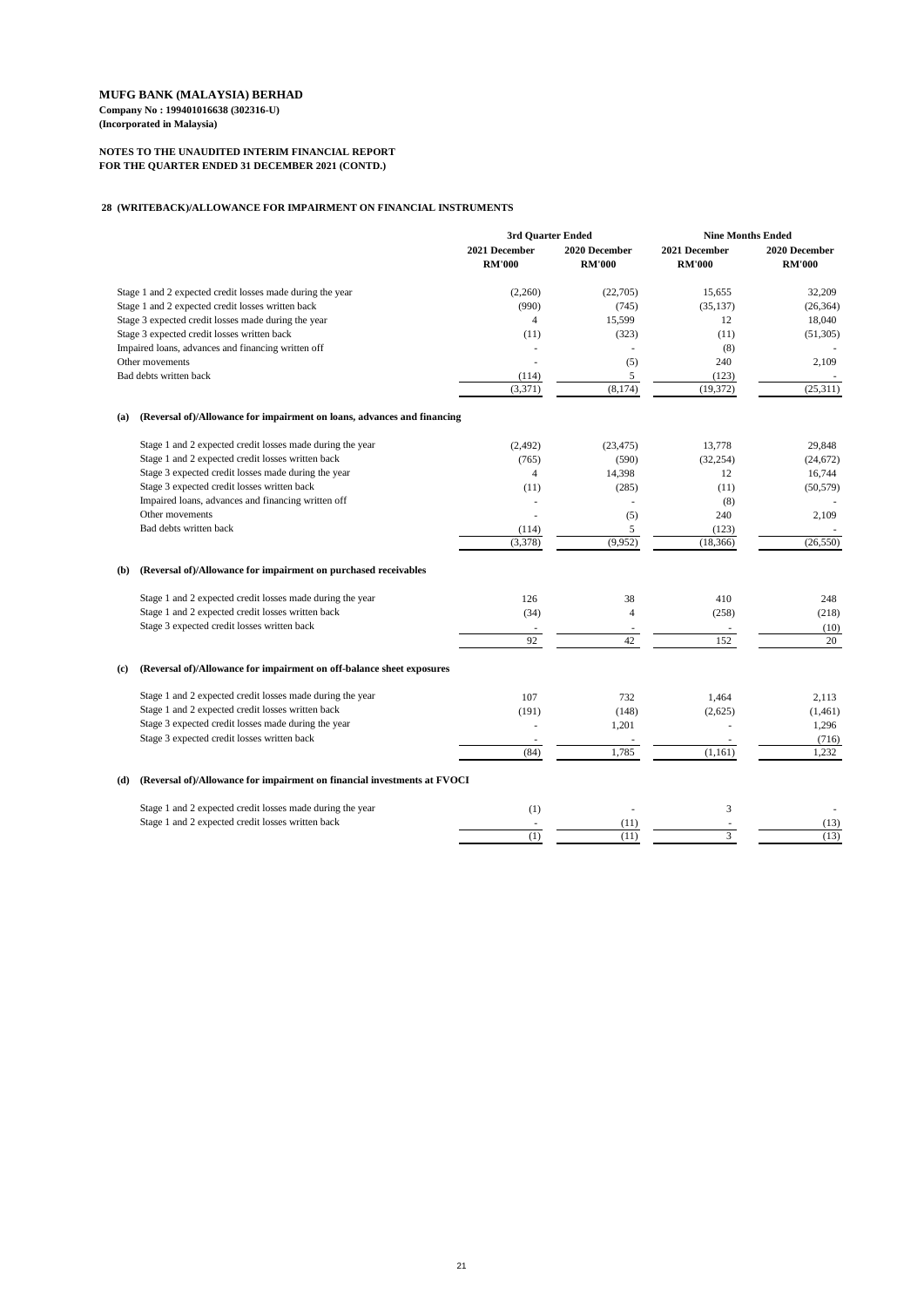### **NOTES TO THE UNAUDITED INTERIM FINANCIAL REPORT FOR THE QUARTER ENDED 31 DECEMBER 2021 (CONTD.)**

### **29 CAPITAL ADEQUACY**

- (a) The capital adequacy ratios consist of total capital and risk-weighted assets derived from balances of the Bank and are computed in accordance with BNM's Guidelines on Capital Adequacy Framework (Capital Components and Basel II - Risk Weighted Assets) ("CAF"). The Bank adopted the Standardised Approach for Credit Risk and Market Risk, and the Basic Indicator Approach for Operational Risk.
- (b) The capital adequacy ratios of the Bank are as follows:

|                                              | 2021 December | 2021 March |
|----------------------------------------------|---------------|------------|
|                                              |               |            |
| Common equity Tier 1 ("CET 1") capital ratio | 28.053%       | 28.697%    |
| Tier 1 capital ratio                         | 28.053%       | 28.697%    |
| Total capital ratio                          | 29.075%       | 29.704%    |

### (c) The components of CET 1, Tier 1 and Tier 2 capital of the Bank are as follows:

|                                          | 2021 December<br><b>RM'000</b> | 2021 March<br><b>RM'000</b> |
|------------------------------------------|--------------------------------|-----------------------------|
| CET 1 and Tier 1 capital                 |                                |                             |
| Paid-up ordinary share capital           | 200,000                        | 200,000                     |
| Retained profits                         | 3,273,025                      | 3,273,025                   |
| Other reserves                           | 124,859                        | 127,334                     |
|                                          | 3,597,884                      | 3,600,359                   |
| Less                                     |                                |                             |
| Deferred tax assets                      | (7,299)                        | (7,299)                     |
| Intangible assets                        | (77,190)                       | (94, 988)                   |
| 55% of fair value reserve                | (13,767)                       | (15, 130)                   |
| Regulatory reserve                       | (103, 731)                     | (103, 731)                  |
|                                          | 3,395,897                      | 3,379,211                   |
| Tier 2 capital                           |                                |                             |
| Stage 1 and 2 ECL and regulatory reserve | 123,660                        | 118,637                     |
| <b>Total Capital</b>                     | 3,519,557                      | 3,497,849                   |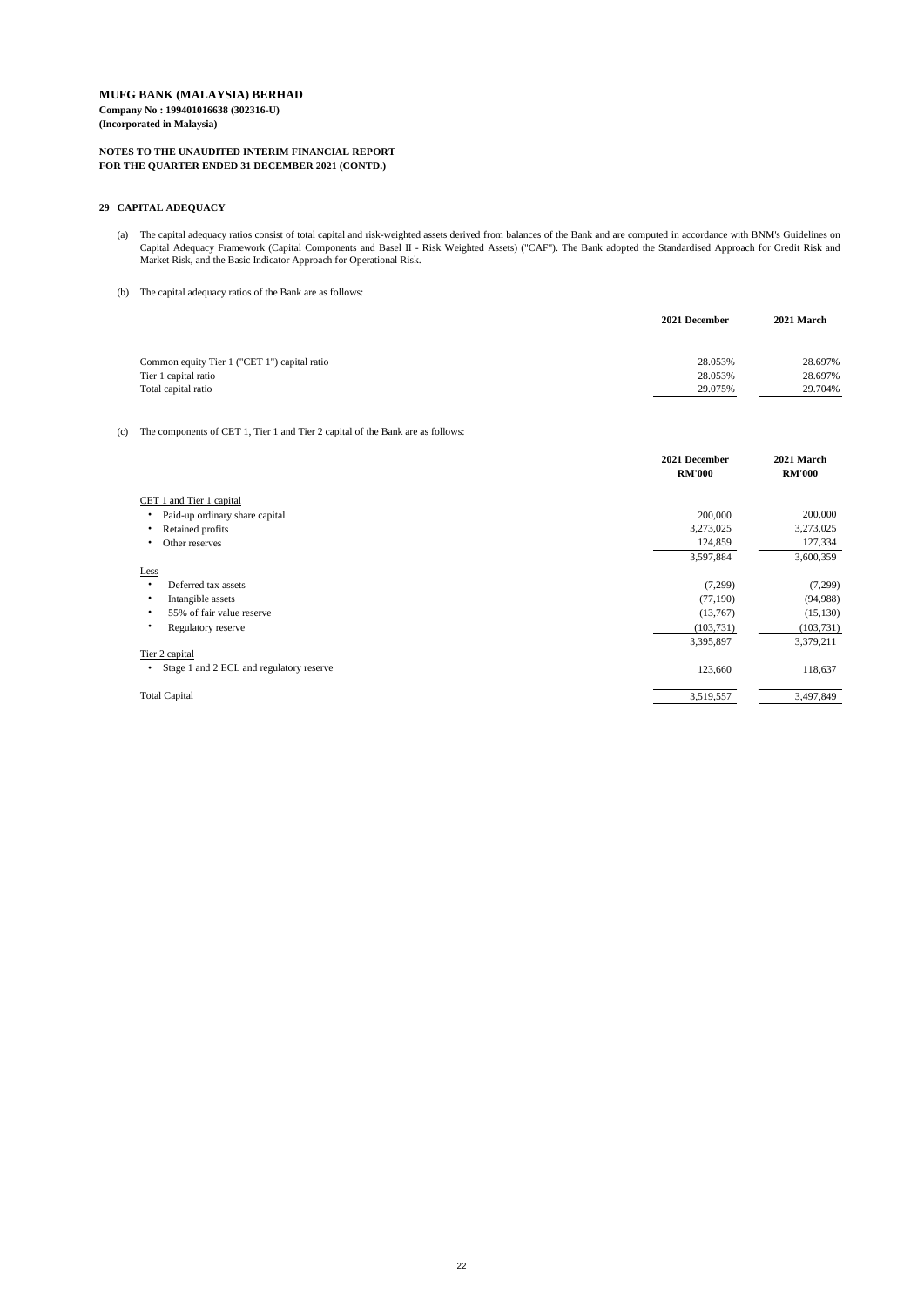**Company No : 199401016638 (302316-U) (Incorporated in Malaysia)**

### **NOTES TO THE UNAUDITED INTERIM FINANCIAL REPORT FOR THE QUARTER ENDED 31 DECEMBER 2021 (CONTD.)**

## **29 CAPITAL ADEQUACY (CONT'D)**

(e) The components of risk-weighted assets of the Bank are as follows:

### **2021 December**

| <b>Exposure Class</b>                            |                         | <b>Gross</b><br><b>Exposures</b><br><b>RM'000</b> | <b>Net</b><br><b>Exposures</b><br><b>RM'000</b> | <b>Risk-</b><br>Weighted<br><b>Assets</b><br><b>RM'000</b> | <b>Minimum</b><br>Capital<br><b>Requirements</b><br>at $8\%$<br><b>RM'000</b> |
|--------------------------------------------------|-------------------------|---------------------------------------------------|-------------------------------------------------|------------------------------------------------------------|-------------------------------------------------------------------------------|
| (i) Credit Risk                                  |                         |                                                   |                                                 |                                                            |                                                                               |
| On-Balance Sheet Exposures :                     |                         |                                                   |                                                 |                                                            |                                                                               |
| Sovereigns/Central Banks                         |                         | 6,658,550                                         | 6,658,550                                       | 224,640                                                    | 17,971                                                                        |
| <b>Public Sector Entities</b>                    |                         | 15,868                                            | 15,868                                          | 3,174                                                      | 254                                                                           |
| Banks, Development Financial Institutions & MDBs |                         | 2,451,549                                         | 2,451,549                                       | 744,202                                                    | 59,536                                                                        |
| Insurance Cos, Securities Firms & Fund Managers  |                         |                                                   |                                                 |                                                            |                                                                               |
| Corporates                                       |                         | 19,839,092                                        | 6,119,322                                       | 6,253,778                                                  | 500,302                                                                       |
| <b>Regulatory Retail</b>                         |                         | 1,068                                             | 1,068                                           | 1,068                                                      | 85                                                                            |
| <b>Residential Mortgages</b>                     |                         | 13,197                                            | 13,197                                          | 6,056                                                      | 484                                                                           |
| <b>Equity Exposures</b>                          |                         | 29,227                                            | 29,227                                          | 29,227                                                     | 2,338                                                                         |
| <b>Other Assets</b>                              |                         | 593,339                                           | 593,339                                         | 388,901                                                    | 31,112                                                                        |
| <b>Defaulted Exposures</b>                       |                         | 2,040                                             | 2,040                                           | 2,040                                                      | 163                                                                           |
| <b>Total On-Balance Sheet Exposures</b>          |                         | 29,603,930                                        | 15,884,160                                      | 7,653,086                                                  | 612,247                                                                       |
| Off-Balance Sheet Exposures :                    |                         |                                                   |                                                 |                                                            |                                                                               |
| Credit-related exposures                         |                         | 589,625                                           | 589,625                                         | 510,549                                                    | 40,844                                                                        |
| Securitisation exposures                         |                         | 3,000                                             | 3,000                                           | 2,250                                                      | 180                                                                           |
| Derivatives financial instruments                |                         | 2,796,070                                         | 2,796,070                                       | 1,726,887                                                  | 138,151                                                                       |
| <b>Total Off-Balance Sheet Exposures</b>         |                         | 3,388,695                                         | 3,388,695                                       | 2,239,686                                                  | 179,175                                                                       |
| Total On and Off-Balance Sheet Exposures         |                         | 32,992,625                                        | 19,272,855                                      | 9,892,772                                                  | 791,422                                                                       |
| (ii) Large Exposure Risk Requirement             |                         |                                                   |                                                 |                                                            |                                                                               |
|                                                  | Long<br><b>Position</b> | <b>Short Position</b>                             |                                                 |                                                            |                                                                               |
| (iii) Market Risk                                | <b>RM'000</b>           | <b>RM'000</b>                                     |                                                 |                                                            |                                                                               |
| <b>Interest Rate Risk</b>                        | 61,820,513              | 61,589,774                                        |                                                 | 1,352,228                                                  | 108,178                                                                       |
| Foreign Exchange Risk                            | 9,653                   | (71,502)                                          |                                                 | 71,502                                                     | 5,720                                                                         |
|                                                  | 61,830,165              | 61,518,272                                        |                                                 | 1,423,730                                                  | 113,898                                                                       |
|                                                  |                         |                                                   |                                                 |                                                            |                                                                               |

| (iv) Operational Risk                     |            |            | 788,589    | 63,087  |
|-------------------------------------------|------------|------------|------------|---------|
| <b>Total RWA and Capital Requirements</b> | 32,992,625 | 19,272,855 | 12,105,091 | 968,407 |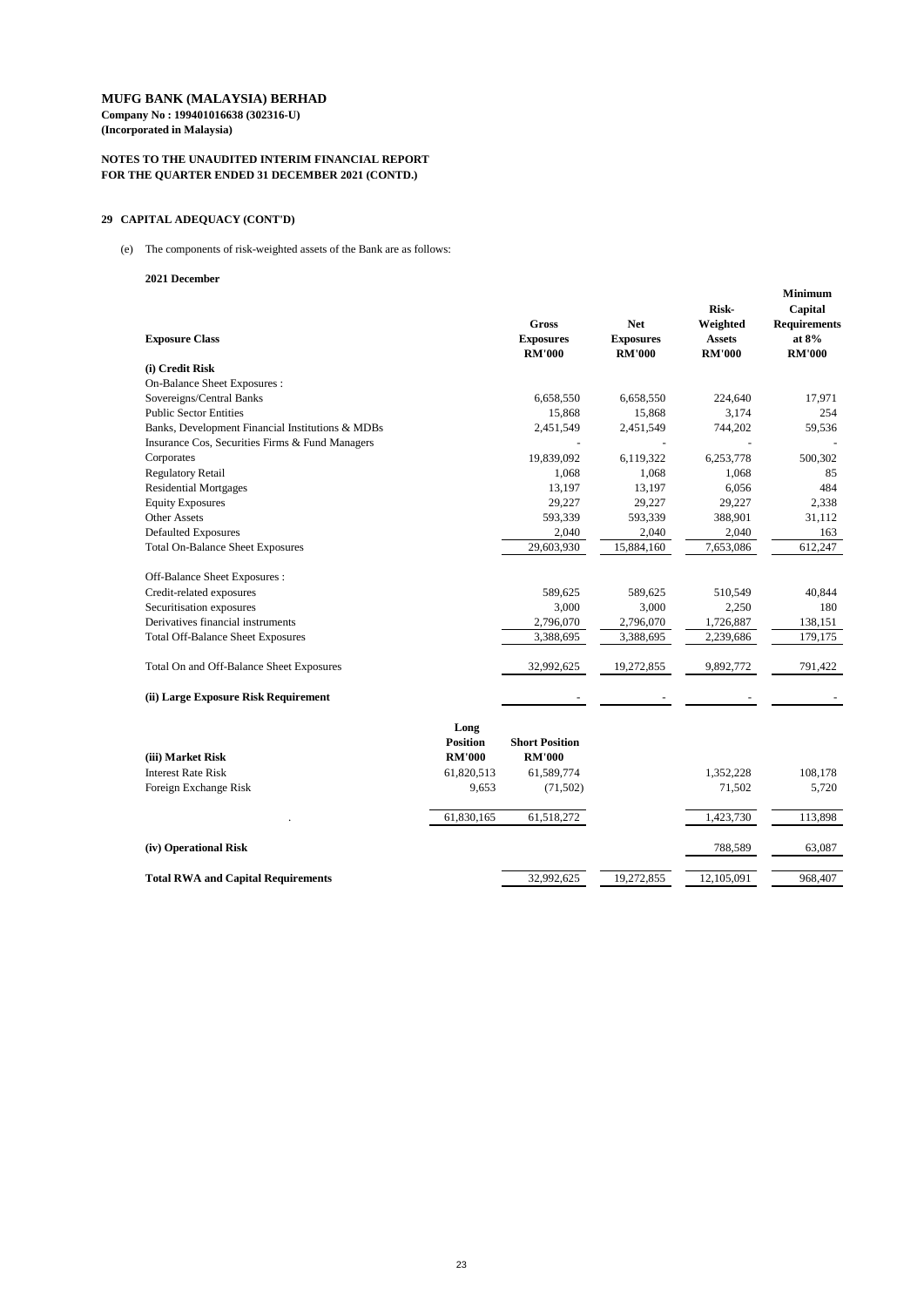# **MUFG BANK (MALAYSIA) BERHAD Company No : 199401016638 (302316-U)**

**(Incorporated in Malaysia)**

### **NOTES TO THE UNAUDITED INTERIM FINANCIAL REPORT FOR THE QUARTER ENDED 31 DECEMBER 2021 (CONTD.)**

## **29 CAPITAL ADEQUACY (CONTD.)**

(e) The components of risk-weighted assets of the Bank are as follows:

#### **2021 March**

| <b>Exposure Class</b>                            |                      | <b>Gross</b><br><b>Exposures</b><br><b>RM'000</b> | <b>Net</b><br><b>Exposures</b><br><b>RM'000</b> | <b>Risk-</b><br>Weighted<br><b>Assets</b><br><b>RM'000</b> | <b>Minimum</b><br>Capital<br><b>Requirements</b><br>at $8\%$<br><b>RM'000</b> |
|--------------------------------------------------|----------------------|---------------------------------------------------|-------------------------------------------------|------------------------------------------------------------|-------------------------------------------------------------------------------|
| (i) Credit Risk                                  |                      |                                                   |                                                 |                                                            |                                                                               |
| <b>On-Balance Sheet Exposures:</b>               |                      |                                                   |                                                 |                                                            |                                                                               |
| Sovereigns/Central Banks                         |                      | 7,903,209                                         | 7,903,209                                       | 245,640                                                    | 19,651                                                                        |
| <b>Public Sector Entities</b>                    |                      | 22,608                                            | 22,608                                          | 4,522                                                      | 362                                                                           |
| Banks, Development Financial Institutions & MDBs |                      | 2,923,482                                         | 2,923,482                                       | 768,432                                                    | 61,475                                                                        |
| Insurance Cos, Securities Firms & Fund Managers  |                      |                                                   |                                                 |                                                            |                                                                               |
| Corporates                                       |                      | 20,734,649                                        | 5,441,157                                       | 5,545,736                                                  | 443,659                                                                       |
| <b>Regulatory Retail</b>                         |                      | 1,366                                             | 1,366                                           | 1,366                                                      | 109                                                                           |
| <b>Residential Mortgages</b>                     |                      | 13,660                                            | 13,660                                          | 6,408                                                      | 513                                                                           |
| <b>Equity Exposures</b>                          |                      | 29,226                                            | 29,226                                          | 29,226                                                     | 2,338                                                                         |
| <b>Other Assets</b>                              |                      | 567,518                                           | 567,518                                         | 397,128                                                    | 31,770                                                                        |
| <b>Defaulted Exposures</b>                       |                      | 2,191                                             | 2,191                                           | 2,185                                                      | 175                                                                           |
| <b>Total On-Balance Sheet Exposures</b>          |                      | 32,197,909                                        | 16,904,417                                      | 7,000,643                                                  | 560,052                                                                       |
| Off-Balance Sheet Exposures :                    |                      |                                                   |                                                 |                                                            |                                                                               |
| Credit-related exposures                         |                      | 539,763                                           | 539,763                                         | 485,333                                                    | 38,827                                                                        |
| Securitisation exposures                         |                      | 3,000                                             | 3,000                                           | 2,250                                                      | 180                                                                           |
| Derivatives financial instruments                |                      | 3,298,428                                         | 3,298,428                                       | 2,002,762                                                  | 160,221                                                                       |
| <b>Total Off-Balance Sheet Exposures</b>         |                      | 3,841,191                                         | 3,841,191                                       | 2,490,345                                                  | 199,228                                                                       |
| Total On and Off-Balance Sheet Exposures         |                      | 36,039,100                                        | 20,745,608                                      | 9,490,988                                                  | 759,280                                                                       |
| (ii) Large Exposure Risk Requirement             |                      |                                                   |                                                 |                                                            |                                                                               |
|                                                  | <b>Long Position</b> | <b>Short</b><br><b>Position</b>                   |                                                 |                                                            |                                                                               |
| (iii) Market Risk                                | <b>RM'000</b>        | <b>RM'000</b>                                     |                                                 |                                                            |                                                                               |
| <b>Interest Rate Risk</b>                        | 63,299,765           | 62,898,305                                        |                                                 | 1,306,788                                                  | 104,543                                                                       |
| Foreign Exchange Risk                            | 6,207                | (112,757)                                         |                                                 | 112,757                                                    | 9,021                                                                         |
|                                                  | 63,305,972           | 62,785,548                                        |                                                 | 1,419,544                                                  | 113,564                                                                       |

| (iv) Operational Risk                     |            |            | 865,055    | 69,204  |
|-------------------------------------------|------------|------------|------------|---------|
|                                           |            |            |            |         |
| <b>Total RWA and Capital Requirements</b> | 36,039,100 | 20,745,608 | 11,775,588 | 942,048 |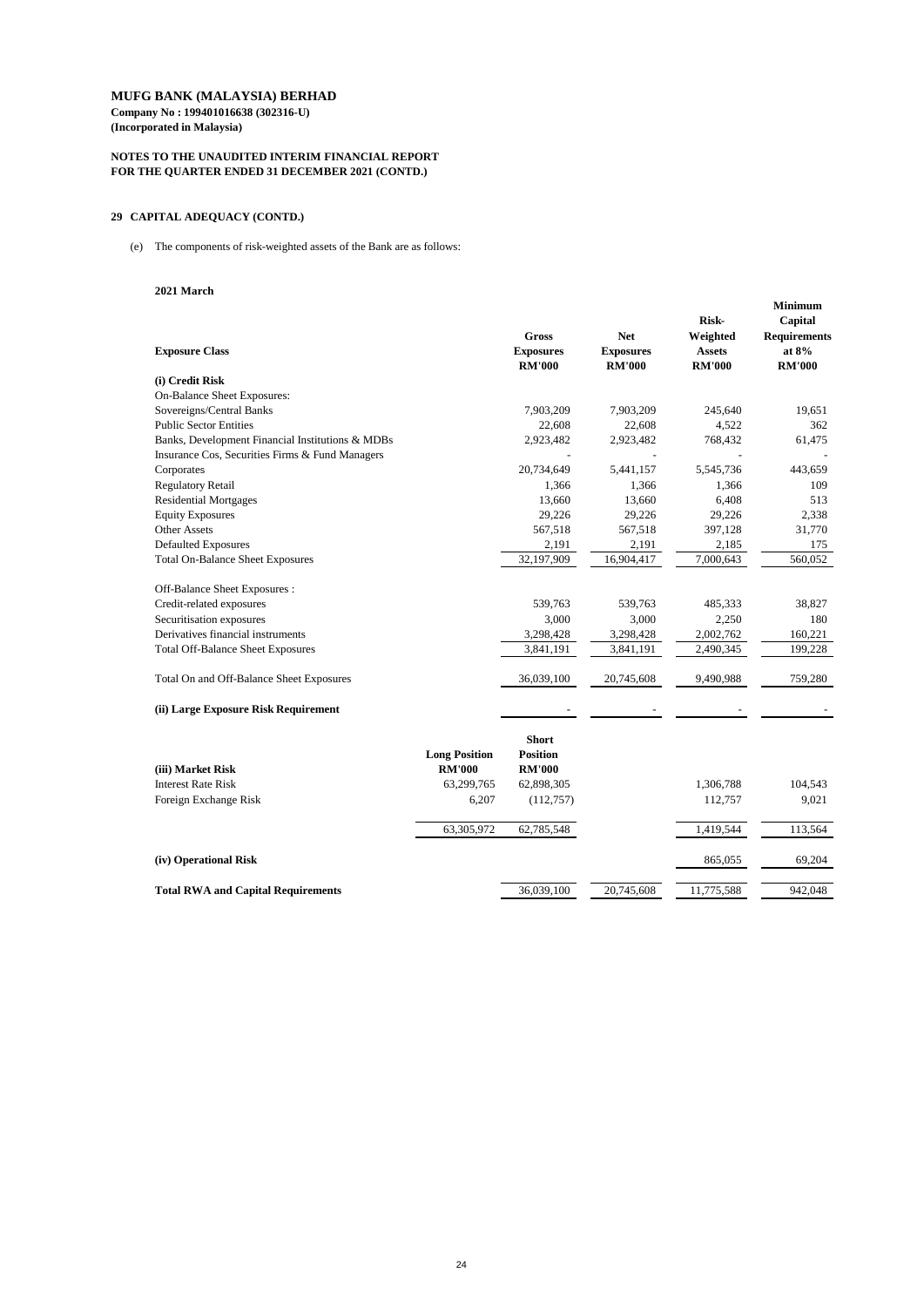**Company No : 199401016638 (302316-U) (Incorporated in Malaysia)**

### **NOTES TO THE UNAUDITED INTERIM FINANCIAL REPORT FOR THE QUARTER ENDED 31 DECEMBER 2021 (CONTD.)**

#### **30 THE OPERATIONS OF ISLAMIC BANKING**

#### **UNAUDITED STATEMENT OF FINANCIAL POSITION AT 31 DECEMBER 2021**

|                                                    |     | 2021 December<br><b>RM'000</b> | 2021 March<br><b>RM'000</b> |
|----------------------------------------------------|-----|--------------------------------|-----------------------------|
| <b>ASSETS</b>                                      |     |                                |                             |
| Cash and short-term funds                          | (a) | 170,000                        | 74,000                      |
| Deposits and placement with financial institutions | (b) | 1,181                          | 801                         |
| Other assets                                       |     | 9                              | 3                           |
| <b>TOTAL ASSETS</b>                                |     | 171,190                        | 74,804                      |
| <b>LIABILITIES AND ISLAMIC BANKING FUNDS</b>       |     |                                |                             |
| Deposits from customers                            | (c) | 94,467                         | 8,530                       |
| Other liabilities                                  | (d) | 26,439                         | 25,708                      |
| <b>TOTAL LIABILITIES</b>                           |     | 120,906                        | 34,238                      |
| <b>CAPITAL FUNDS</b>                               |     | 25,000                         | 25,000                      |
| <b>RESERVE</b>                                     |     | 25,284                         | 15,566                      |
| <b>ISLAMIC BANKING FUNDS</b>                       |     | 50,284                         | 40,566                      |
|                                                    |     |                                |                             |
| TOTAL LIABILITIES AND ISLAMIC BANKING FUNDS        |     | 171,190                        | 74,804                      |
| <b>COMMITMENTS AND CONTINGENCIES</b>               | (e) | 6,600                          | 12,108                      |

Islamic financing based on Commodity Murabahah (Tawarruq) of RM1,047,718,638 (2021 March: RM848,257,231) was financed under an internal Wakalah scheme and is reported at the entity level.

Tawarruq structure for the Bank's Islamic financing product consists of three (3) sales and purchases transactions. The first involves the purchase of commodity by the Bank from Commodity Trader 1, on cash and spot basis. Secondly, the Bank will sell the commodity using Murabahah contract, to customer on deferred basis. Subsequently, the customer will sell the commodity to Commodity Trader 2 on cash and spot basis. Finally, the customer will get a cash to finance the customer's needs.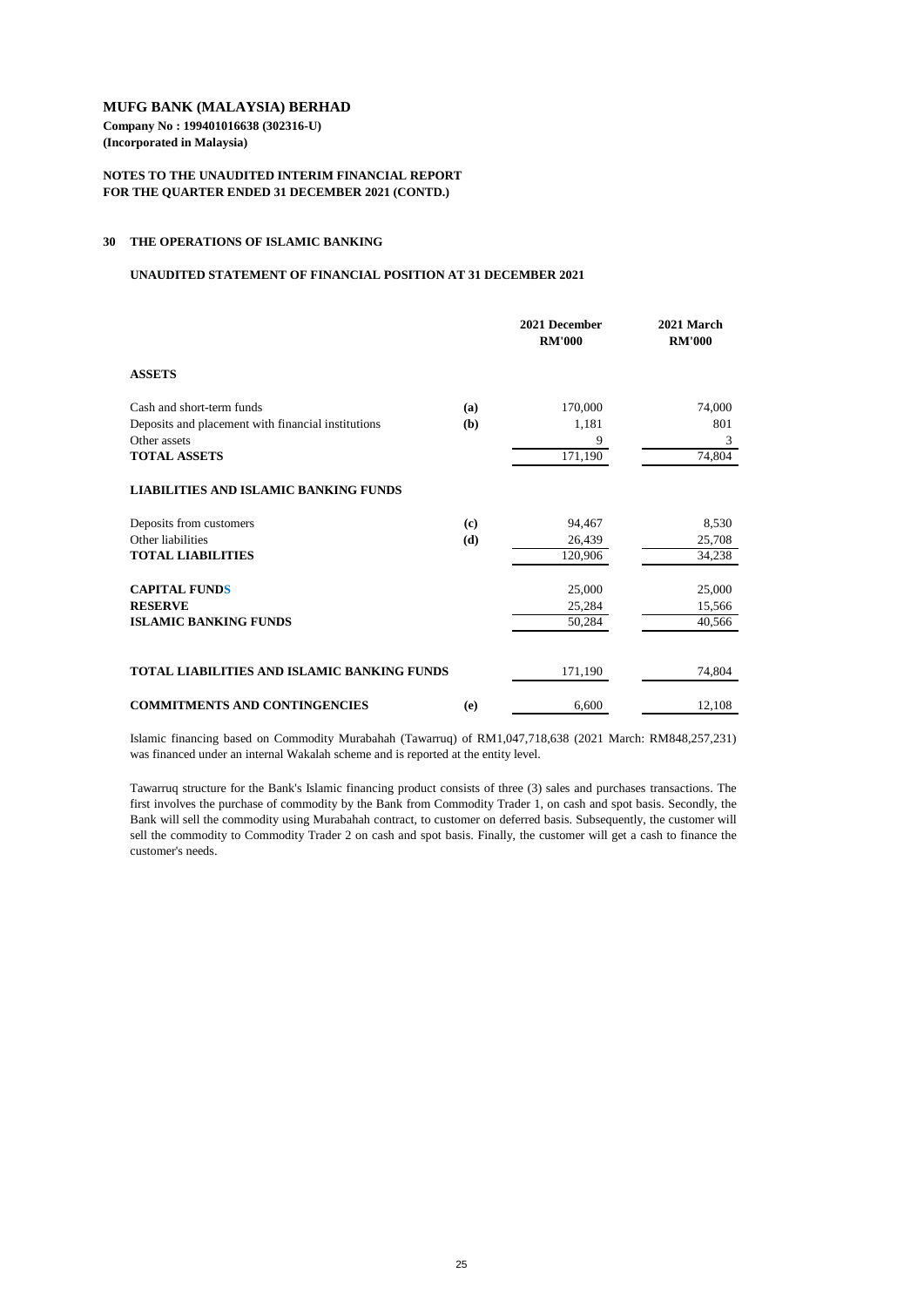### **NOTES TO THE UNAUDITED INTERIM FINANCIAL REPORT FOR THE QUARTER ENDED 31 DECEMBER 2021 (CONTD.)**

## **30 THE OPERATIONS OF ISLAMIC BANKING (CONTD.)**

## **UNAUDITED STATEMENTS OF COMPREHENSIVE INCOME FOR THE QUARTER ENDED 31 DECEMBER 2021**

## **UNAUDITED STATEMENT OF CHANGES IN EQUITY FOR THE QUARTER ENDED 31 DECEMBER 2021**

|                                | Capital<br><b>Fund</b><br><b>RM'000</b> | <b>Regulatory</b><br><b>Reserve</b><br><b>RM'000</b> | <b>Retained</b><br><b>Profits</b><br><b>RM'000</b> | <b>Total</b><br><b>RM'000</b> |
|--------------------------------|-----------------------------------------|------------------------------------------------------|----------------------------------------------------|-------------------------------|
| 2021 December                  |                                         |                                                      |                                                    |                               |
| At beginning of the period     | 25,000                                  | 118                                                  | 15,448                                             | 40,566                        |
| Profit for the period          |                                         |                                                      | 9,718                                              | 9,718                         |
| At end of the period           | 25,000                                  | 118                                                  | 25,166                                             | 50,284                        |
| 2020 December                  |                                         |                                                      |                                                    |                               |
| At beginning of the period     | 25,000                                  | 18                                                   | 12,042                                             | 37,060                        |
| Transfer from retained profits | $\overline{\phantom{0}}$                | 68                                                   | (68)                                               |                               |
| Profit for the period          |                                         |                                                      | 2,311                                              | 2,311                         |
| At end of the period           | 25,000                                  | 86                                                   | 14,285                                             | 39,371                        |

|                                                                       |     | 3rd Quarter Ended              |                                |                                |                                | <b>Nine Months Ended</b> |  |
|-----------------------------------------------------------------------|-----|--------------------------------|--------------------------------|--------------------------------|--------------------------------|--------------------------|--|
|                                                                       |     | 2021 December<br><b>RM'000</b> | 2020 December<br><b>RM'000</b> | 2021 December<br><b>RM'000</b> | 2020 December<br><b>RM'000</b> |                          |  |
| Income derived from investment of Islamic Banking Capital funds       | (f) | 424                            | 921                            | 1,221                          | 2,496                          |                          |  |
| Expenses derived from financing                                       | (g) | (1)                            | (610)                          | (2)                            | (1,579)                        |                          |  |
| Other operating income                                                | (h) | 703                            | 465                            | 8,737                          | 1,802                          |                          |  |
| Total net income                                                      |     | 1,126                          | 776                            | 9,956                          | 2,719                          |                          |  |
| Other operating expenses                                              | (i) | (75)                           | (150)                          | (235)                          | (403)                          |                          |  |
| Operating profit before allowance for impairment                      |     | 1,051                          | 626                            | 9,721                          | 2,316                          |                          |  |
| Writeback of/(Allowance for) impairment on commitment and contingenci | (j) | 19                             | 15                             | (3)                            | (5)                            |                          |  |
| Profit before tax                                                     |     | 1,070                          | 641                            | 9,718                          | 2,311                          |                          |  |
| Tax expense                                                           |     |                                |                                |                                |                                |                          |  |
| Profit for the period                                                 |     | 1,070                          | 641                            | 9,718                          | 2,311                          |                          |  |

### **UNAUDITED STATEMENT OF CASH FLOWS FOR THE QUARTER ENDED 31 DECEMBER 2021**

|                                                    | 2021 December<br><b>RM'000</b> | 2020 December<br><b>RM'000</b> |
|----------------------------------------------------|--------------------------------|--------------------------------|
| Cash flows from operating activities               |                                |                                |
| Profit before tax                                  | 9,718                          | 2,311                          |
| Adjustments:                                       |                                |                                |
| Allowance for impairment on financial instruments  | 3                              | 5                              |
| Operating profit before working capital changes    | 9,721                          | 2,316                          |
| (Decrease)/Increase in operating assets:           |                                |                                |
| Deposits and placement with financial institutions | (380)                          | (285)                          |
| Other assets                                       | (6)                            | (5)                            |
| (Decrease)/Increase in operating liabilities:      |                                |                                |
| Deposits from customers                            | 85,937                         | 125,894                        |
| Other liabilities                                  | 728                            | 11,080                         |
| Net cash from operating activities                 | 96,000                         | 139,000                        |
|                                                    |                                |                                |
| Net increase in cash and cash equivalents          | 96,000                         | 139,000                        |
| Cash and cash equivalents at beginning of period   | 74,000                         | 47,000                         |
| Cash and cash equivalents at end of period         | 170,000                        | 186,000                        |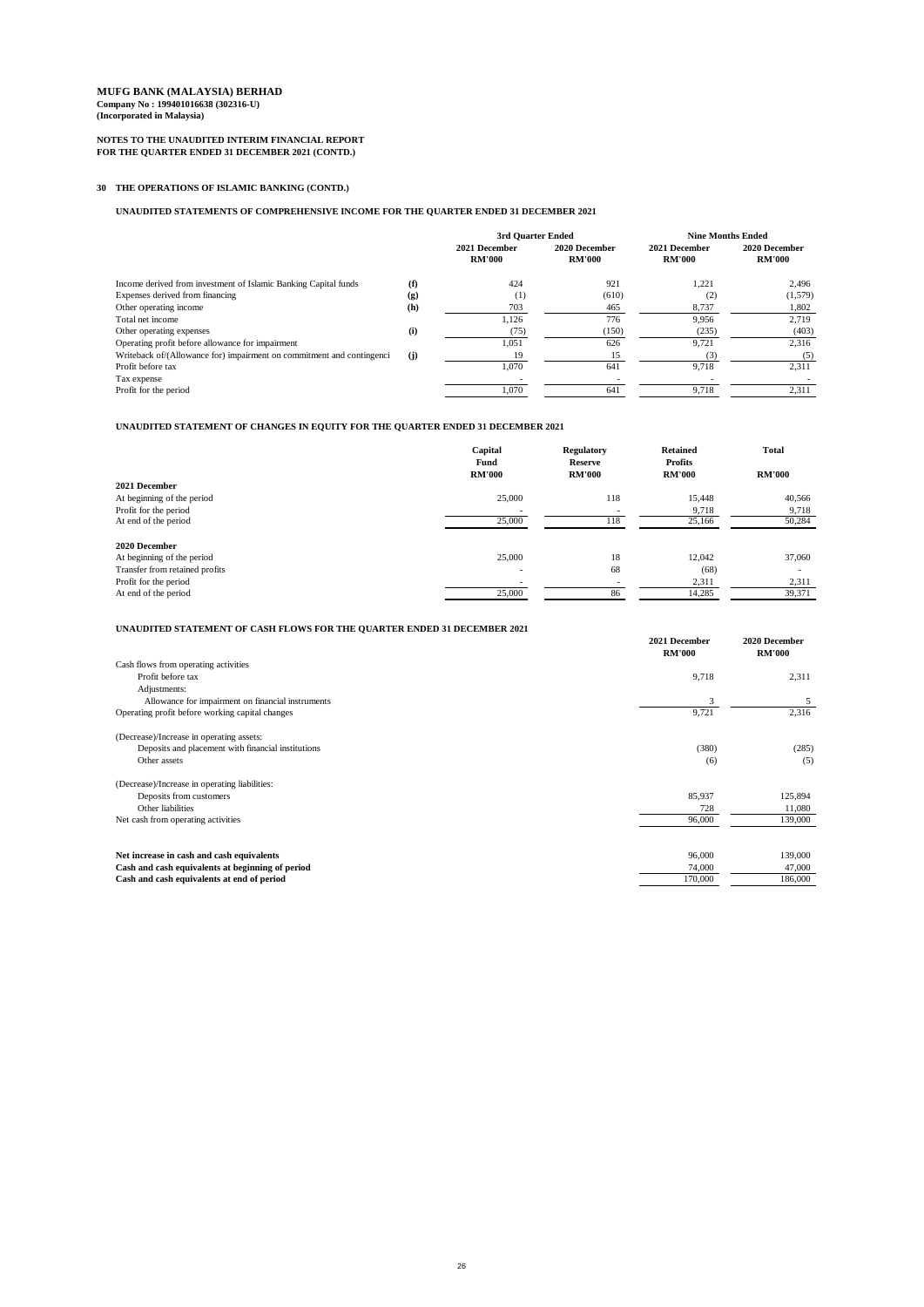### **NOTES TO THE UNAUDITED INTERIM FINANCIAL REPORT FOR THE QUARTER ENDED 31 DECEMBER 2021 (CONTD.)**

#### **30 THE OPERATIONS OF ISLAMIC BANKING (CONTD.)**

#### **Shariah Committee**

#### **Basis of Preparation**

#### **(a) Cash and short-term funds**

|                                                                           | 2021 December<br><b>RM'000</b> | 2021 March<br><b>RM'000</b> |
|---------------------------------------------------------------------------|--------------------------------|-----------------------------|
| Cash and balances with banks and other financial institutions             | 170,000                        | 74,000                      |
| (b) Deposits and placements with financial institutions                   | 2021 December<br><b>RM'000</b> | 2021 March<br><b>RM'000</b> |
| At amortised cost<br>Licensed bank<br>Malaysia<br>$\bullet$               | 1,181                          | 801                         |
| (c) Deposits from customers<br>(i) By type of deposits:                   | 2021 December<br><b>RM'000</b> | 2021 March<br><b>RM'000</b> |
| At amortised cost<br>Current accounts (Qard)<br>Fixed deposits (Tawarruq) | 94,300<br>167<br>94,467        | 8,365<br>165<br>8,530       |

#### **(ii) The maturity structure of fixed deposits are as follows:**

| Six months to one year        | 167    | 165                      |
|-------------------------------|--------|--------------------------|
|                               | 167    | 165                      |
| (iii) By type of customer:    |        |                          |
|                               |        |                          |
| Domestic business enterprises | 14,480 | 8,365                    |
| Foreign entities              | 79,820 | $\overline{\phantom{0}}$ |
| Domestic other entities       | 167    | 165                      |
|                               | 94,467 | 8,530                    |

As of March 2021, the committee comprises: Assoc. Prof. Dr. Abdul Karim bin Ali, Assoc. Prof. Dr. Syed Musa Syed Jaafar Alhabshi, Prof. Dato' Dr. Mohd Azmi Omar and Assoc. Prof. Dr. Mohamad Zaharuddin Zakaria.

The Shariah Committee was established under BNM's "Shariah Governance Policy Document" ("the SGP") to advise the Board of Directors on Shariah matters in its Islamic Banking business operations and to provide technical assistance in ensuring the Islamic Banking products and services offered by the Bank and the relevant documentation are in compliance with Shariah principles.

The financial statements of the Islamic Banking business have been prepared on the basis consistent with that of the Bank as disclosed in Note 1 to the audited financial statements of the Bank for financial year ended 31 March 2021.

Qard is a contract of lending a fungible asset to a borrower who is bound to return an equivalent replacement. No profit expense from deposits shall be paid from the transactions.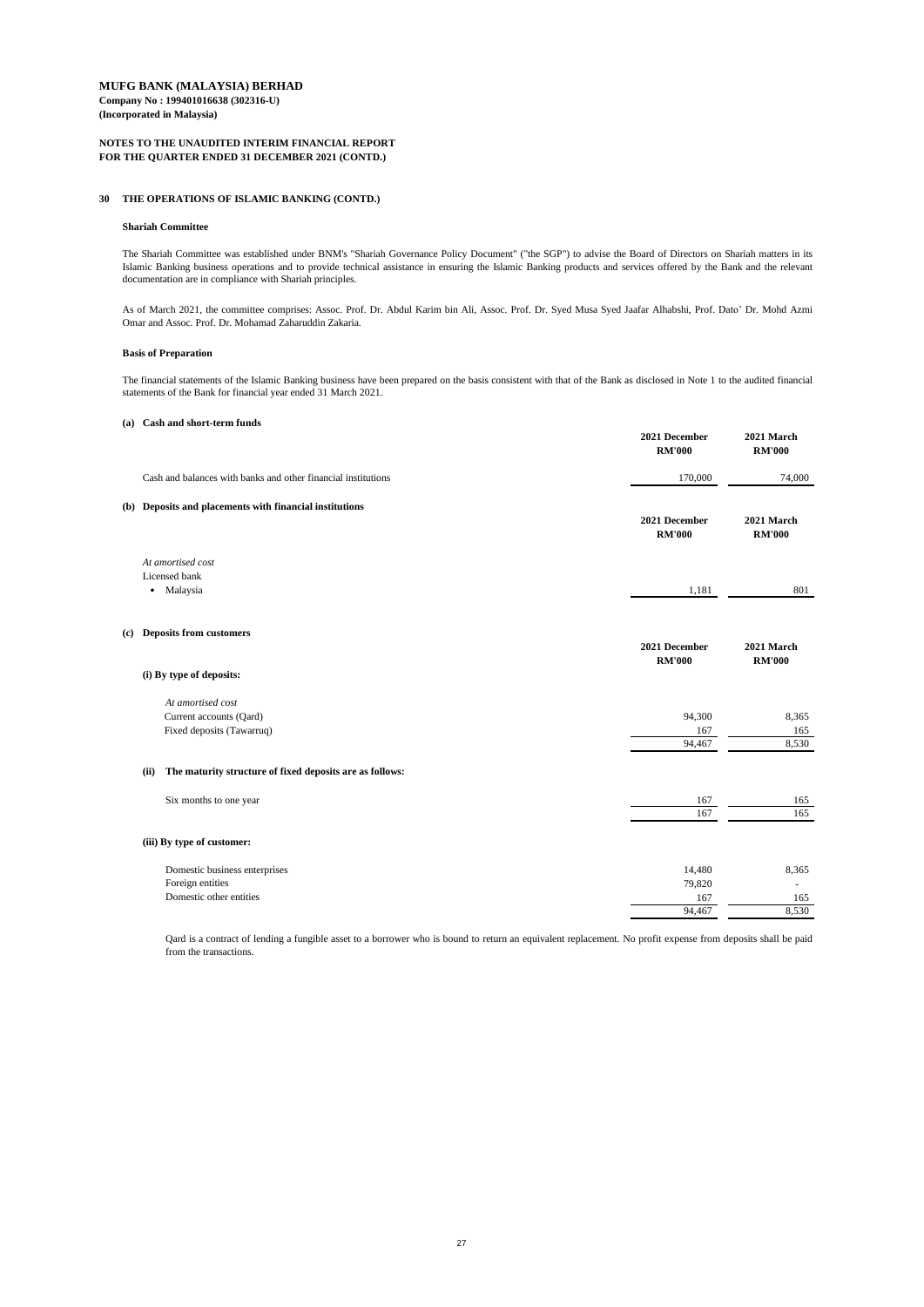### **NOTES TO THE UNAUDITED INTERIM FINANCIAL REPORT FOR THE QUARTER ENDED 31 DECEMBER 2021 (CONTD.)**

## **30 THE OPERATIONS OF ISLAMIC BANKING (CONTD.)**

### **(d) Other liabilities**

| 2021 December<br><b>RM'000</b>                               | <b>RM'000</b> | 2021 March |
|--------------------------------------------------------------|---------------|------------|
| Impairment allowances on commitment and contingencies<br>(i) |               |            |
| Stage 1 - 12-months ECL not credit-impaired                  |               |            |
| Accruals and provisions for operational expenses             | 26,432        | 25,704     |
|                                                              | 26,439        | 25,708     |

(i) Movements in impairment allowances on commitments and contingencies which reflect the ECL model on impairment are as follows:

|                                           | 12 month ECL                    |                                 | <b>Lifetime ECL</b>      |                               |
|-------------------------------------------|---------------------------------|---------------------------------|--------------------------|-------------------------------|
|                                           | Not credit<br>impaired          | Not credit<br>impaired          | <b>Credit impaired</b>   |                               |
|                                           | <b>Stage 1</b><br><b>RM'000</b> | <b>Stage 2</b><br><b>RM'000</b> | Stage 3<br><b>RM'000</b> | <b>Total</b><br><b>RM'000</b> |
| <b>At 1 April 2021</b>                    | 4                               |                                 |                          | 4                             |
| New financial assets originated           |                                 |                                 |                          | $\tau$                        |
| Financial assets derecognised (other than |                                 |                                 |                          |                               |
| write-off)                                | (4)                             |                                 |                          | (4)                           |
| At 31 December 2021                       |                                 |                                 |                          |                               |
| <b>At 1 April 2020</b>                    |                                 | 14                              |                          | 14                            |
| Transfer to 12-Month ECL (Stage 1)        |                                 | (14)                            |                          | (14)                          |
| New financial assets originated           | 4                               |                                 |                          | 4                             |
| <b>At 31 March 2021</b>                   |                                 |                                 |                          | $\overline{4}$                |
|                                           |                                 |                                 |                          |                               |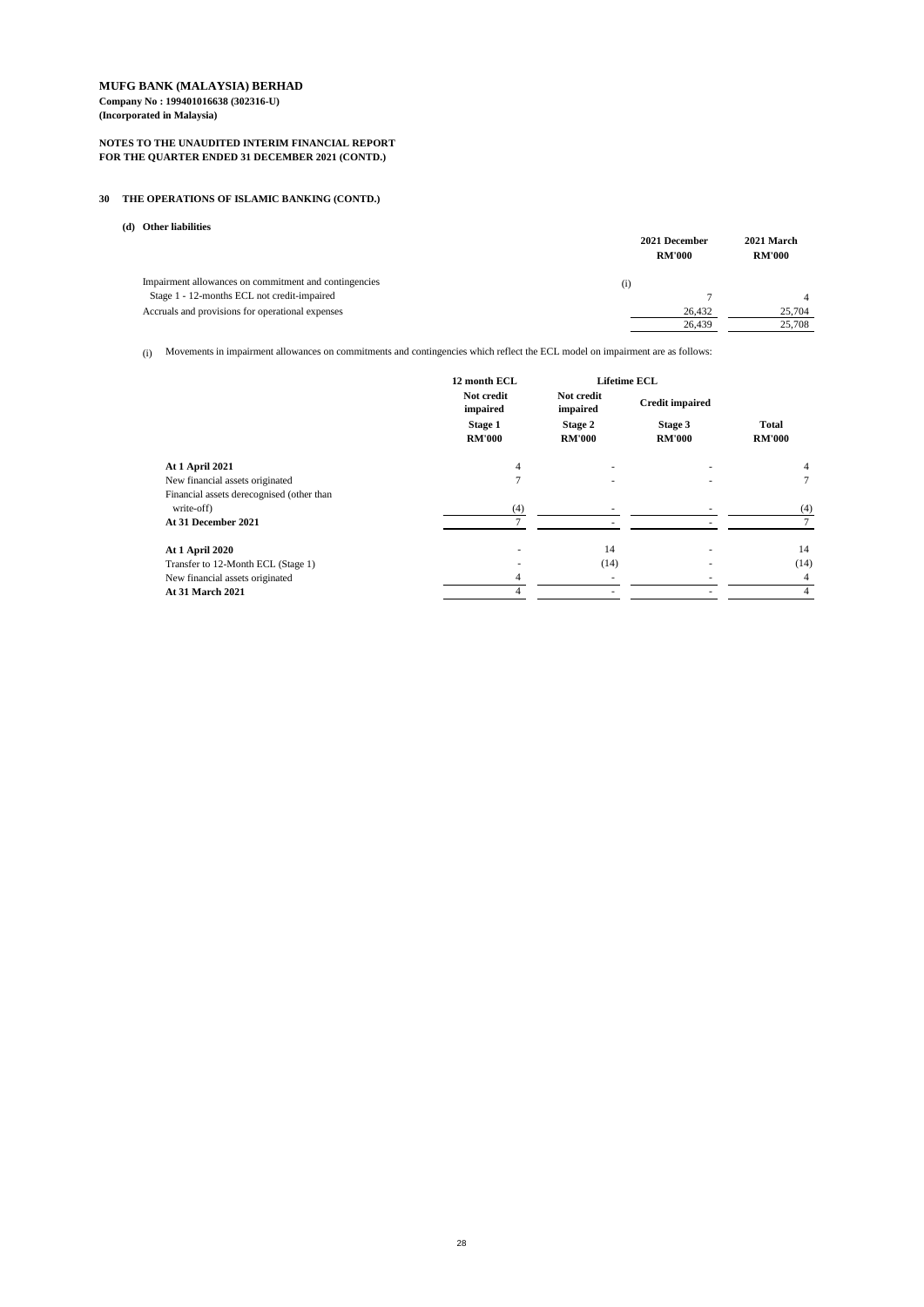### **NOTES TO THE UNAUDITED INTERIM FINANCIAL REPORT FOR THE QUARTER ENDED 31 DECEMBER 2021 (CONTD.)**

## **30 THE OPERATIONS OF ISLAMIC BANKING (CONTD.)**

### **(e) Commitments and contingencies**

|                                      | <b>Principal Amount</b> | <b>Credit Equivalent</b><br>Amount | <b>Risk Weighted</b><br><b>Assets</b> |
|--------------------------------------|-------------------------|------------------------------------|---------------------------------------|
|                                      | <b>RM'000</b>           | <b>RM'000</b>                      | <b>RM'000</b>                         |
| 31.12.2021                           |                         |                                    |                                       |
| <b>Contingent Liabilities</b>        |                         |                                    |                                       |
| Transaction related contingent items | 6,600                   | 6,596                              | 6,596                                 |
|                                      |                         |                                    |                                       |
| 31.03.2021                           |                         |                                    |                                       |
| <b>Contingent Liabilities</b>        |                         |                                    |                                       |
| Transaction related contingent items | 12,108                  | 9,405                              | 9,405                                 |

### **(f) Income derived from investment of Islamic Banking Capital Funds**

#### **(i) Other operating expenses**

|                                                          | 3rd Quarter Ended              |                                | <b>Nine Months Ended</b>       |                                |
|----------------------------------------------------------|--------------------------------|--------------------------------|--------------------------------|--------------------------------|
|                                                          | 2021 December<br><b>RM'000</b> | 2020 December<br><b>RM'000</b> | 2021 December<br><b>RM'000</b> | 2020 December<br><b>RM'000</b> |
| Money at call and placements with financial institutions | 424                            | 921                            | 1,221                          | 2,496                          |
| (g) Expenses derived from financing                      |                                |                                |                                |                                |
|                                                          | 3rd Quarter Ended              |                                |                                | <b>Nine Months Ended</b>       |
|                                                          | 2021 December<br><b>RM'000</b> | 2020 December<br><b>RM'000</b> | 2021 December<br><b>RM'000</b> | 2020 December<br><b>RM'000</b> |
| Deposits from customers                                  |                                | 610                            | $\overline{2}$                 | 1,579                          |
| (h) Other operating income                               |                                |                                |                                |                                |
|                                                          | 3rd Quarter Ended              |                                | <b>Nine Months Ended</b>       |                                |
|                                                          | 2021 December                  | 2020 December                  | 2021 December                  | 2020 December                  |
|                                                          | <b>RM'000</b>                  | <b>RM'000</b>                  | <b>RM'000</b>                  | <b>RM'000</b>                  |
| Other fee income                                         | 703                            | 465                            | 8,737                          | 1,802                          |

## **(j) Allowance for impairment on commitment and contingencies**

|                    |                                | 3rd Quarter Ended              |                                | <b>Nine Months Ended</b>       |  |
|--------------------|--------------------------------|--------------------------------|--------------------------------|--------------------------------|--|
|                    | 2021 December<br><b>RM'000</b> | 2020 December<br><b>RM'000</b> | 2021 December<br><b>RM'000</b> | 2020 December<br><b>RM'000</b> |  |
| Personnel expenses | 57                             | 108                            | 132                            | 252                            |  |
| Other expenses     | 18                             | 42                             | 103                            | 151                            |  |
|                    | 75                             | 150                            | 235                            | 403                            |  |

|                                                   | 3rd Quarter Ended              |                                | <b>Nine Months Ended</b>       |                                |
|---------------------------------------------------|--------------------------------|--------------------------------|--------------------------------|--------------------------------|
|                                                   | 2021 December<br><b>RM'000</b> | 2020 December<br><b>RM'000</b> | 2021 December<br><b>RM'000</b> | 2020 December<br><b>RM'000</b> |
| Stage 1 and 2 ECL made during the year            | (19)                           | (20)                           |                                |                                |
| Stage 1 and 2 expected credit losses written back |                                | $\overline{\phantom{0}}$       | $\left(4\right)$               |                                |
|                                                   | (19)                           | (20)                           |                                |                                |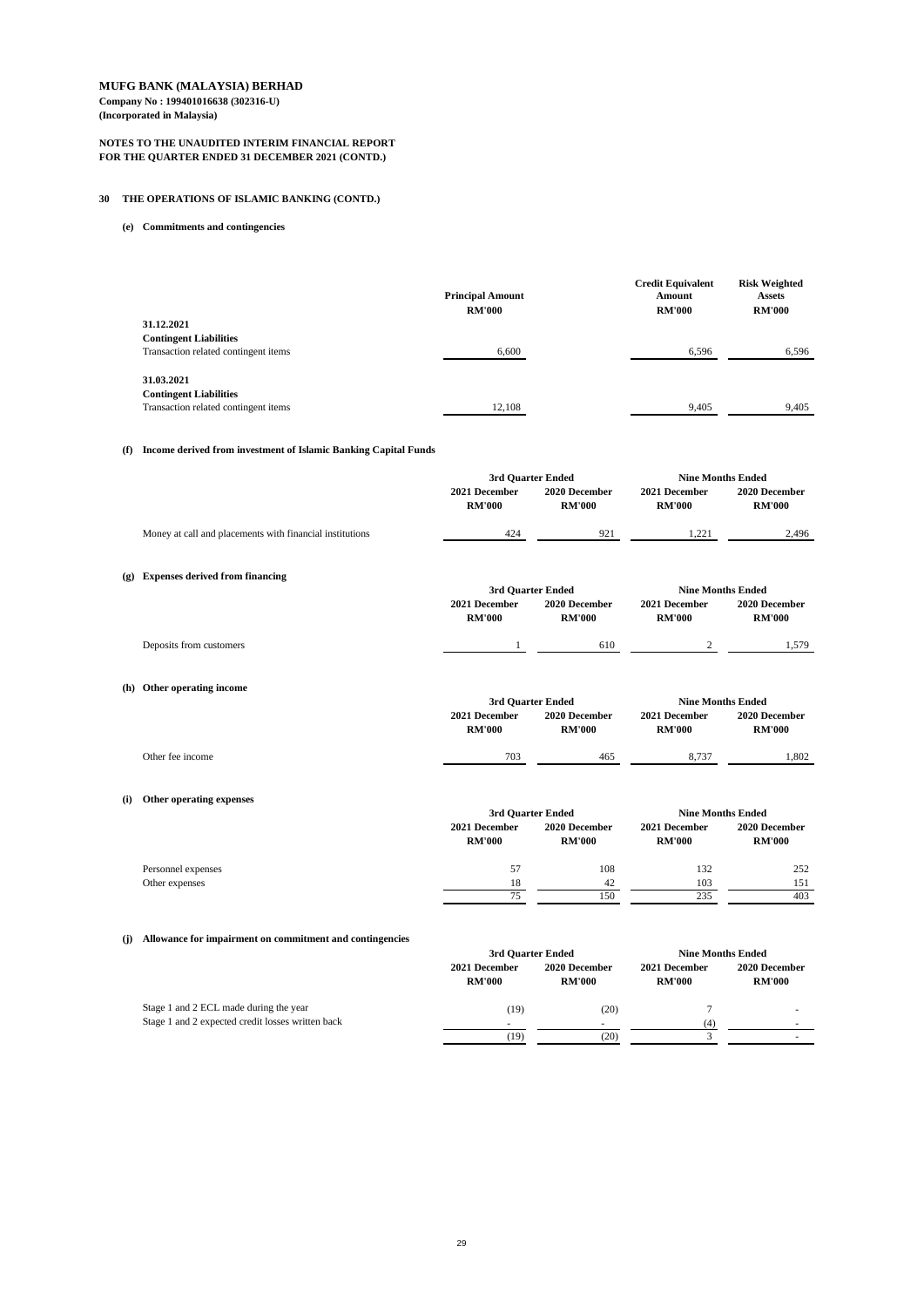**Company No : 199401016638 (302316-U) (Incorporated in Malaysia)**

### **NOTES TO THE UNAUDITED INTERIM FINANCIAL REPORT FOR THE QUARTER ENDED 31 DECEMBER 2021 (CONTD.)**

#### **30 THE OPERATIONS OF ISLAMIC BANKING (CONTD.)**

### **(j) Capital Adequacy**

The capital adequacy ratios of the Bank's Islamic Banking business are as follows:

|                                              | 2021 December | 2021 March |
|----------------------------------------------|---------------|------------|
| Common equity tier 1 ("CET 1") capital ratio | 69.698%       | 62.564%    |
| Tier 1 capital ratio                         | 69.698%       | 62.564%    |
| Total capital ratio                          | 69.840%       | 62.746%    |

The components of CET 1, Tier 1 and Tier 2 capital of the Bank's Islamic Banking business are as follows:

|                                               | 2021 December<br><b>RM'000</b> | 2021 March<br><b>RM'000</b> |
|-----------------------------------------------|--------------------------------|-----------------------------|
| CET 1 and Tier 1 capital                      |                                |                             |
| Capital funds<br>٠                            | 25,000                         | 25,000                      |
| Retained profits<br>$\bullet$                 | 15,448                         | 15,448                      |
| Other reserves<br>٠                           | 118                            | 118                         |
|                                               | 40,566                         | 40,566                      |
| Less                                          |                                |                             |
| Regulatory reserve<br>$\bullet$               | (118)                          | (118)                       |
|                                               | 40,448                         | 40,448                      |
| Tier 2 capital                                |                                |                             |
| Stage 1 and 2 ECL and regulatory reserve<br>٠ | 82                             | 118                         |
| Total capital                                 | 40,530                         | 40,566                      |

The breakdown of the risk-weighted assets by each major risk category is as follows:

|                  | 2021 December<br><b>RM'000</b> | 2021 March<br><b>RM'000</b> |
|------------------|--------------------------------|-----------------------------|
| Credit risk      | 6,596                          | 9,405                       |
| Operational risk | 51,437                         | 55,246                      |
|                  | 58,033                         | 64,651                      |

The capital adequacy ratios of the Islamic Banking business of the Bank are computed in accordance with the Capital Adequacy Framework for Islamic Banks ("CAFIB"). The Bank's Islamic Banking business has adopted the Standardised Approach for Credit Risk and Market Risk, and the Basic Indicator Approach for Operational Risk.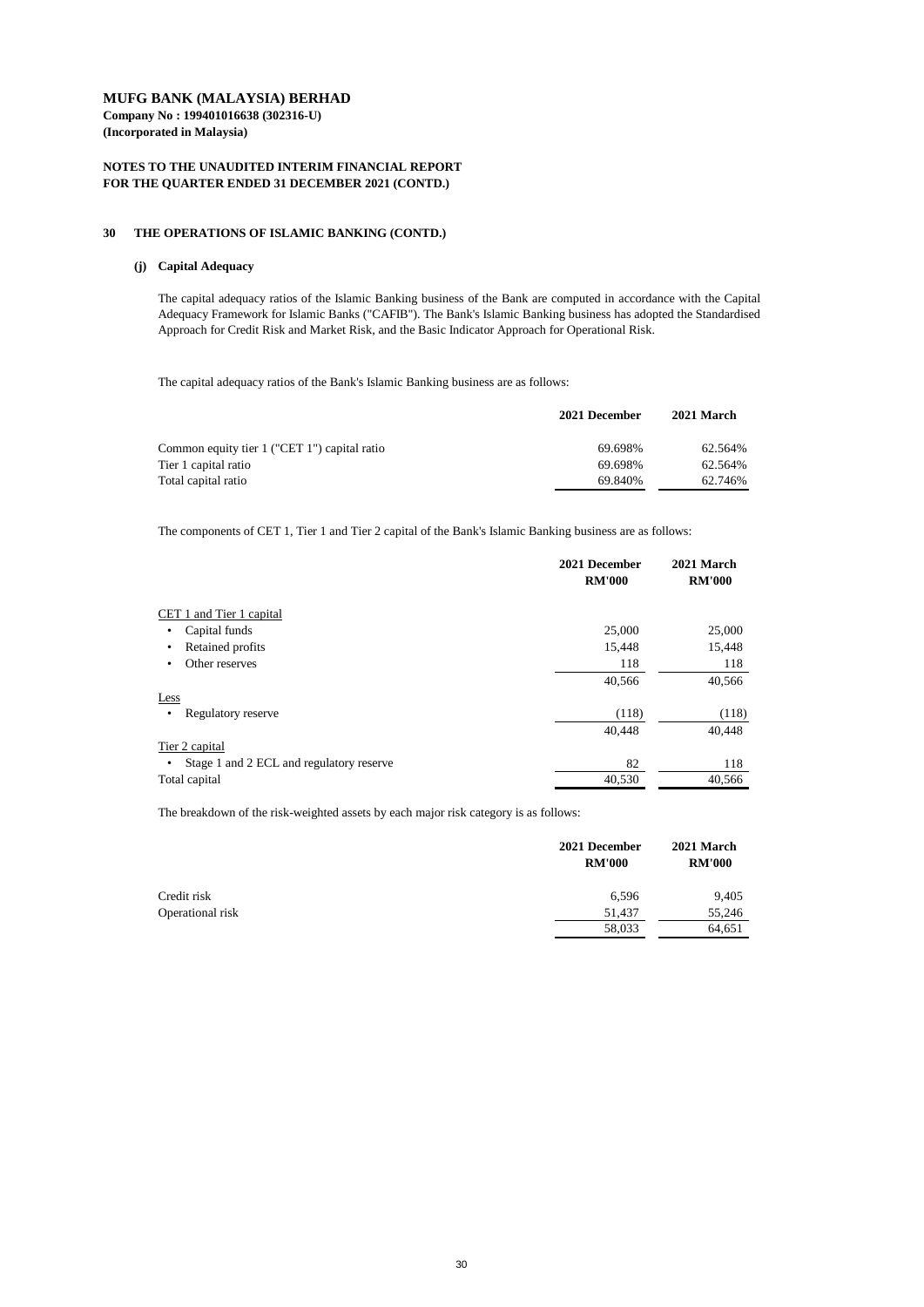### **NOTES TO THE UNAUDITED INTERIM FINANCIAL REPORT FOR THE QUARTER ENDED 31 DECEMBER 2021 (CONTD.)**

### **30 THE OPERATIONS OF ISLAMIC BANKING (CONTD.)**

## **(j) Capital Adequacy (Contd)**

The components of risk-weighted assets of the Bank's Islamic Banking business are as follows:

| 2021 December<br><b>Exposure Class</b>    | <b>Gross</b><br><b>Exposures</b><br><b>RM'000</b> | <b>Net</b><br><b>Exposures</b><br><b>RM'000</b> | <b>Risk-</b><br>Weighted<br><b>Assets</b><br><b>RM'000</b> | <b>Minimum</b><br>Capital<br><b>Requirements</b><br>at $8%$<br><b>RM'000</b> |
|-------------------------------------------|---------------------------------------------------|-------------------------------------------------|------------------------------------------------------------|------------------------------------------------------------------------------|
| <b>Credit Risk</b>                        |                                                   |                                                 |                                                            |                                                                              |
|                                           |                                                   |                                                 |                                                            |                                                                              |
| <b>Other Assets</b>                       | 171,189                                           | 171,189                                         |                                                            |                                                                              |
| <b>Total On-Balance Sheet Exposures</b>   | 171,189                                           | 171,189                                         |                                                            |                                                                              |
| Off-Balance Sheet Exposures:              |                                                   |                                                 |                                                            |                                                                              |
| <b>Credit-Related Exposures</b>           | 6,596                                             | 6,596                                           | 6,596                                                      | 528                                                                          |
| <b>Total Off-Balance Sheet Exposures</b>  | 6,596                                             | 6,596                                           | 6,596                                                      | 528                                                                          |
| Total On and Off-Balance Sheet Exposures  | 177,785                                           | 177,785                                         | 6,596                                                      | 528                                                                          |
| <b>Large Exposure Risk Requirement</b>    |                                                   |                                                 |                                                            |                                                                              |
| (iii) Market Risk                         |                                                   |                                                 |                                                            |                                                                              |
| <b>Interest Rate Risk</b>                 |                                                   |                                                 |                                                            |                                                                              |
| Foreign Currency Risk                     |                                                   |                                                 |                                                            |                                                                              |
|                                           |                                                   |                                                 |                                                            |                                                                              |
| <b>Operational Risk</b>                   |                                                   |                                                 | 51,437                                                     | 4,115                                                                        |
| <b>Total RWA and Capital Requirements</b> | 177,785                                           | 177,785                                         | 58,033                                                     | 4,643                                                                        |
|                                           | <b>On-Balance Sheet Exposures:</b>                |                                                 |                                                            |                                                                              |

### **(i) Credit Risk**

|       | <b>On-Balance Sheet Exposures:</b>        |        |        |        |       |
|-------|-------------------------------------------|--------|--------|--------|-------|
|       | <b>Other Assets</b>                       | 74,804 | 74,804 |        |       |
|       | <b>Total On-Balance Sheet Exposures</b>   | 74,804 | 74,804 |        |       |
|       | <b>Off-Balance Sheet Exposures:</b>       |        |        |        |       |
|       | <b>Credit-Related Exposures</b>           | 9,405  | 9,405  | 9,405  | 752   |
|       | <b>Total Off-Balance Sheet Exposures</b>  | 9,405  | 9,405  | 9,405  | 752   |
|       | Total On and Off-Balance Sheet Exposures  | 84,209 | 84,209 | 9,405  | 752   |
| (ii)  | <b>Large Exposure Risk Requirement</b>    |        |        |        |       |
| (iii) | <b>Market Risk</b>                        |        |        |        |       |
|       | <b>Interest Rate Risk</b>                 |        |        |        |       |
|       | Foreign Currency Risk                     |        |        |        |       |
|       |                                           |        |        |        |       |
|       |                                           |        |        |        |       |
| (iv)  | <b>Operational Risk</b>                   |        |        | 55,246 | 4,420 |
|       | <b>Total RWA and Capital Requirements</b> | 84,209 | 84,209 | 64,651 | 5,172 |